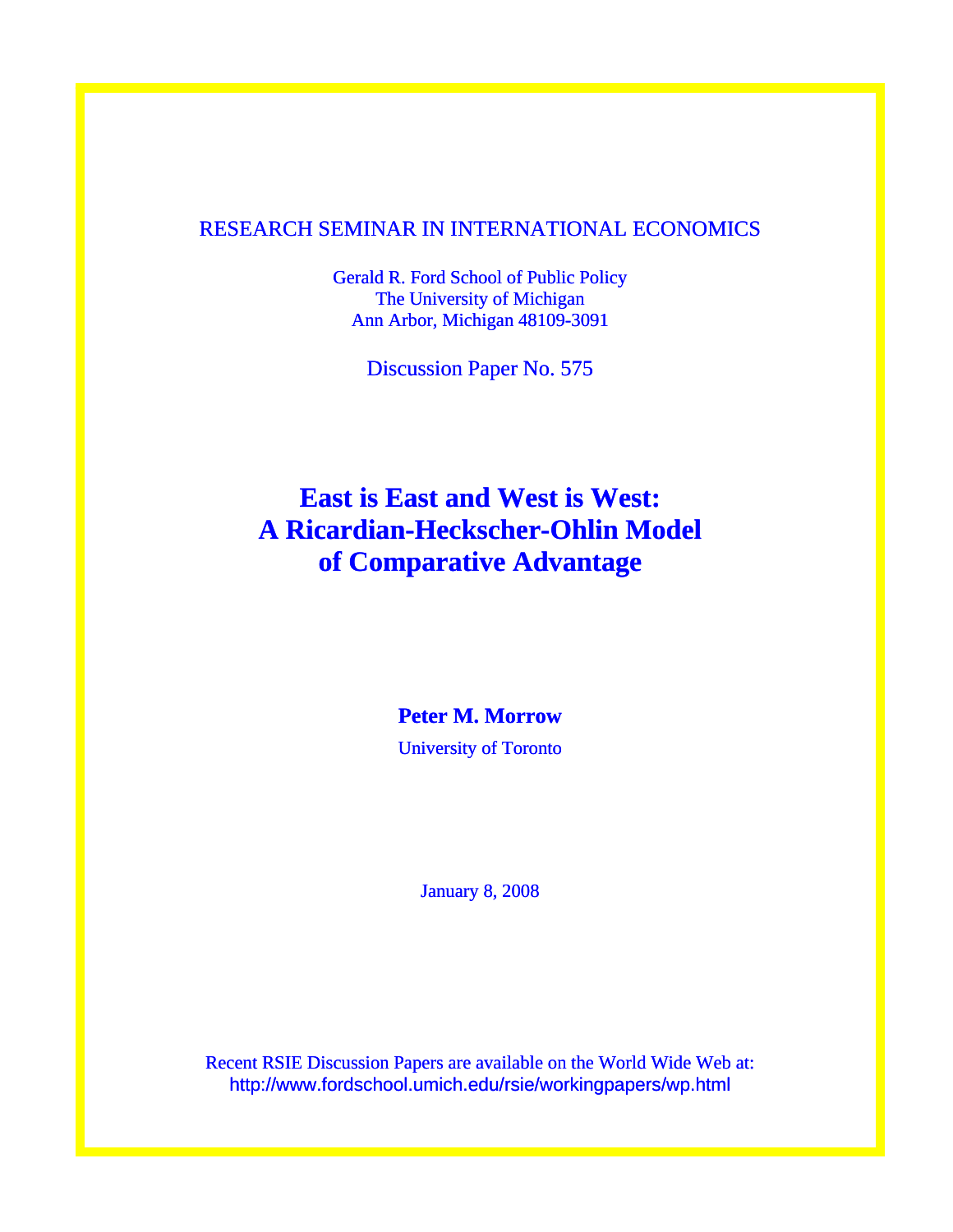### East is East and West is West: A Ricardian-Heckscher-Ohlin Model of Comparative Advantage Peter M. Morrow The University of Toronto January 8th, 2008

#### Abstract

Models of comparative advantage are usually based either on differences in factor abundance or differences in total factor productivity within a country despite considerable empirical evidence that both matter. This paper articulates a unified and tractable model in which comparative advantage exists due to differences in factor abundance and relative productivity differences across a continuum of industries with monopolistic competition and increasing returns to scale. I provide evidence that both sources of comparative advantage shape international production patterns. In addition, I find that relative productivity differences across industries are uncorrelated with the factor intensities of these industries. Therefore, each of the two forces for comparative advantage offers valid partial descriptions of the data. Consequently, simply aggregating the predictions of the factor abundance-based and relative productivity-based models can be used to obtain a full description of industry-by-industry production patterns.

I thank Mary Amiti, Olivier Coibion, Alan Deardorff, Ann Ferris, Yuriy Gorodnichenko, Juan Carlos Hallak, James Levinsohn, Jagadeesh Sivadasan, Gary Solon, and Daniel Trefler. I also thank seminar participants at Columbia University, The Federal Reserve Bank of New York, the University of Michigan, Syracuse University, and The University of Toronto. All errors are mine and mine alone. The title of this paper comes from the poem "The Ballad of East and West" by Rudyard Kipling which begins "Oh, East is East, and West is West, and never the twain shall meet...."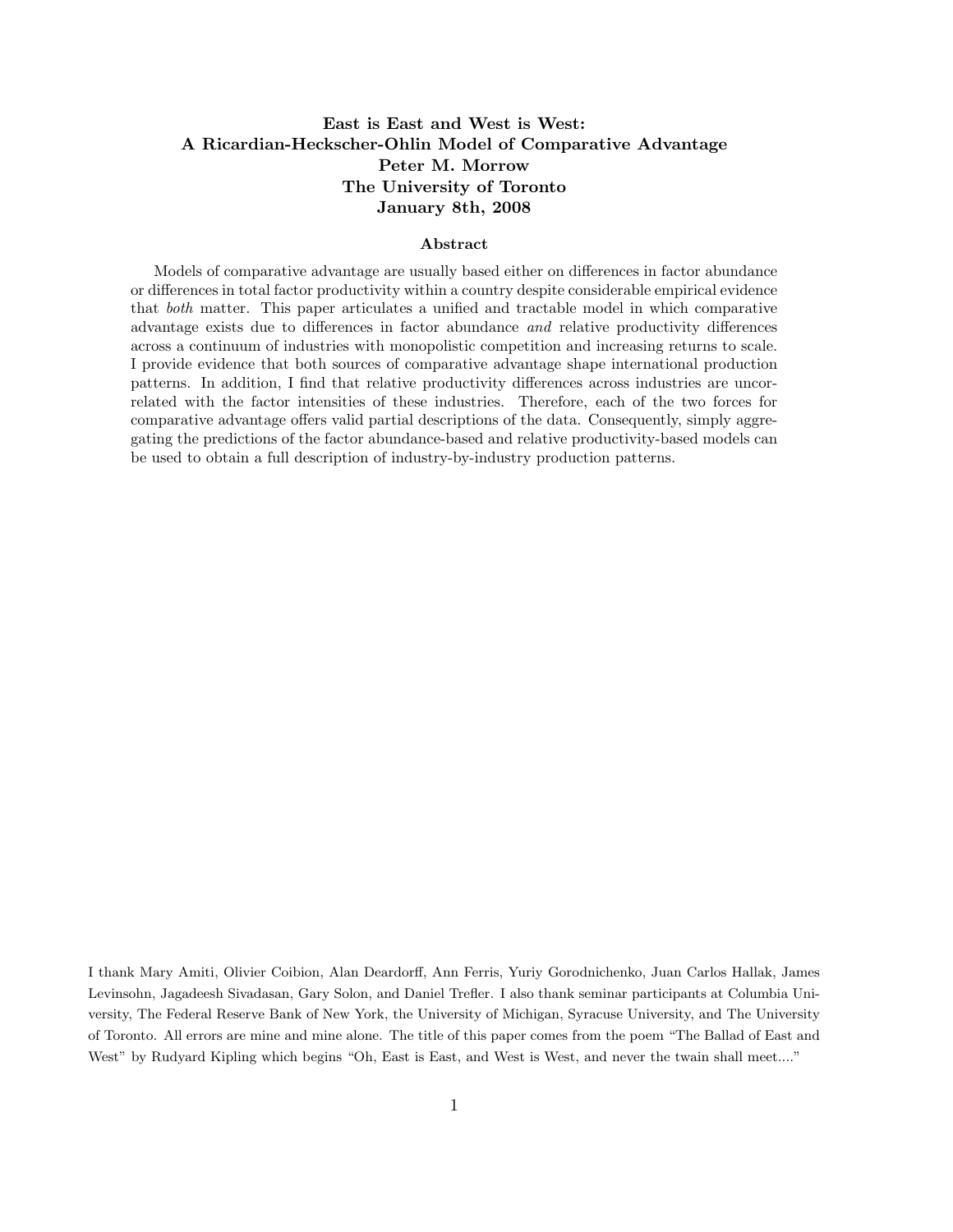### 1 Introduction

Production patterns around the world exhibit tremendous heterogeneity and specialization. For example, the United States supplies 16.2% of the world's exports of aircraft while China provides only 0.1%. On the other hand, China supplies 14.9% of the world's export supply of apparel and clothing while the United States only supplies  $0.9\%$ <sup>1</sup>. The Ricardian and Heckscher-Ohlin (HO) theories are the two workhorse models used to explain this specialization. The Ricardian model of international trade predicts that countries specialize in goods in which they hold the greatest relative advantage in total factor productivity (TFP).<sup>2</sup> The Heckscher-Ohlin model ignores differences in TFP across industries and assumes that all countries possess the same production function in a given industry. Heckscher-Ohlin asserts that differences in comparative advantage come from differences in factor abundance and in the factor intensity of goods. Neither model, in isolation, offers a complete description of why production patterns differ nor does either offer a unified theory of international specialization. Consequently, empirical tests of each model can be subject to the omitted variable problems associated with ignoring the other. Finally, little work has been done in assessing the relative empirical importance of the two models.

This paper presents a unified structural framework that nests each source of comparative advantage when there is a continuum of industries. The model's tractability allows me to estimate the relative contributions of Ricardian and HO forces through traditional estimation techniques. I highlight three important findings. First, both the Ricardian and HO models possess robust explanatory power in determining international patterns of production. Second, the two models are empirically separable in my broad sample in that the forces that determine comparative advantage in one model are orthogonal to the forces that determine comparative advantage in the other model. Finally, I find that a one standard deviation change in relative factor abundance is approximately twice as potent as affecting change in the industrial structure of an economy as a one standard deviation change in industry-specific relative TFP. Although the first result has been documented

<sup>&</sup>lt;sup>1</sup>Data taken from "World Trade Flows" bilateral trade data compiled by Robert Feenstra et al. (2005) for the year 1990. Aircraft is SITC code 792 and Clothing and Apparel is SITC code 84.

<sup>2</sup>The original "Ricardian" model only focused on differences in opportunity cost across industries and did not explore from where these differences came. For the entirety of this paper, I take "Ricardian" technology differences to be differences in TFP as in Dornbusch, Fischer, and Samuelson (DFS) (1977).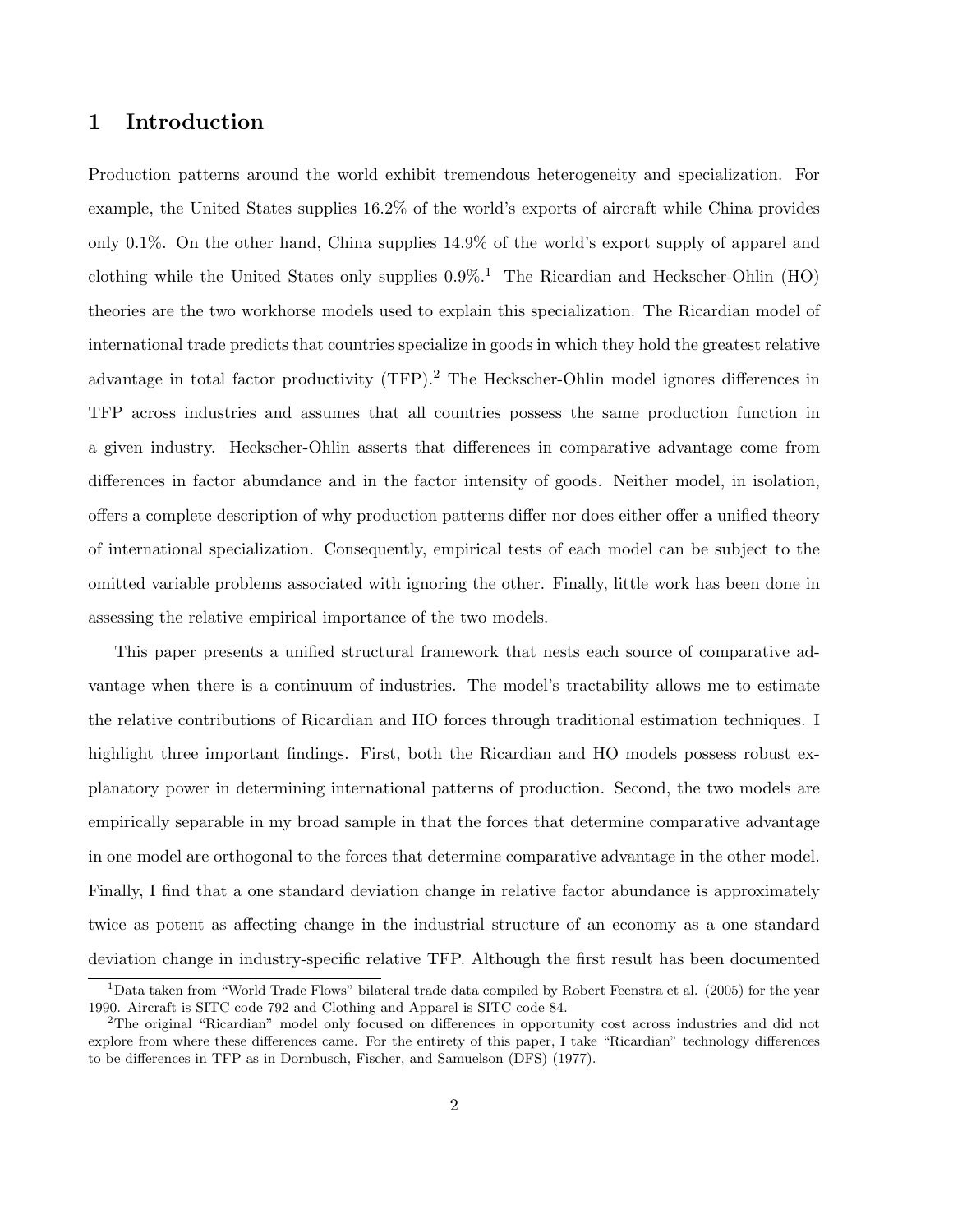in past reduced form estimation, this is the first to do so based on a unified structural model. The second and third results are new and provide substantial insight into how we can integrate these two important approaches.

More technically, I articulate a unified and tractable model in which comparative advantage exists due to differences in factor abundance *and/or* relative productivity differences across a continuum of monopolistically competitive industries with increasing returns to scale. In this manner, I rely on the quasi-Heckscher-Ohlin market structure of Romalis (2004) while augmenting his model with Ricardian TFP differences. By developing a tractable model that possesses theoretically meaningful nested hypotheses, I am able to dissect patterns of comparative advantage into those driven by Ricardian forces and those driven by HO. In addition, I derive conditions under which tests of the HO model will not suffer from an omitted variable bias in ignoring Ricardian TFP differences.

This unified model allows me to nest the precise alternate hypothesis that a country that possesses a relative abundance of a factor also possess levels of relative TFP that are systematically higher (or lower) in industries that use this factor relatively intensively. In trying to explain patterns of skill-biased-technical-change, Acemoglu (1998) suggests that skilled labor abundant countries will have higher levels of relative TFP in skilled-labor intensive industries than in unskilled labor intensive industries.<sup>3</sup> If the mechanisms in his model are pervasive in the data, economists will tend to confound the two models when one is tested without the other as a meaningful alternate hypothesis.<sup>4</sup> Empirically, Kahn and Lim (1998) find that TFP in the United States in the 1970s increased far more in skill-intensive industries than in industries that use unskilled labor relatively intensively. On the other side, if Ricardian TFP differences influence production patterns in a manner that is inconsistent with HO, this might suggest why HO results sometimes appear to be unstable.<sup>5</sup>

After solving the model, I estimate it using panel data across 20 developed and developing countries, 24 manufacturing industries and 11 years (1985-1995). I highlight three major findings. First, I find that both productivity differences and the interaction of factor abundance with factor

 $3However$ , he also shows that all predictions about *relative* TFP across sectors depend crucially on the enforcement of Northern property rights of technology in the South.

<sup>&</sup>lt;sup>4</sup>This possibility has also been the subject of conjecture by authors such as Fitzgerald and Hallak (2004) although the modeling techniques have not existed for empirically examining this possibility.

<sup>5</sup> e.g. Bowen, Leamer and Sveikauskas (1987)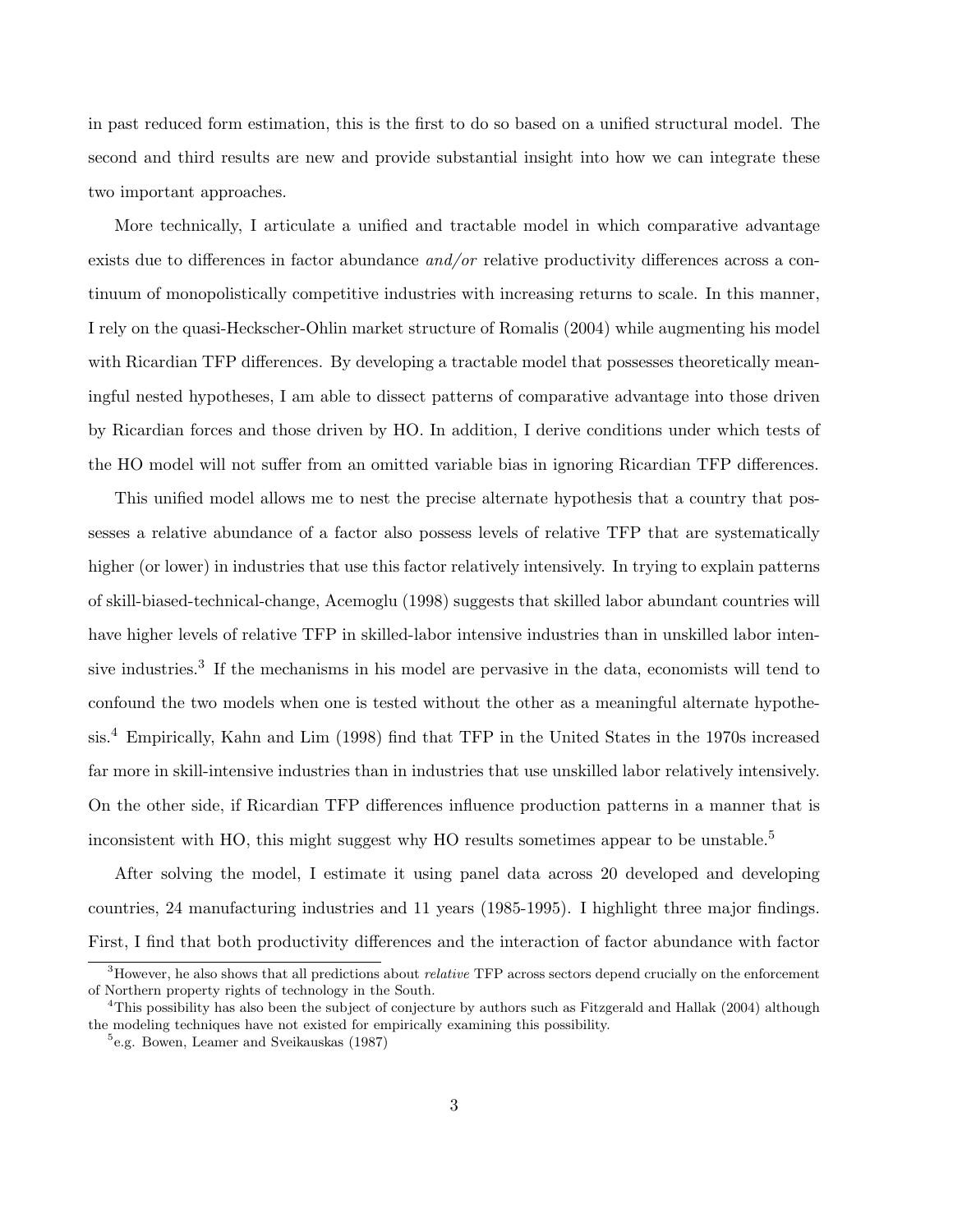intensity play a role in determining international specialization patterns. Second, there is very little evidence that relative productivity is systematically correlated with factor intensity. This suggests that productivity levels that are non-neutral across industries have little influence on whether results consistent with HO appear in the data. Third, I find that a one standard deviation increase in relative factor abundance is 1.6 to 2.3 times as potent in affecting change in the commodity structure of the economy as a one standard deviation change in Ricardian productivity. This suggests that differences in factor abundance are more potent than differences in Ricardian productivity in determining patterns of specialization.

The key to nesting the Ricardian alternate hypotheses is decomposing industry-level TFP differences into three components: country-level TFP that differs across countries but is identical across industries within any given country, productivity that is correlated with factor intensity and is purged of country averages, and productivity that varies across industries but is orthogonal to factor intensity and is purged of country averages. If productivity is correlated with factor intensity, the two models can be confounded easily and tests of a single model will typically suffer from omitted variable bias. If TFP is orthogonal to factor intensity, it is reasonable to model TFP as consisting of a country-specific term that is neutral across industries and an idiosyncratic component that is orthogonal to factor intensity.

Empirically, when TFP is uncorrelated with factor intensity, HO is valid as a partial description of the data. Consequently, common tests of and the standard comparative statics associated with the HO model are valid (e.g. Rybczynski regressions) because Ricardian TFP predictions are not correlated with the factor intensity differences across goods that are the foundation of most of these empirical tests. However, industry-by-industry level predictions must take Ricardian differences into account. For example, the change in the commodity structure resulting from a change in number of skilled workers in a country can be estimated from a HO model but the level of production accruing to a certain industry must take HO and Ricardian considerations into account. Examining if relative TFP is correlated with factor intensity in other data sets will suggest if this orthogonality assumption is valid in other work.

This paper is related to two strands of literature on the empirical determinants of specialization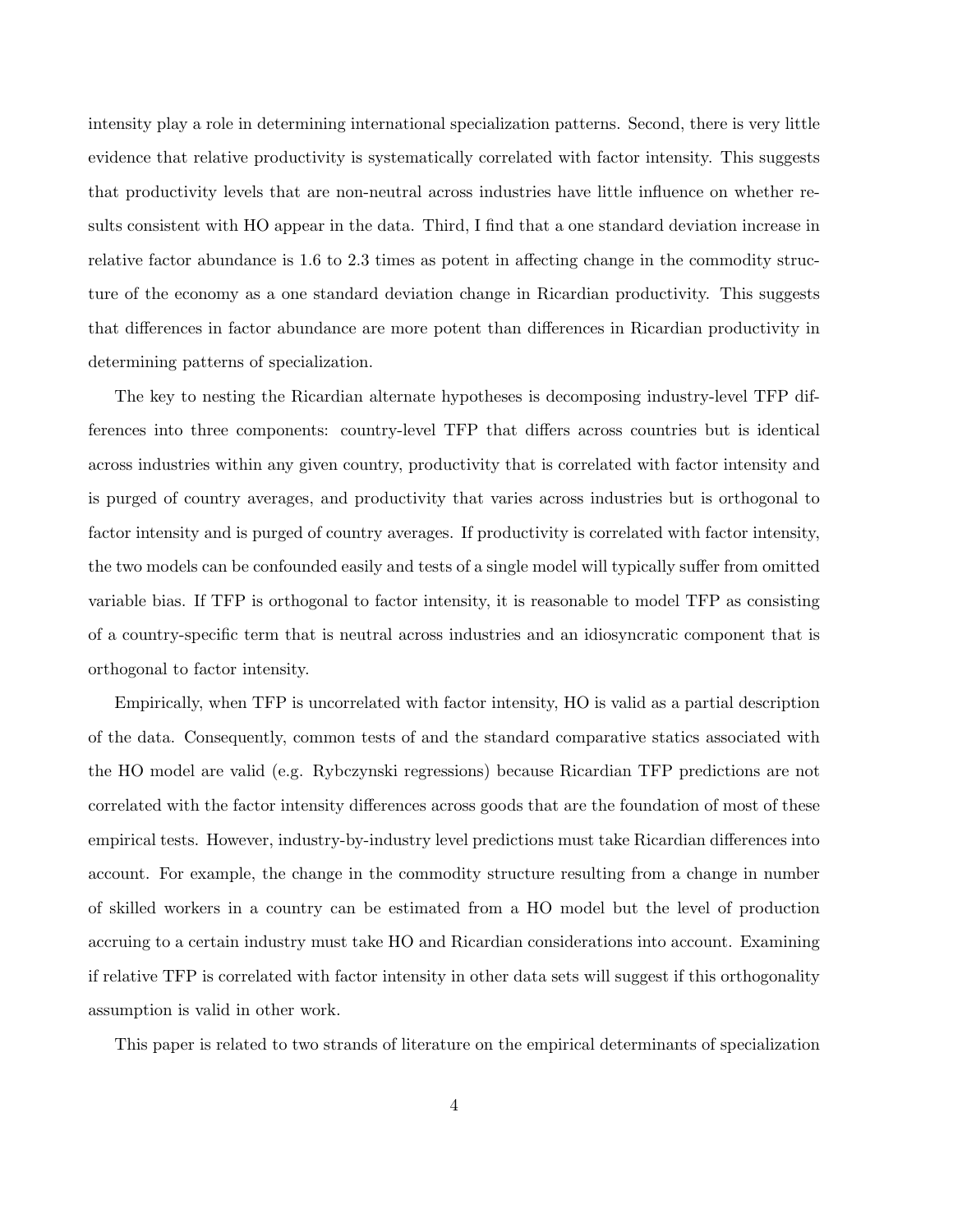and trade. The first strand documents the influence of Ricardian TFP on international production patterns. MacDougall (1951,1952) finds early evidence of the Ricardian model using data from the United Kingdom and the United States. Costinot and Komunjer (2007) augment the model of Eaton and Kortum (2002) to include industries and find that relative value added per worker possesses predictive power in determining patterns of industrial specialization in a broad panel of countries. The second related strand of literature documents the importance of factor abundance in determining country and industry level trade patterns. Early empirical investigations of the influence of factor abundance on production patterns include Leontief (1954) and Baldwin (1971).<sup>6</sup> More recently, Trefler (1995), Davis and Weinstein (1999), Debaere (2003) and Romalis (2004) document patterns of trade consistent with HO.

Based on these two strands of literature, there is broad agreement that both the Ricardian and HO models are important for understanding international patterns of production. Consequently, there is a need for a unified framework that can address the relative importance of these two forces as well as their potential interaction. Harrigan (1997) and Harrigan and Zakarasjek (2001) examine the contributions of TFP and factor abundance in determining specialization in a series of industry level studies that rely on reduced-form estimation based on translog approximations to the revenue function. Although they do not explicitly model the interaction of TFP and factor abundance in general equilibrium, these are the closest empirical antecedents to this paper. In addition, they do not examine when the omission of Ricardian technology introduces systematic biases in tests of the HO model. This paper is less related to Trefler (1993) who shows that taking country-level differences in TFP into account improves the performance of Heckscher-Ohlin-Vanek models by allowing for better measurement of factor abundance.

Theoretical antecedents of this paper include Findlay and Grubert (1959) who were among the first to use a two country, two good, two factor model to consider the effects of Ricardian productivity and factor abundance in jointly determining factor prices and production patterns. Xu (2001) works out a complete set of results regarding how technological progress impacts relative factor prices in a two country, two industry, two factor model. Bernard, Schott and Redding (2006)

<sup>&</sup>lt;sup>6</sup>For thorough surveys of empirical tests of theories of trade, see Deardorff (1985) and Leamer and Levinsohn (1995).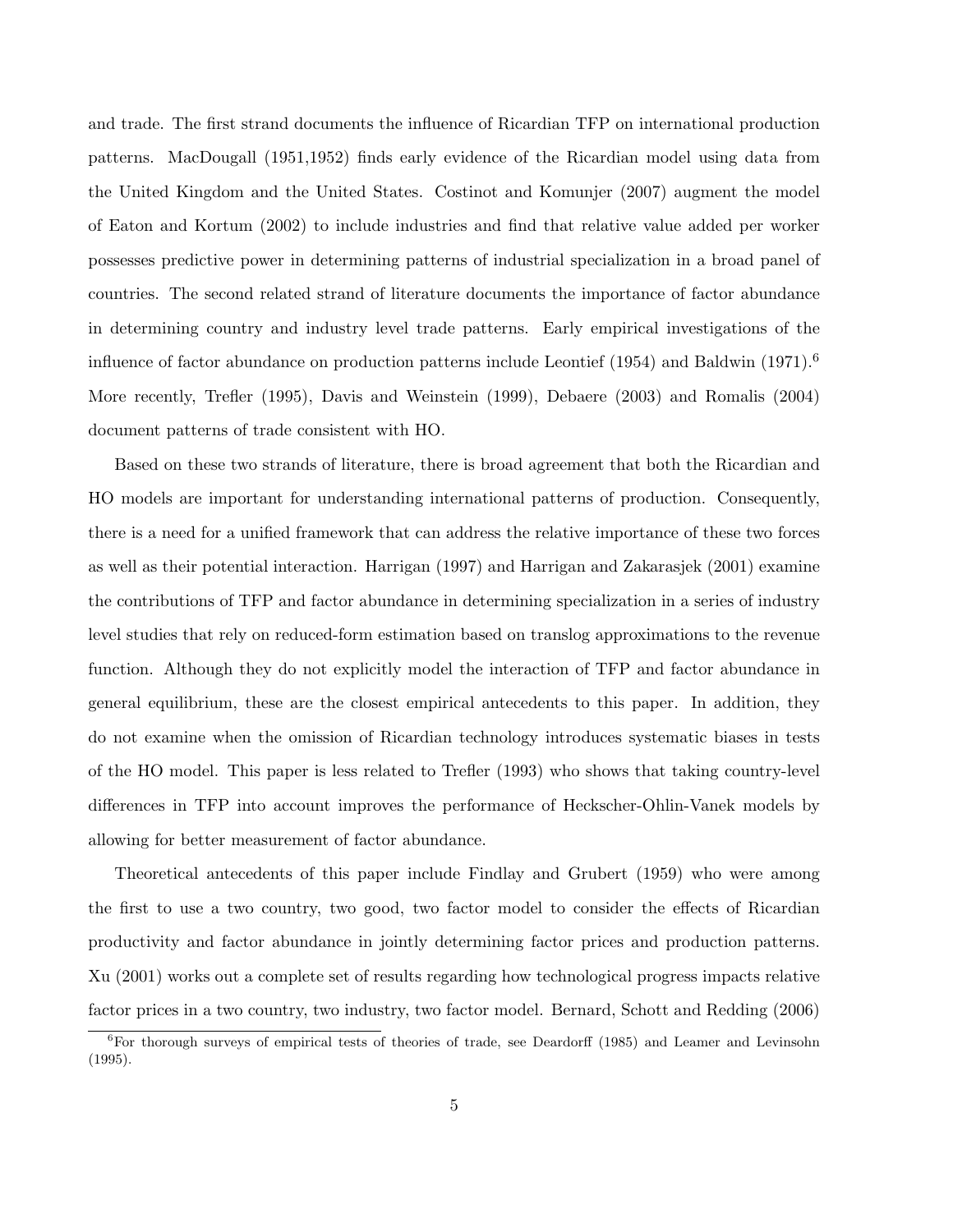use Melitz's (2003) model of firm heterogeneity to derive results consistent with the HO theorem. Although it provides substantial theoretical insights, their model requires data that is disaggregated to a level that is not available in international data sets that possess broad coverage.<sup>7</sup>

The paper is organized as follows. Section II sketches a simple two industry, two country, two factor version of the model. Section III extends the simple model to a continuum of industries and derives the empirically testable form. Section IV describes the data and the construction of the TFP measures used in the paper. Section V presents the baseline results. Section VI presents robustness tests, and Section VII concludes.

### 2 Theory: A Simple 2x2x2 Model

I first work through a simple two country, two factor, two industry model to illustrate the essence of a more general model. My model augments the quasi-Heckscher-Ohlin structure of Romalis (2004) with Ricardian TFP differences. This simple model solves for equilibrium factor prices and production as functions of exogenous factor abundance and productivity using two equilibrium conditions to extract the separate contributions of productivity and factor abundance on relative production patterns across industries in a country. I focus on the case where both countries produce in each industry such that intra-industry trade exists. I start by deriving a goods market clearing condition that maps relative factor prices to relative production values of goods demanded from skilled and unskilled labor intensive industries. I close the model by deriving a factor market clearing condition that assures full employment for both factors. I then show how Ricardian productivity differences can introduce substantial biases in empirical tests of the HO model.

### 2.1 Production

This section presents the supply side of the model including the production function and the pricing behavior of a firm. The two factors of production are skilled labor (S) and unskilled labor (U). The wages of these two factors are represented by  $w_s$  and  $w_u$ , respectively. Let  $\omega \equiv \frac{w_s}{w_u}$  $\frac{w_s}{w_u}$ . For simplicity,

<sup>&</sup>lt;sup>7</sup>In addition, their model focuses on the case where firms take productivity draws from the same distribution across industries. Consequently, all differences in average TFP within a industry across countries are endogenous responses to exogenous differences in factor abundance.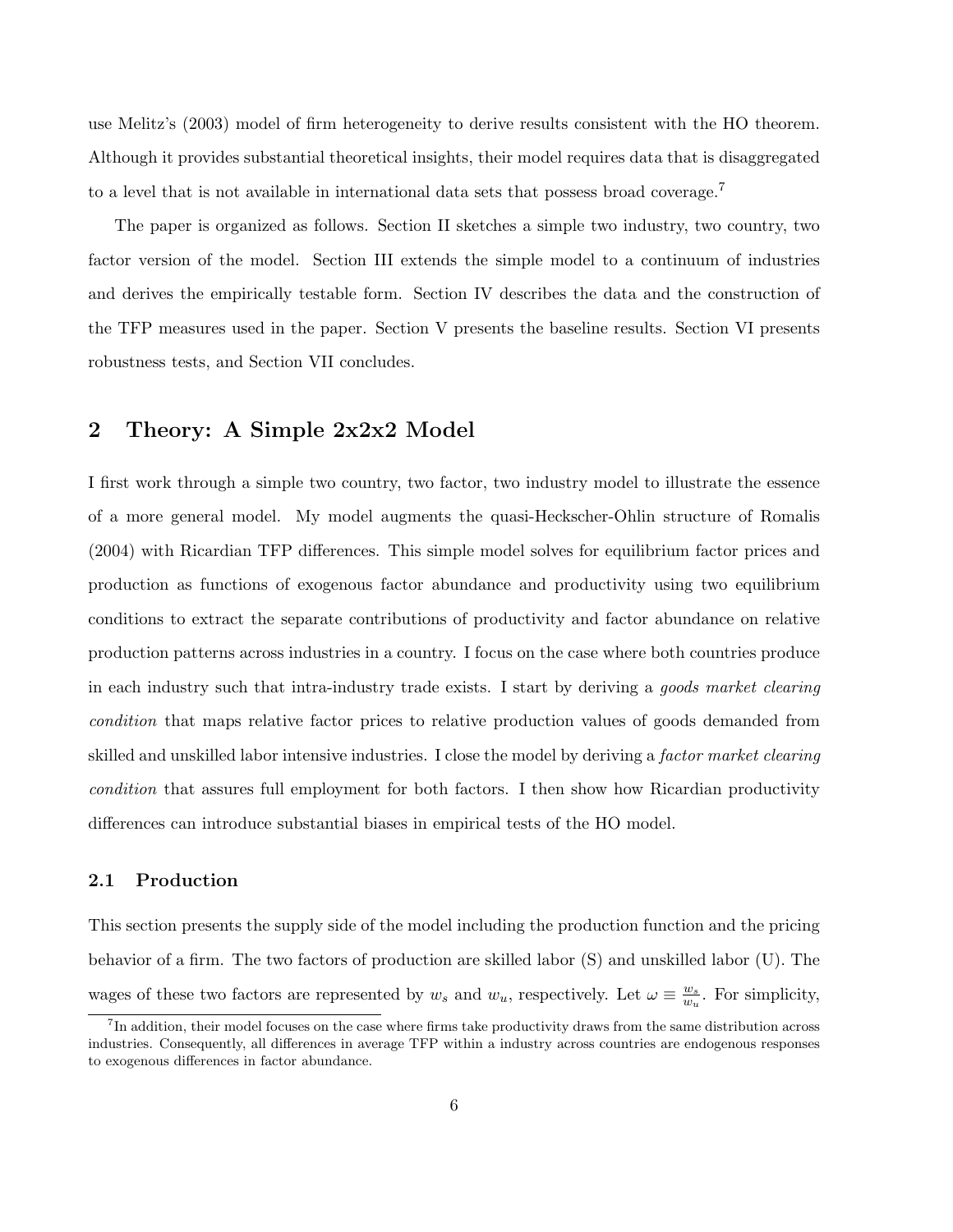define the two countries as the North and the South. All Southern values possess asterisks. Although this is relaxed completely in the more general model, assume for the moment that aggregate incomes in the two countries are identical  $(Y = Y^*)$ .

The two industries are indexed by their Cobb-Douglas skilled labor factor cost shares,  $z$ , where  $z = \frac{w_s S(z)}{w_s S(z) + w_s}$  $\frac{w_sS(z)}{w_sS(z)+w_uU(z)}$  and  $0 < z < 1$ .  $z_s$  is the skilled labor factor cost share of the skilled labor intensive good and  $z_u$  is the skilled labor factor cost share of the unskilled labor intensive good. Consequently, z is both a parameter and the index of industries. Without loss of generality, assume that  $z_s > z_u$ . Firms within each of the two industries each produce unique and imperfectly substitutable varieties. Hicks neutral TFP  $(A(z))$  augments skilled and unskilled labor in production of a final good  $x(z)$ and coverage of fixed costs  $f(z)w_s^z w_u^{1-z}$  such that total cost for a given Northern firm i in industry z takes the following form:

$$
TC(z,i) = [x(z,i) + f(z)] \frac{w_s^z w_u^{1-z}}{z^z (1-z)^{1-z} A(z)}.
$$
\n(1)

As is common in the literature, I assume that skilled and unskilled labor are used in the same proportion in fixed costs as in marginal costs. Previewing the demand structure, prices are a constant markup over the Cobb-Douglas marginal cost. The markup is equal to  $\frac{1}{\rho}$  where  $0 < \rho < 1$ and  $\frac{1}{1-\rho}$  is the elasticity of substitution between varieties within an industry. A zero profit condition solves for output per firm,  $x(z) = \frac{\rho f(z)}{1-\rho}$ . As is common in this class of model, all differences in international production patterns occur at the extensive margin as output per firm is pinned down by exogenous parameters. Assume that the elasticity of substitution and fixed costs are the same in the two countries for a given industry so that output per firm is constant across countries within an industry. I further assume that all firms within an industry and country have access to the same production function and face the same factor prices. Therefore, for a given industry  $z$ , the price of a Northern good relative to its Southern equivalent can be expressed as follows where Northern relative to Southern values are denoted with tildes:

$$
\tilde{p}(z) = \frac{\tilde{w}_s^z \tilde{w}_u^{1-z}}{\tilde{A}(z)} = \frac{\tilde{\omega}^z \tilde{w}_u}{\tilde{A}(z)}.
$$
\n(2)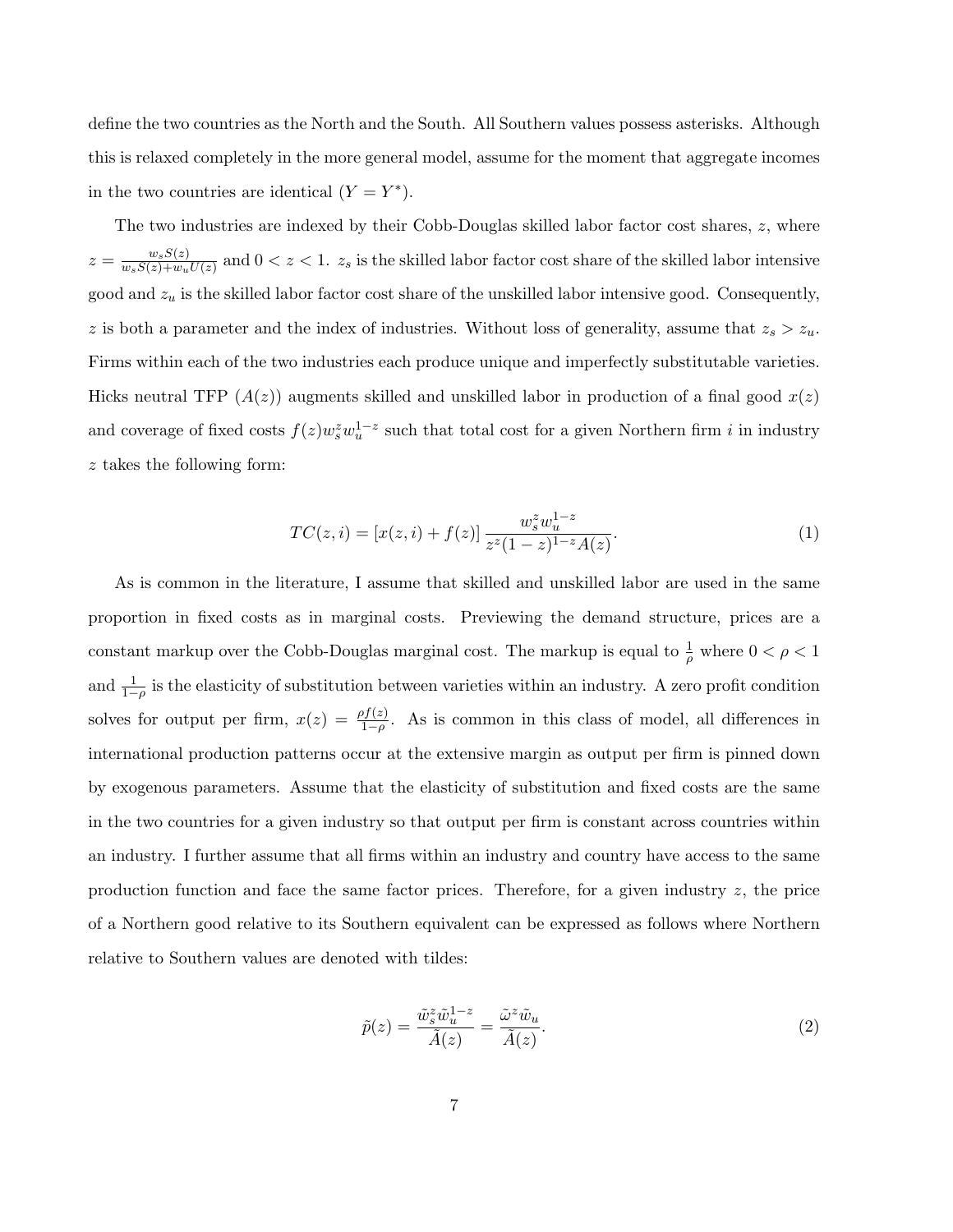The following notation introduces Ricardian productivity differences:

$$
\tilde{\gamma} \equiv \frac{\tilde{A}(z_s)}{\tilde{A}(z_u)} = \frac{\frac{A(z_s)}{A(z_u)}}{\frac{A^*(z_s)}{A^*(z_u)}}
$$
(3)

If  $\tilde{\gamma} > 1$ , the North is relatively more productive in the skill intensive industry than the unskilled intensive industry. If  $\tilde{\gamma}$  < 1, the North is relatively more productive in the unskilled labor intensive industry. If  $\tilde{\gamma} = 1$ , the North is equally relatively productive in the two industries.

#### 2.2 Demand

This section links prices to consumption patterns. Demand is based on a two tier utility function. Consumers in each of the two countries have utility  $(\Upsilon)$  that is Cobb-Douglas over the two industries but CES across varieties within each of the industries. Although it will be loosened in the more general section, assume for the moment that expenditure share for each industry is constant and equal to 0.5. For a given industry  $z, n(z)$  is the endogenously determined number of Northern firms and  $n^*(z)$  is the number of Southern firms and the total number of varieties/firms in a given industry is  $N(z) = n(z) + n^*(z)$  where *i* indexes varieties/firms within industry z.

$$
\Upsilon = C(z_s)^{0.5} C(z_u)^{0.5} \tag{4}
$$

$$
C(z_k) = \left[\int_0^{N(z_k)} x(z_k, i)^{\rho} di\right]^{\frac{1}{\rho}} \quad k \in S, U \tag{5}
$$

Consumers buying from a foreign firm incur iceberg transportation costs  $\tau > 1$  such that if the price of a domestically produced good is  $p(z)$  then the price of the same good abroad is  $\tau p(z)$ . Revenue accruing to a firm in the North is equal to its receipts from domestic and foreign consumers. Appendix A shows how Northern and Southern firms' revenue functions can be used to solve for the number of Northern firms relative to the number of Southern firms in a given industry  $\left(\frac{n(z)}{n^*(z)}\right)$  $\frac{n(z)}{n^*(z)}$ as Romalis (2004):

$$
\tilde{n} = \frac{\tau^{2(1-\sigma)} + 1 - 2\tau^{1-\sigma}\tilde{p}^{\sigma}}{\tilde{p}(\tau^{2(1-\sigma)} + 1) - 2\tilde{p}^{1-\sigma}\tau^{1-\sigma}}.
$$
\n(6)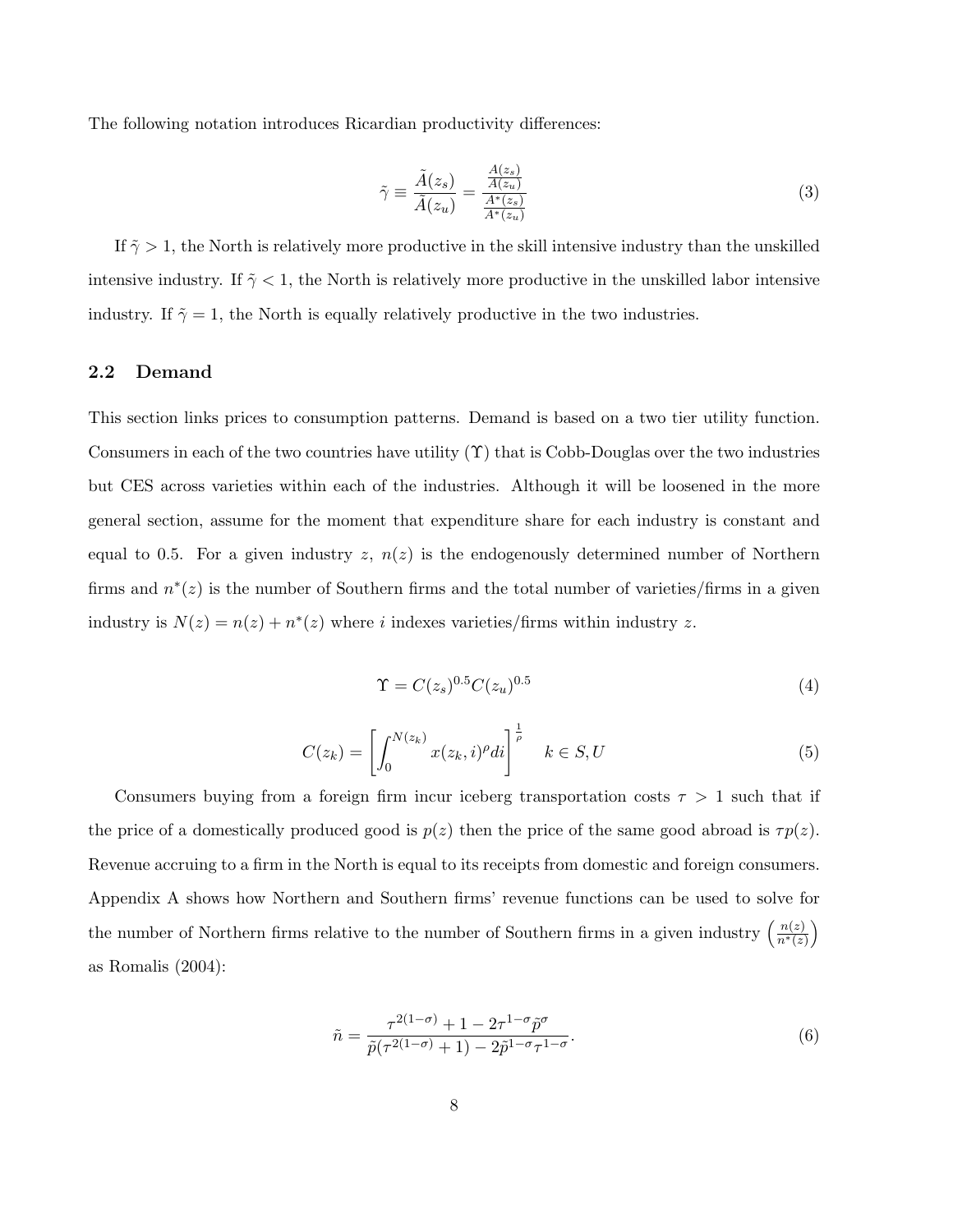Because output per firm is pinned down, aggregate Northern revenue relative to aggregate Southern revenue in industry z is:

$$
\tilde{R}(z) = \frac{n(z)p(z)x(z)}{n^*(z)p^*(z)x^*(z)} = \frac{\tau^{2(1-\sigma)} + 1 - 2\tau^{1-\sigma}\tilde{p}^{\sigma}}{\tau^{2(1-\sigma)} + 1 - 2\tau^{1-\sigma}\tilde{p}^{-\sigma}}.
$$
\n(7)

I restrict my attention to the case where  $\tilde{R}(z) > 0$  such that both the North and South produce in a given industry.<sup>8</sup> Romalis (2004) provides restrictions on  $\tilde{p}(z)$  that give necessary and sufficient conditions for  $\tilde{R}(z) > 0$ .

Because firms produce on the elastic portion of their demand curve,  $\frac{\partial \tilde{R}}{\partial \tilde{p}} < 0$ .<sup>9</sup> As a country's relative price goes up its relative revenue in that industry falls. Finally, it is straightforward to show that the share of production in industry z accruing to the North is also decreasing in  $\tilde{p}(z)$  where the share is defined as  $v(z) = \frac{R(z)}{R(z) + R^*(z)} = \frac{\tilde{R}(z)}{\tilde{R}(z) + 1}$ .

### 2.3 Equilibrium

To solve for equilibrium production patterns and factor prices, I introduce price differences coming from Heckscher-Ohlin and Ricardian forces. To solve for the equilibrium, I start by deriving the goods market clearing condition. Starting with the simple case where comparative advantage only comes from differences in factor abundance, I show that if  $\omega^* > \omega$  then  $\frac{v(z_s)}{v(z_u)} > \frac{v^*(z_s)}{v^*(z_u)}$  $\frac{v^{\scriptscriptstyle +}(z_s)}{v^*(z_u)}$ . That is, the relative value of goods demanded in an industry will be declining in the relative wage of the factor that is used relatively intensively in that industry. Appendix B derives this rigorously. As in Romalis (2004), factor price equalization fails due to transportation costs. This relationship is shown by the line DD in Figure 1 which depicts the goods market clearing condition. A factor market clearing condition closes the model. Define world income as  $Y^w = Y + Y^*$ . Based on Cobb-Douglas production, the ratio of aggregate payments to skilled labor relative to those to unskilled

<sup>&</sup>lt;sup>8</sup>The intuition for the model is unchanged when allowing for specialization although solving for equilibrium production patterns becomes more complex.

<sup>&</sup>lt;sup>9</sup>As Romalis (2004) notes, as  $\sigma \to \infty$  and  $\tau = 1$  the model becomes one of perfect competition as in DFS (1977) for the case of comparative advantage from Ricardian productivity and DFS (1980) for the HO case. With transportation costs and perfect competition, there are non-traded goods and no intra-industry trade. With monopolistic competition but no transportation costs, FPE results as long as factor endowments are not too dissimilar, the location of production becomes indeterminate for a given industry and we cannot make industry-by-industry predictions. Romalis (2004) also contains a proof that  $\frac{\partial \tilde{R}}{\partial \tilde{p}} < 0$ .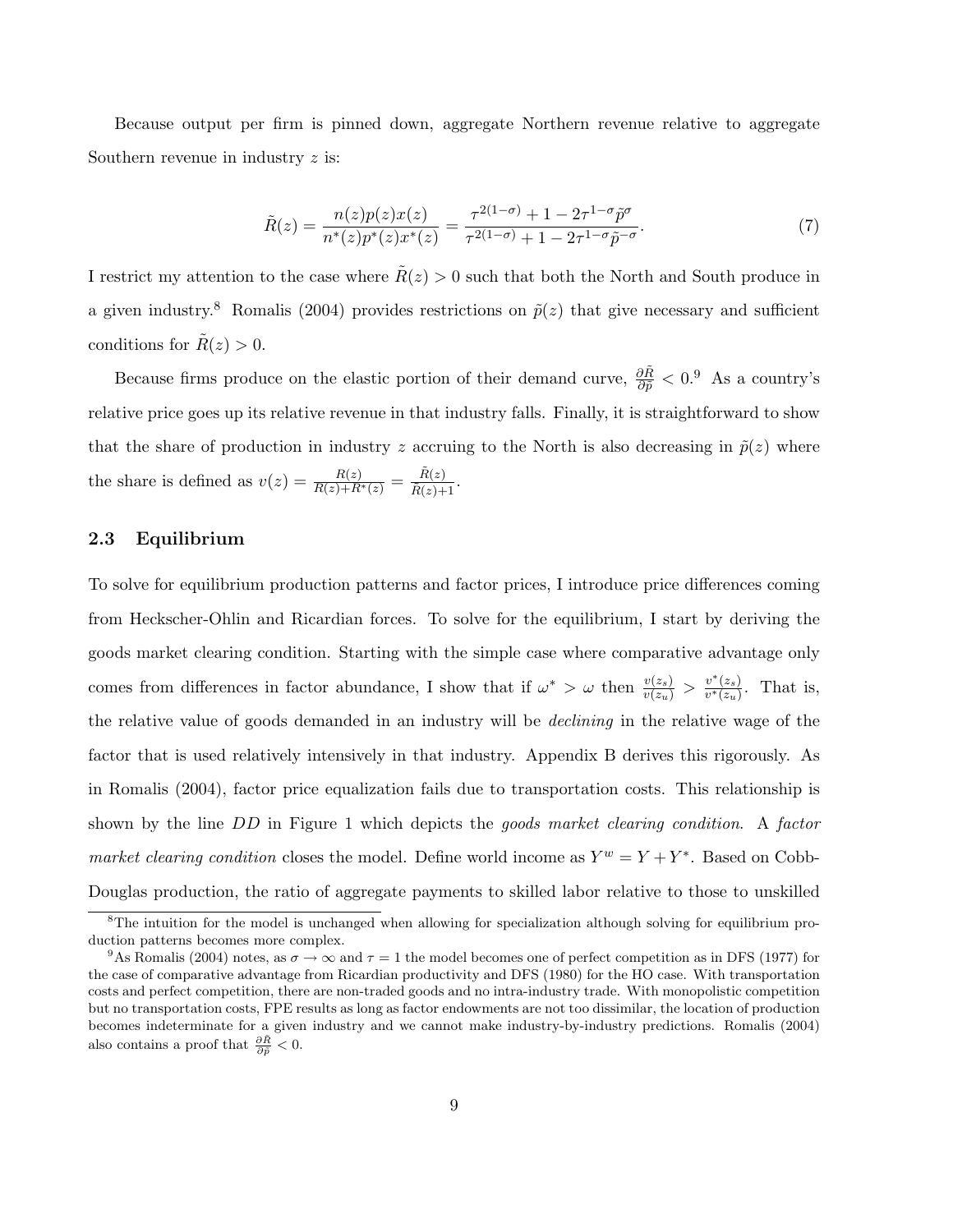labor is

$$
\frac{0.5 \sum_{k \in s, u} v(z_k) z_k Y^w}{0.5 \sum_{k \in s, u} v(z_k) (1 - z_k) Y^w} = \frac{w_s}{w_u} \frac{S}{U} = \omega \frac{S}{U}.
$$
\n(8)

Simple manipulation gives

$$
\frac{z_u + \frac{v(z_s)}{v(z_u)} z_s}{(1 - z_u) + \frac{v(z_s)}{v(z_u)}(1 - z_s)} = \omega \frac{S}{U}.
$$
\n(9)

Taking a total derivative of the above expression and setting  $d\left(\frac{S}{U}\right)$  $\left(\frac{S}{U}\right) = 0$  gives the following expression

$$
\Delta d \frac{v(z_s)}{v(z_u)} = \Delta dV = \frac{S}{U} d\omega \tag{10}
$$

where

$$
\Delta = \frac{z_s - z_u}{\left[1 - z_u + \frac{v(z_s)}{v(z_u)}(1 - z_s)\right]^2} > 0.
$$
\n(11)

Because  $z_s > z_u$ ,  $K > 0$  and the relative wage of the factor used relatively intensively in an industry will increase as productive factors are reallocated to that industry. This is the factor market clearing condition FF. Examining Figure 1, if  $F^N F^N$  is the factor market clearing condition for the Northern country, the Southern factor market clearing condition  $F^S F^S$  is below and to the right of  $F^N F^N$ . The location of  $F^S F^S$  relative to  $F^N F^N$  is given by solving for  $\frac{d\omega}{d\frac{S}{U}}$  using equation 8.

Figure 1 confirms the intuition of the simplest HO model. The North possesses a relative abundance of skilled labor and its relative wage of skilled labor is less than in the South. Consequently, the North produces relatively more of the skill intensive good. The South produces relatively more of the unskilled labor intensive good.

I can also use this framework to illustrate a simple Ricardian model in Figure 2. Suppose that the North produces relatively more of the skill intensive good due to Ricardian TFP differences and possesses the same factor endowments as the South. If the North is systematically more productive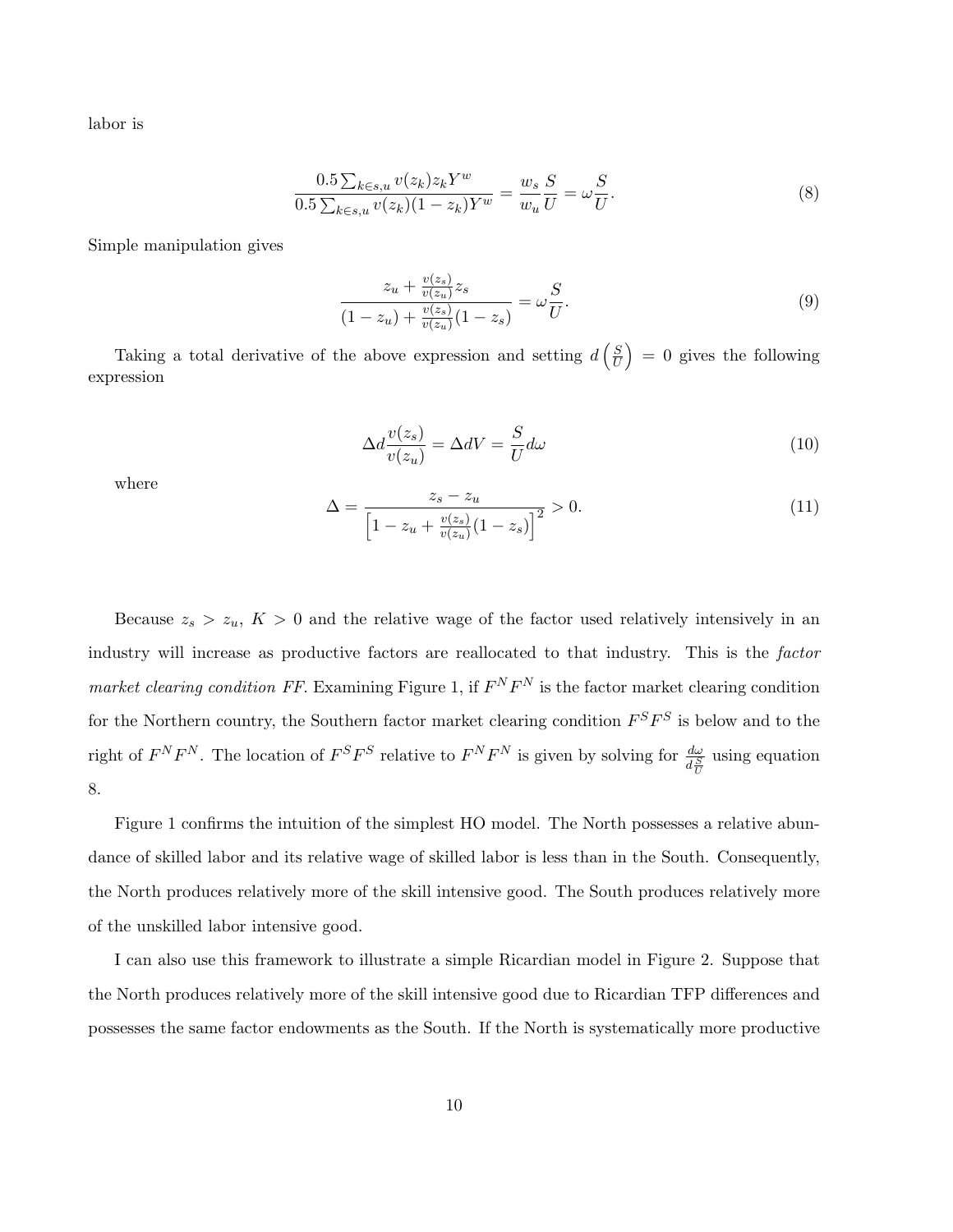Figure 1: Equilibrium: Heckscher-Ohlin Model



Figure 2: Equilibrium: Ricardian Model

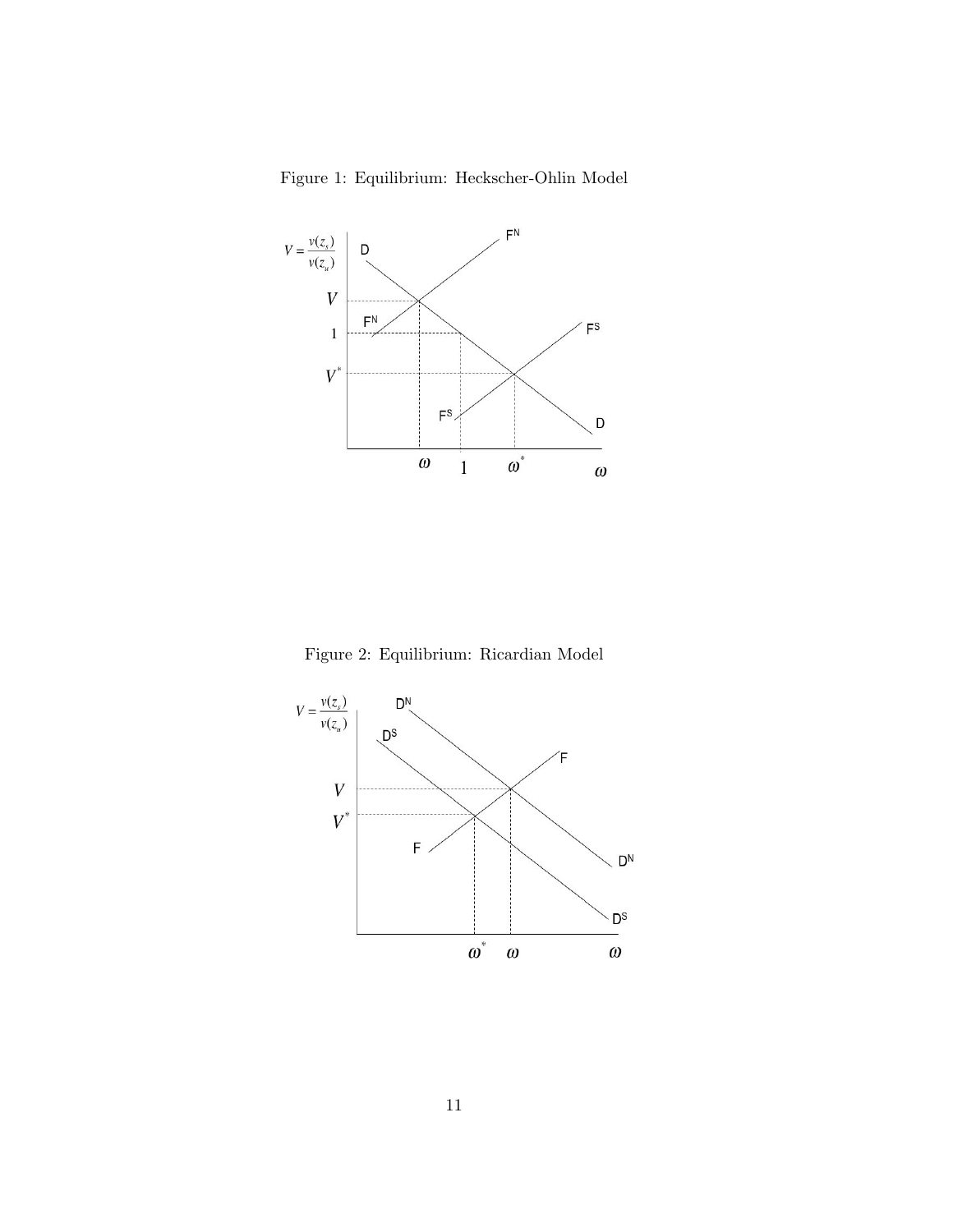



in the skill intensive industry, its goods market clearing condition  $D^N D^N$  will be above and to the right of the goods market clearing condition for the South,  $D<sup>S</sup>D<sup>S</sup>$ . This is because the North generates higher demand at a given set of factor prices than the South in the skill intensive industry because it possesses relatively higher TFP in that industry. Because factor endowments are the same in each country, they share a common factor market clearing condition,  $FF$ . The North produces relatively more of the skill intensive good and the relative wage of skilled labor is bid up as resources are reallocated to the skill intensive industry.

Finally, consider a hybrid of the two models where Northern industry TFP is positively correlated with the skilled labor intensity of goods *and* the North possesses a relative abundance of skilled labor. This hybrid model is portrayed in Figure 3.

If we only observe differences in  $V$  and  $V^*$  and differences in factor abundance, we will confound the effects of high relative productivity and factor abundance when performing tests of HO because we cannot distinguish shifts in the  $FF$  curve from shifts in the  $DD$  curve. In this example, omitting productivity from empirical work when factor prices are unobserved will result in a substantial omitted variable bias in interpreting HO tests because the cumulative effect of factor abundance and productivity will be attributed to factor abundance.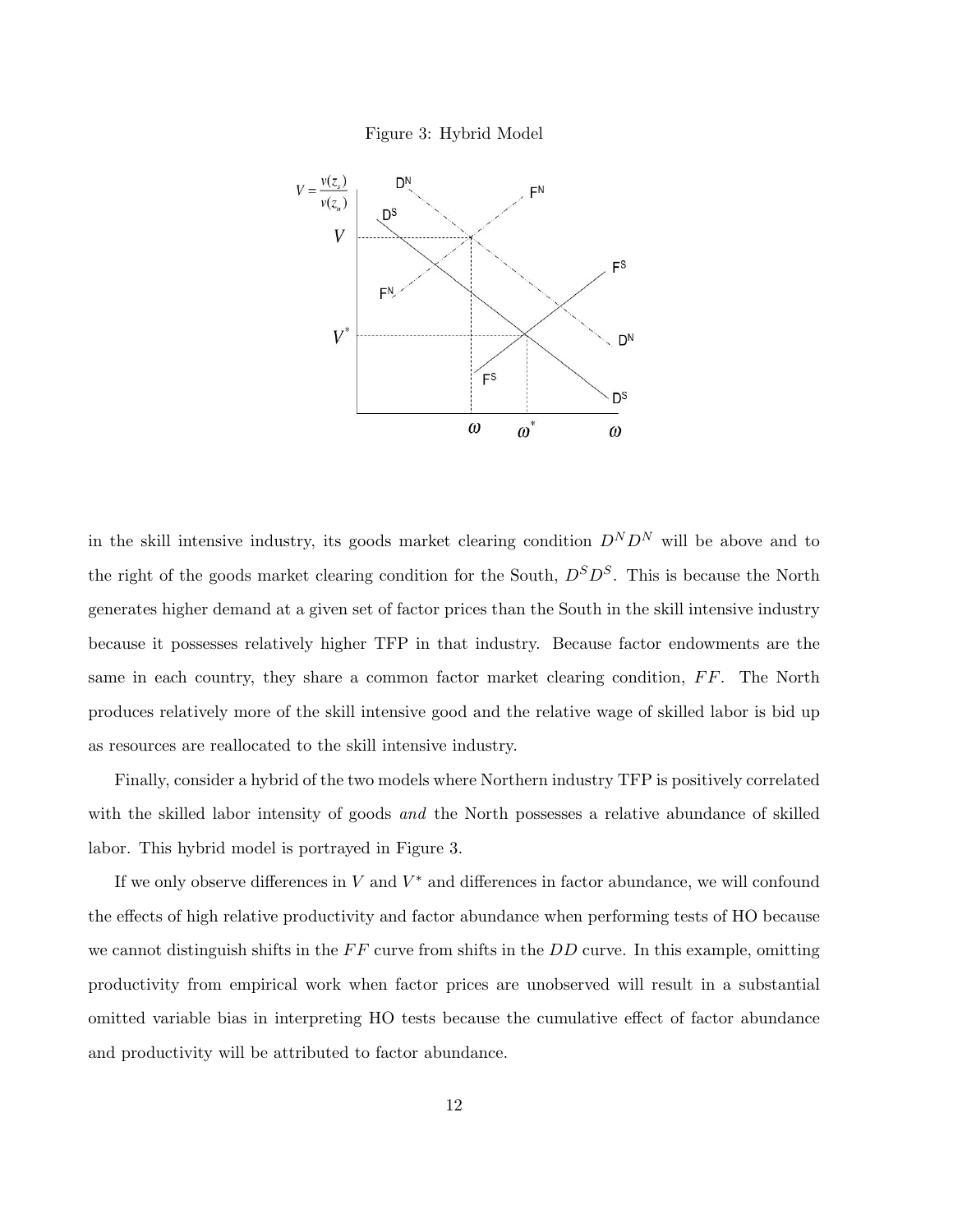If relative TFP is negatively correlated with skill intensity in the skill abundant country, the HO prediction is less likely to appear in the data (e.g. the North produces a lower  $V$  than if productivity was distributed identically across industries). In the first case, the unified Ricardian-HO model provides a meaningful alternate hypothesis for a given set of production patterns and a solution to an omitted variable bias. In the second case, it allows for the possibility that HO predictions can be rescued. Finally, if TFP is uncorrelated with factor intensity, we will not expect it to affect HO predictions at all.

### 3 Theory: A Continuum of Industries

I now generalize my analysis to a continuum of industries as in Dornbusch, Fischer, and Samuelson (1980) and Romalis (2004). I also derive estimable expressions for gauging the presence of Ricardian productivity and HO forces in determining international patterns of production. Industries with higher values of z use a more skill intensive production technique at a given set of factor prices than those with a lower z. With a continuum of industries, first tier utility  $(\Upsilon)$  takes the form:

$$
\Upsilon = \int_0^1 b(z)ln[C(z)]dz,\tag{12}
$$

 $b(z)$  is the exogenous Cobb-Douglas share of expenditures associated with each industry. The consumption aggregator for each industry,  $C(z)$ , is the same as in the simple model. I abandon the restriction that  $Y = Y^*$  and define the relative value of production between the two countries as

$$
\tilde{R}(\tilde{p}(z)) = \frac{n(z)p(z)x(z)}{n(z)^*p(z)^*x(z)^*} = \frac{\tau^{2(1-\sigma)}\frac{Y^*}{Y} + 1 - \tau^{1-\sigma}\tilde{p}(z)^{\sigma}(\frac{Y^*}{Y} + 1)}{\tau^{2(1-\sigma)} + \frac{Y^*}{Y} - \tilde{p}(z)^{-\sigma}\tau^{1-\sigma}(\frac{Y^*}{Y} + 1)}.
$$
\n(13)

As before, I am particularly interested in the case where intra-industry trade occurs such that  $\tilde{R}(\tilde{p}(z)) > 0$ . Define  $\tilde{r}(z) = \ln(\tilde{R}(z))$  and take a total derivative of this expression with respect to  $ln(\tilde{p}(z))$  to obtain the following expression:

$$
d\tilde{r}(\tilde{p}(z)) = \Gamma(\tilde{p})d\ln(\tilde{p}(z)), \quad \Gamma(\tilde{p}) < 0 \tag{14}
$$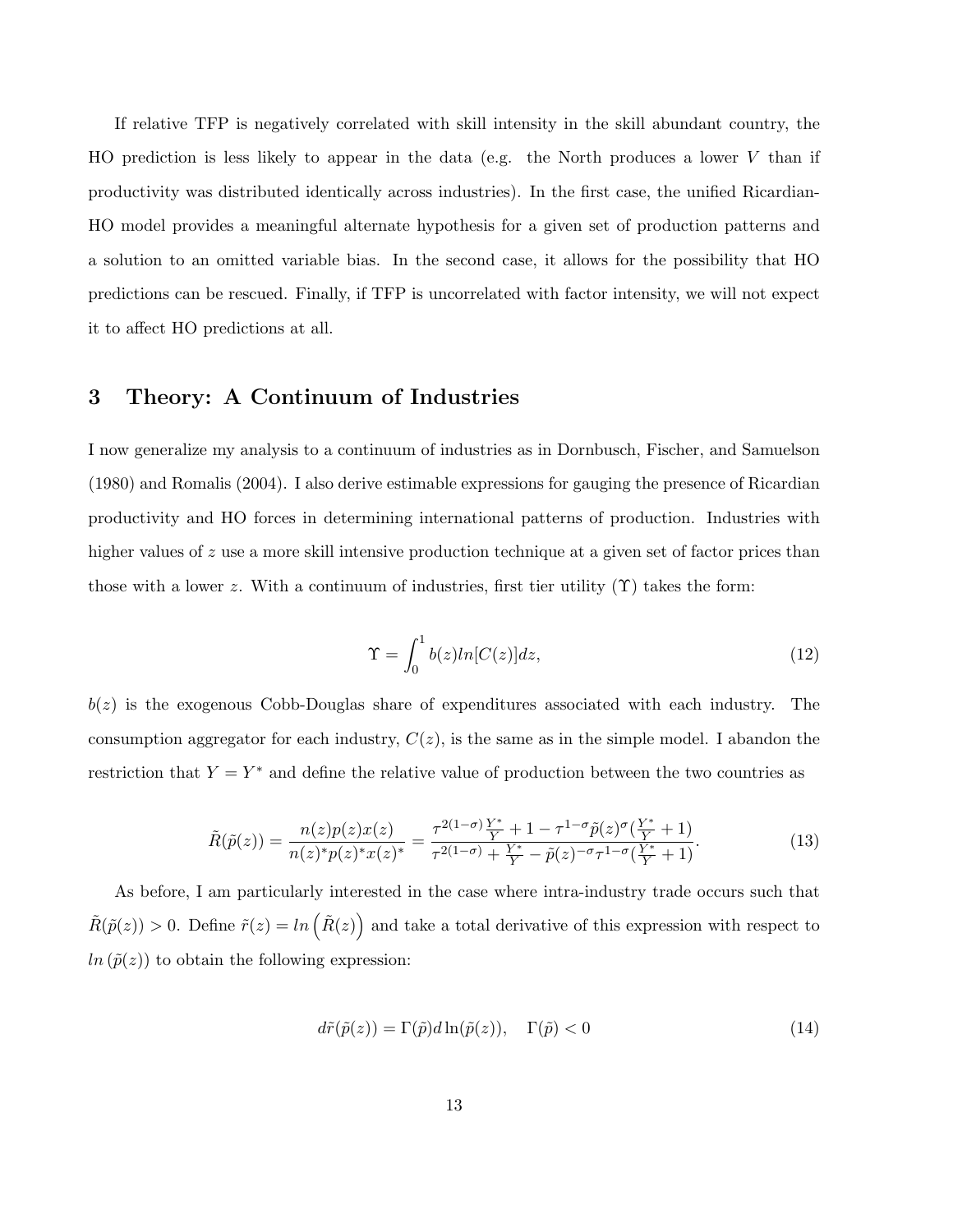${\rm where}^{10}$ 

$$
\Gamma(\tilde{p}(z)) = \frac{-\sigma\tau^{1-\sigma}\left(\frac{Y^*}{Y}+1\right)\left[\tilde{p}(z)^{\sigma}\left(\tau^{2(1-\sigma)}+\frac{Y^*}{Y}\right)-2\tau^{1-\sigma}\left(\frac{Y^*}{Y}+1\right)+\tilde{p}(z)^{-\sigma}\left(\tau^{2(1-\sigma)}\frac{Y^*}{Y}+1\right)\right]}{\tilde{p}(z)\left[\tau^{2(1-\sigma)}+\frac{Y^*}{Y}-\tilde{p}(z)^{-\sigma}\tau^{1-\sigma}\left(\frac{Y^*}{Y}+1\right)\right]^2} < 0.
$$
\n(15)

Relative prices reflect differences in comparative advantage that come from TFP differences and differences in factor prices

$$
\tilde{p}(z) = \tilde{\omega}^z \frac{\tilde{w}_u}{\tilde{A}(z)}\tag{16}
$$

For a given set of relative factor prices, comparative advantage can emerge both because of the interaction of relative factor prices and factor intensity  $(\tilde{\omega}^z)$  or because of relative differences in TFP,  $A(z)$ . Because I need to keep track of productivity in many industries, I use a convenient parameterization of productivity as follows where  $\tilde{a}(z) = \ln\left(\tilde{A}(z)\right)$ 

$$
\tilde{a}(z) = \tilde{a} + \ln(\tilde{\gamma}) z + \tilde{\epsilon}_{A(z)}; \quad \tilde{\epsilon}_{A(z)} \ i.i.d. (0, \sigma^2_{\tilde{A}(z)}), \tag{17}
$$

$$
ln(\tilde{\gamma}) = \frac{cov[z, \tilde{a}(z)]}{var(z)}.
$$
\n(18)

This conveniently breaks TFP into three components: country level differences that are neutral across industries ( $\tilde{a}$ ), differences across industries that are correlated with factor intensity  $(ln(\tilde{\gamma})z)$ , and differences across industries that are orthogonal to factor intensity  $(\tilde{\epsilon}_{A(z)})$ . Country level differences in relative productivity pose the fewest problems for HO theory in that they can easily be modeled as an increase in country size.<sup>11</sup> The component of Ricardian TFP that is correlated with factor intensity is captured by  $ln(\tilde{\gamma})z$ .  $ln(\tilde{\gamma})$  is just the ordinary least squares (OLS) coefficient of a regression of  $\tilde{a}(z)$  on skill intensity (z) under normal OLS assumptions. This poses problems for HO theory because it offers a well articulated alternate hypothesis for why we find HO production patterns in data.

If  $\tilde{\gamma} > 1$ , then  $cov[z, \tilde{a}(z)]$  is positive and skilled labor intensive industries will on average

<sup>&</sup>lt;sup>10</sup>Recall that this derivative is negative when  $\sigma > 1$  and iceberg transportation costs exist.

 $11$ See Dornbusch, Fischer, and Samuelson (1980) for the simplest example of this.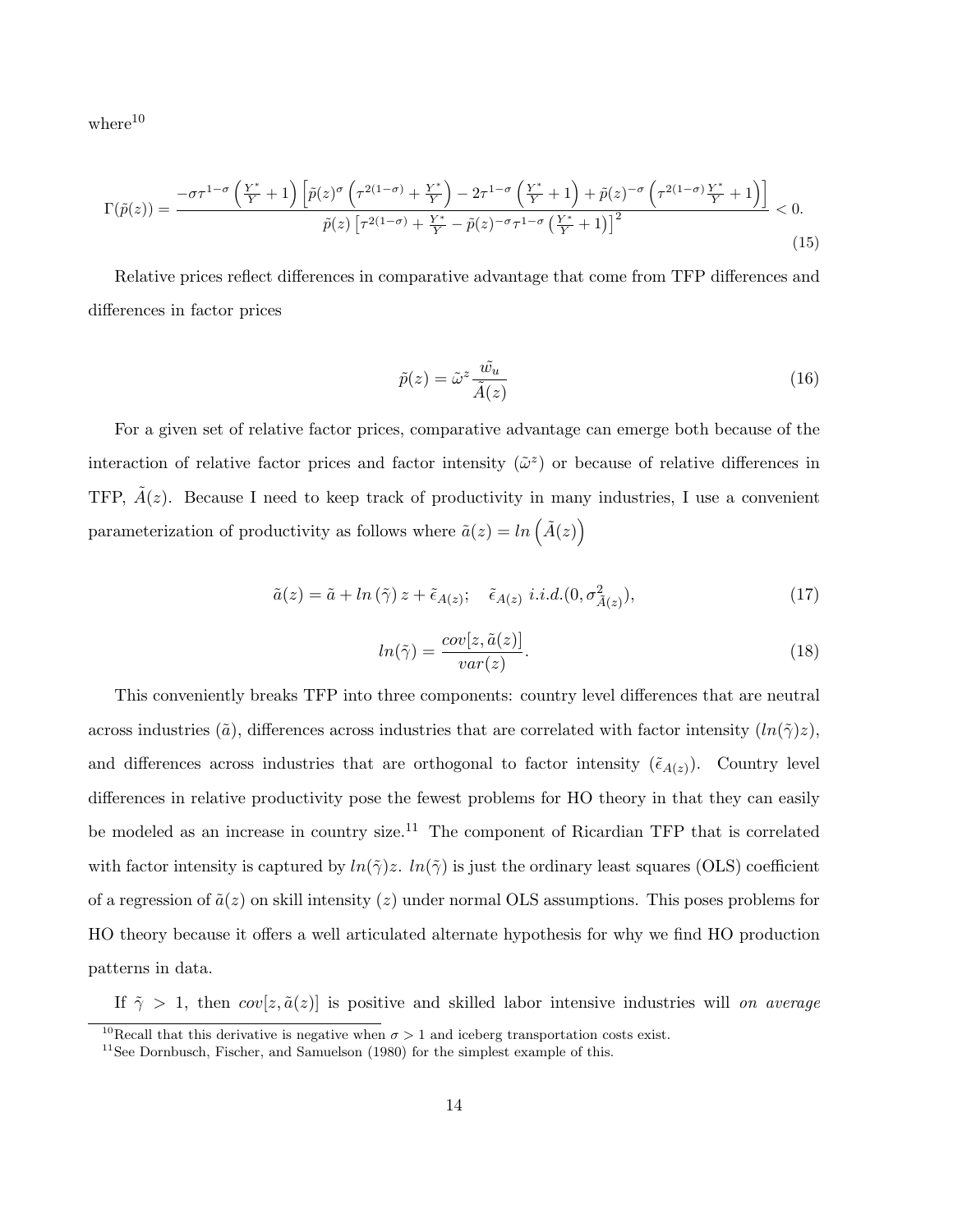have higher TFP than unskilled labor intensive industries. If  $\tilde{\gamma} < 1$ , then  $cov[z, \tilde{a}(z)]$  is negative and skilled labor intensive industries on average have lower TFP than unskilled labor intensive industries. If  $\tilde{\gamma} = 1$ , then  $cov[z, \tilde{a}(z)] = 0$  and productivity is uncorrelated with skill intensity.

TFP that is uncorrelated with factor intensity and purged of country level effects is represented by  $\tilde{\epsilon}_{A(z)}$ . Because this component of TFP is orthogonal to factor intensity and purged of country effects by assumption, it is part of a model that is separable from HO forces. Consequently, if TFP is uncorrelated with factor intensity, aggregate predictions can be made by simply aggregating the predictions of the two models.

I exploit the monotonic relationship between  $v(z)$  and  $ln(\tilde{p}(z))$  and take a first order linear approximation around the skill labor intensity  $z_0$ . Using the implicit function theorem, I can simplify  $v(z)$  as a linear function of z.

$$
v(z) = v(z_0) + \frac{\partial v(z_0)}{\partial \ln(\tilde{p}(z_0))} \frac{\partial \ln(\tilde{p}(z_0))}{\partial z_0} (z - z_0)
$$
\n(19)

$$
v(z) = v(z_0) + \frac{\tilde{R}(z_0)}{\left[1 + \tilde{R}(z_0)\right]^2} \Gamma(z_0) \ln\left(\frac{\tilde{\omega}}{\tilde{\gamma}}\right) (z - z_0)
$$
\n(20)

Solving for the covariance of  $v(z)$  with z gives the simple expression where  $\Gamma'(z_0) = \frac{\tilde{R}(z_0)}{\left[1 + \tilde{R}(z_0)\right]^2} \Gamma(z_0)$ 0

$$
cov[z, v(z)] = \Gamma'(z_0) \ln\left(\frac{\tilde{\omega}}{\tilde{\gamma}}\right) var(z)
$$
\n(21)

This expression is the continuum of industries analog of the goods market clearing condition DD from the two industry model. Although applicable to any two factors of production, this expression shows how a given correlation between skill intensity and production can occur for two reasons. First, if productivity is uncorrelated with factor intensity ( $\tilde{\gamma} = 1$ ), relatively cheap skilled labor ( $\tilde{\omega}$  < 1) can lead countries to produce more skilled labor intensive goods  $(cov[v(z), z] > 0).$ <sup>12</sup> Second, even if factor prices do not differ  $(\tilde{\omega} = 1)$  production can be skewed towards skill intensive industries  $(cov[v(z), z] > 0)$  because productivity is systematically higher in skilled labor intensive industries ( $\tilde{\gamma} > 1$ ).

<sup>&</sup>lt;sup>12</sup>Recall that  $\Gamma' < 0$ .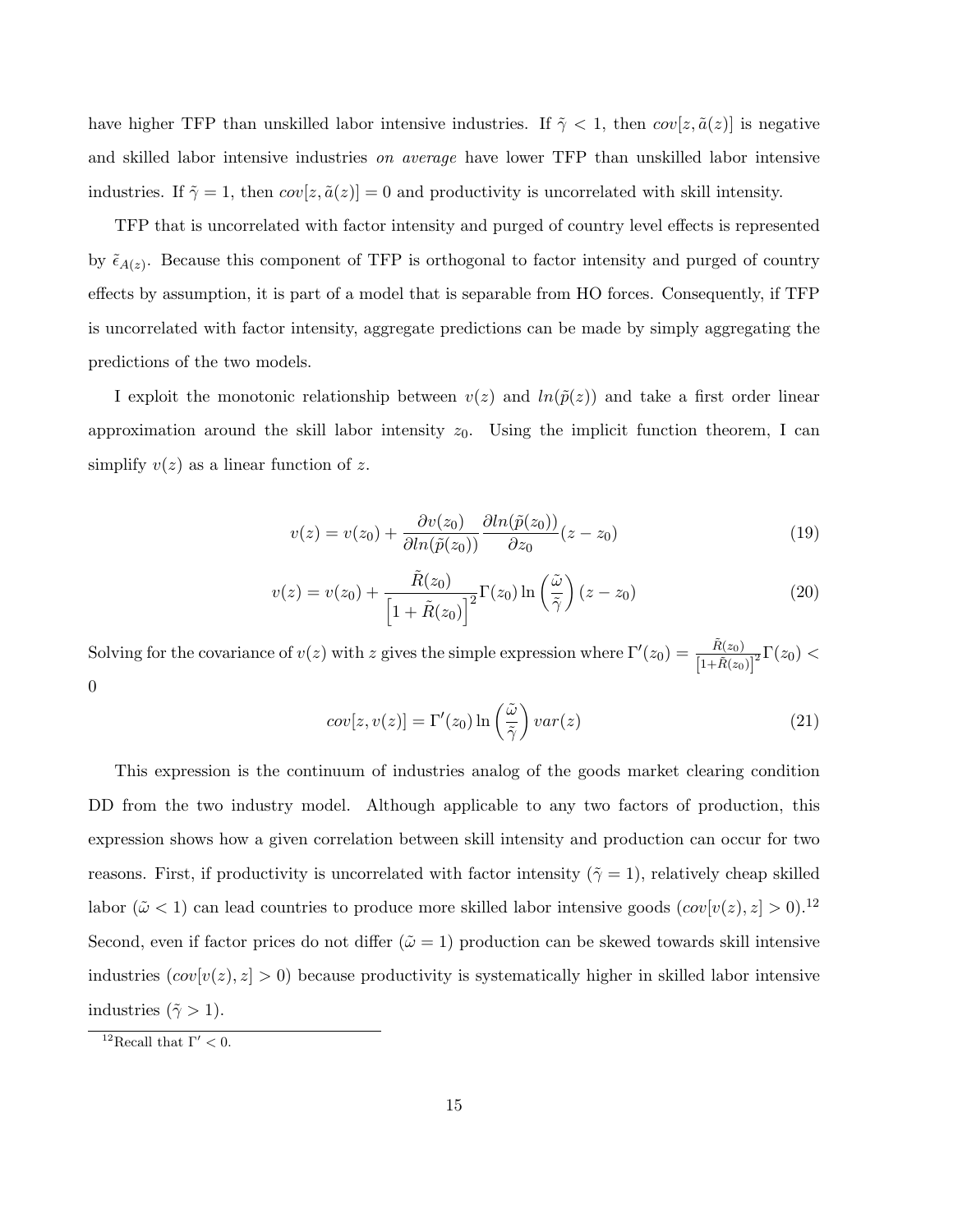I now present the continuum of industries analog of the factor market clearing condition. The following equations are the factor market clearing conditions for the North in skilled and unskilled labor,

$$
\int_0^1 b(z)v(z)zY^w dz = w_s S,\tag{22}
$$

$$
\int_0^1 b(z)v(z)(1-z)Y^w dz = w_u U.
$$
\n(23)

Dividing equation (22) by (23) gives

$$
\frac{\int_0^1 b(z)zv(z)dz}{\int_0^1 b(z)(1-z)v(z)dz} = \frac{w_s S}{w_u U}.
$$
\n(24)

I exploit the fact that  $b(z)$  is everywhere non-negative and  $\int_0^1 b(z)dz = 1$  and interpret  $b(z)$  as a sample probability density. Therefore, the expressions can be rewritten using *sample* expectations. A Southern factor market clearing condition follows analogously so that the two factor market clearing conditions are:

$$
\frac{E[zv(z)]}{E[(1-z)v(z)]} = \frac{w_s S}{w_u U}
$$
\n(25)

$$
\frac{E[z(1-v(z))]}{E[(1-z)(1-v(z))]} = \frac{w_s^* S^*}{w_u^* U^*}.
$$
\n(26)

Taking the ratio of these two expressions and simplifying gives the following factor market clearing condition:

$$
\frac{g + cov[v(z), z]}{g} = \tilde{\omega}\frac{\tilde{S}}{\tilde{U}}
$$
\n(27)

where

$$
g = E[z]E[v(z)] - E[v(z)]E[v(z)z] - E[z]E[v(z)z] + [E(v(z)z)]^{2}.13
$$
 (28)

Proposition 1 states that when Ricardian productivity differences are uncorrelated with factor in-

<sup>&</sup>lt;sup>13</sup>Note that because it was derived from expectations of a product of strictly positive terms, both the numerator and denominator must be strictly positive.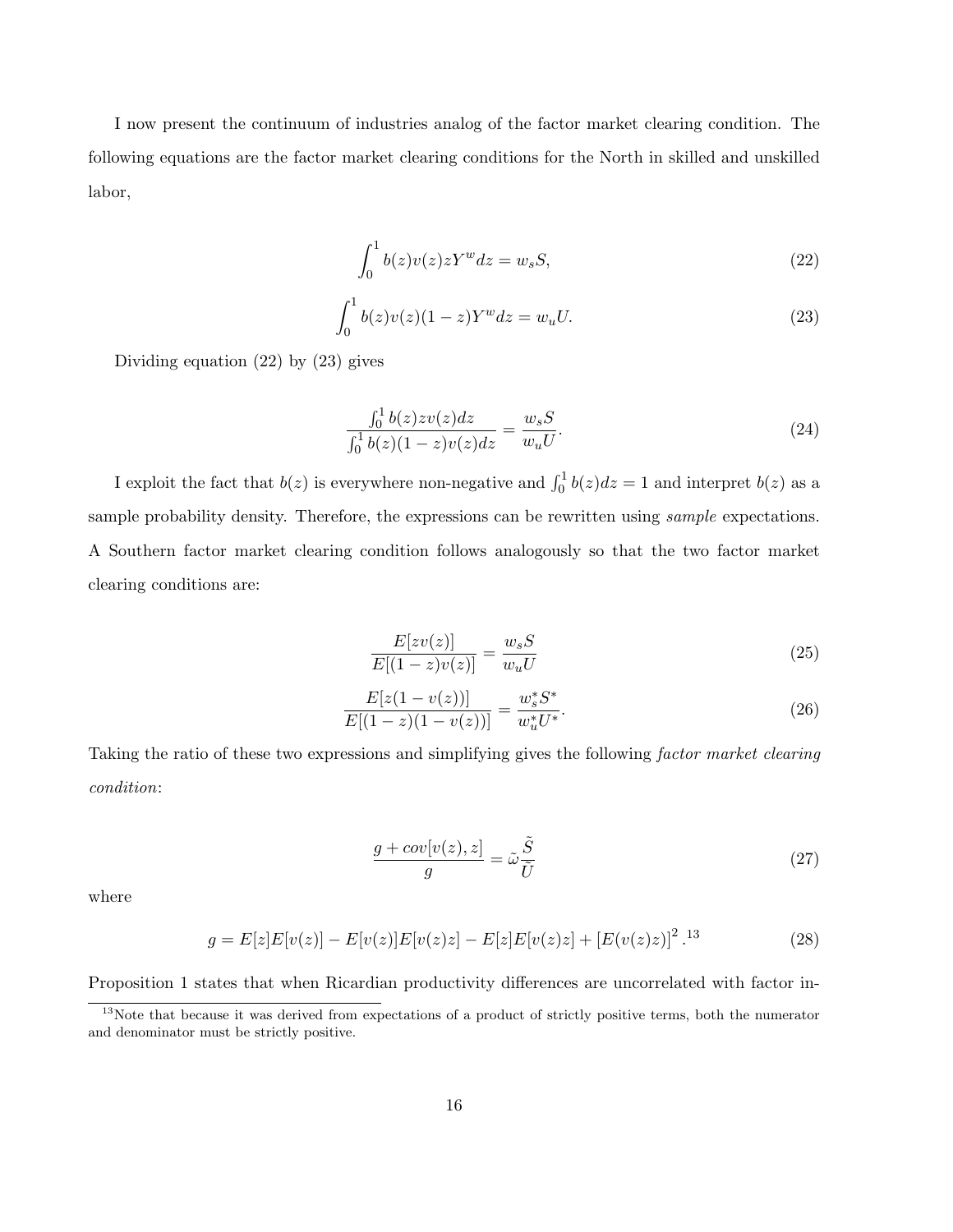tensity, HO forces should be present and should contribute to the relative production structures of the two countries.

#### 3.1 Sufficient Conditions for "separability" between HO and Ricardian models.

**Proposition 1**: If productivity is uncorrelated with factor intensity and the relative abundance of factors differs among countries, then the relative wage of a country's abundant factor will be less than in the country where it is a relatively scarce factor. In addition,  $cov[v(z), z] > 0$  where z is the Cobb-Douglas cost share of its relatively abundant factor and  $cov[v(z'), z'] < 0$  where z' is the Cobb-Douglas cost share of its relatively scarce factor.

#### Proof: See Appendix

This proposition is important because it shows that if TFP is uncorrelated with factor intensity, then basic HO results should hold in the data. Intuitively, when relative TFP is uncorrelated with factor intensity, differences in TFP across industries will not cause (or prevent) empirical tests of Heckscher-Ohlin to find evidence of factor abundance based production and trade. Consequently, the effect of changes on the production structure coming from differences in factor abundance (i.e. Rybczynski regressions) or the net exporting position of a given factor (e.g. HOV tests) are unlikely to be affected by differences in relative TFP across industries if TFP is uncorrelated with factor intensity.

When TFP is correlated with factor intensity, any reduced form relationship between factor intensity, factor abundance and production will likely be due to both factor abundance and Ricardian TFP. It is also possible that relative Ricardian TFP differences will be large enough that a country that possesses a relative abundance of a factor will not produce relatively more of the good that uses that factor relatively intensively. For example, the South might have TFP that is systematically high enough in skill intensive industries that it will produce relatively more skilled labor intensive goods than the North. Intuitively, this is most likely to occur when differences in factor abundance are very small and/or differences in  $\gamma$  are very large. I now derive an empirically testable model that nests the separate contributions of Ricardian and HO forces to production patterns.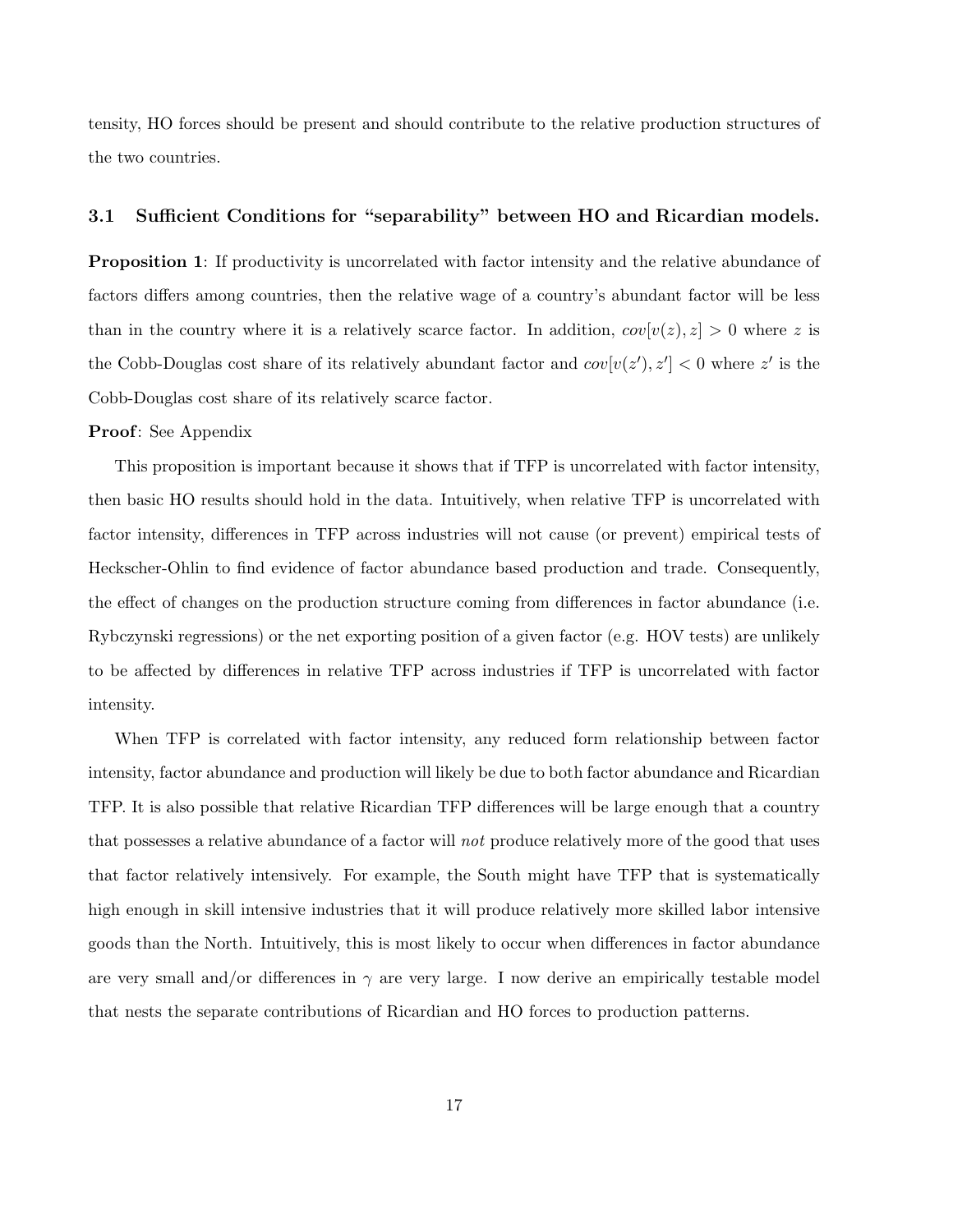#### 3.2 Empirical Application

I now derive two expressions that test for the contributions of Ricardian and HO forces in determining why different countries produce differing baskets of goods. I first derive a "restricted expression" that tests whether the relationship between factor intensity, factor abundance and production can be explained by HO and/or Ricardian forces. Unfortunately, it says nothing about the role of Ricardian productivity that is uncorrelated with factor intensity. To assess the role of productivity that is uncorrelated with factor intensity, I then derive an "unrestricted expression."

To derive the restricted expression, I log-linearize the expression for relative revenue in industry z (equation 13) as a function of  $ln(\tilde{p}(z))$  with the appropriate subscripts for country c relative to c'. The use of log revenue and not market share  $(v(z))$  allows me to more easily and transparently control for country and industry fixed effects using country-time and industry-time fixed effects. I then take the covariance of this expression with z:

$$
cov[z,\tilde{r}(z)_{cc't}] = \Gamma \ln\left(\frac{\tilde{\omega}_{cc't}}{\tilde{\gamma}_{cc't}}\right) var(z).
$$
\n(29)

I further assume that the elasticity of relative factor prices with respect to relative endowments is constant and equal to  $\kappa \leq 0$  where  $ln(\tilde{\omega}) = \kappa ln(\tilde{S}/\tilde{U})$ . This allows me to write the following expression:

$$
cov[z,\tilde{r}(z)_{cc't}] = \kappa \Gamma \ln \left(\frac{\tilde{S}}{\tilde{U}}\right)_{cc't} var(z) - \Gamma \ln \left(\tilde{\gamma}_{cc't}\right) var(z)
$$
\n(30)

This expression decomposes the covariance of production with skill intensity into that due to factor abundance and that due to Ricardian productivity differences. This expression can then be taken to the data using the following estimation equation where a vector of time fixed effects T allows the results to be invariant to the choice of numeraire:  $14$ 

$$
cov[z, r(z)_{ct}] = \beta_0 + \beta_1 \ln\left(\frac{S}{U}\right)_{ct} + \beta_2 \ln(\gamma)_{ct} + \beta'_t T_t + \zeta_{ct}
$$
\n(31)

<sup>&</sup>lt;sup>14</sup>This can be seen by rewriting  $cov[z, \tilde{r}(z)_{cc't}]$  as  $cov[z, r(z)_{ct}-r(z)_{c't}] = cov[z, r(z)_{ct}]-cov[z, r(z)_{c't}]$  and  $\ln\left(\frac{\tilde{S}}{\tilde{U}}\right)$  $cc't$ as  $\ln\left(\frac{S}{U}\right)_{ct} - \ln\left(\frac{S}{U}\right)_{c't}$ .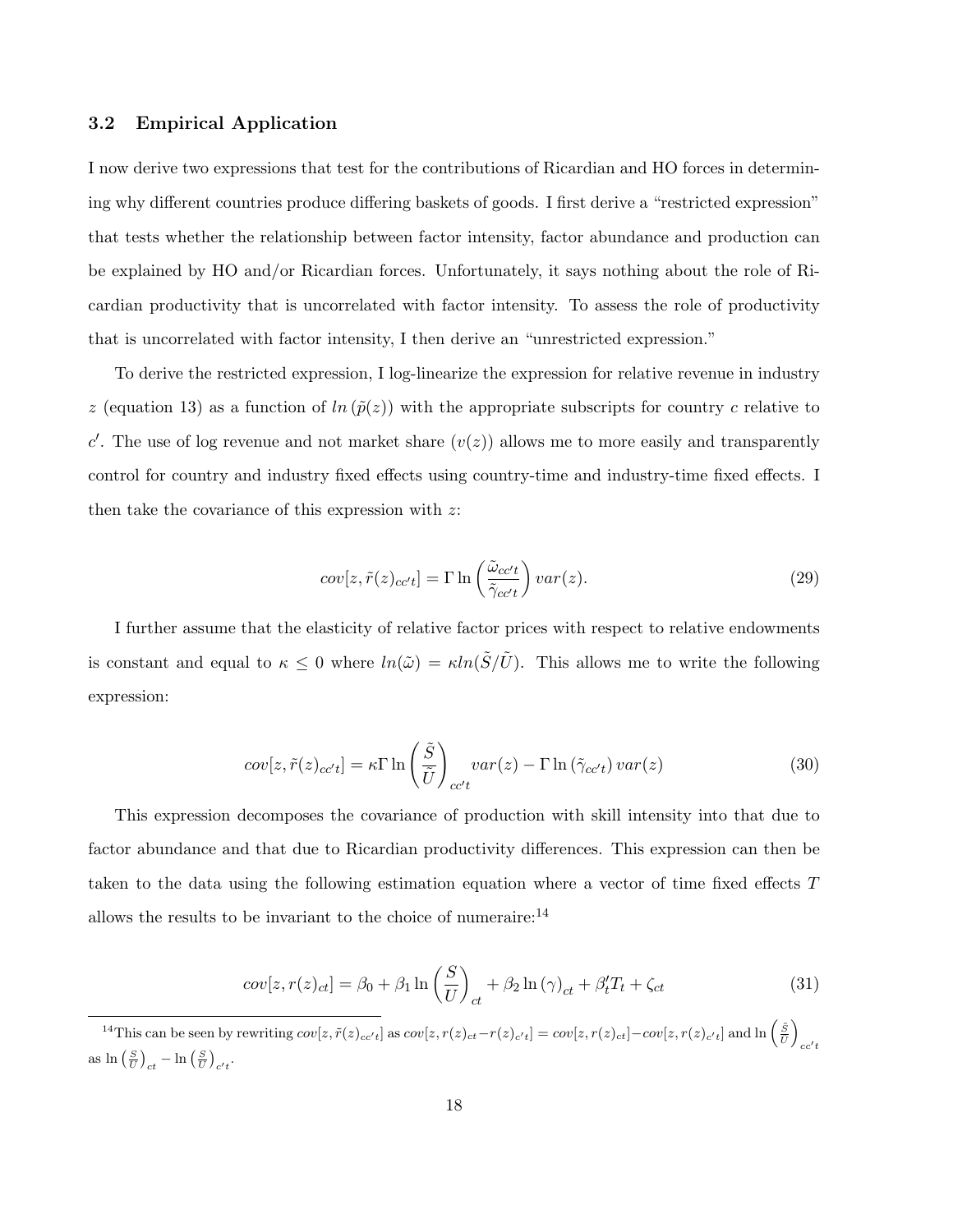$$
\beta_1 = \kappa \Gamma var(z) > 0 \quad \beta_2 = -\Gamma var(z) > 0.
$$

Under the null hypothesis that HO *alone* is responsible for any relationship between factor intensity, factor abundance and production,  $\beta_1 > 0$  and  $\beta_2 = 0$ . Under the null hypothesis that there are no HO forces at work and that any differences in production are due to differences in Ricardian TFP,  $\beta_1 = 0$  and  $\beta_2 > 0$ . If both HO and Ricardian effects explain why specialization occurs, then  $\beta_1 > 0$  and  $\beta_2 > 0$ .

This "restricted expression" does not allow for TFP that is uncorrelated with factor intensity to play any role in determining production patterns. To examine the contribution of TFP that is uncorrelated with factor intensity, I derive the "unrestricted expression" by again starting with a log-linearized version of equation 13 where the linearization occurs at the  $z_0$  such that  $\tilde{p}(z_0) = 1$ :<sup>15</sup>

$$
\tilde{r}(z) = \tilde{r}(z_0) + \frac{\partial \tilde{r}(z_0)}{\partial \ln(\tilde{p}(z_0))} \ln(\tilde{p}(z)).
$$
\n(32)

Breaking  $ln(\tilde{p}(z))$  into its components under Cobb-Douglas production gives

$$
\tilde{r}(z) = \tilde{r}(z_0) - \frac{\partial \tilde{r}(z_0)}{\partial \ln(\tilde{p}(z_0))} \left[ \tilde{a} - \tilde{w}_u - \ln(\tilde{\omega})z + \ln(\tilde{\gamma})z + \epsilon_{\tilde{A}(z)} \right]
$$
\n(33)

Revenue depends on country and industry level variables as might be expected. Revenue is increasing in country level productivity ( $\tilde{a}$ ), decreasing in the absolute wage level  $(\tilde{w}_u)$ , and increasing in industry specific relative productivity  $\tilde{\epsilon}_{A(z)}$ .<sup>16</sup> If the North possesses relatively cheap skilled labor,  $(\ln(\tilde{\omega}) < 0)$ , then relative revenue is systematically increasing in z. If the North has systematically higher relative productivity in skill intensive industries,  $(\ln(\tilde{\gamma}) > 0)$ , then relative revenue is also systematically increasing in z. Including fixed effects that make the results insensitive to the choice of numeraire country gives the following expression where  $ZT$  is a full vector of industry-time fixed effects (e.g. Industry 311 in 1990), CT is a full vector of country-time fixed effects (e.g. Japan in 1990), and  $\zeta$  is an error term that is clustered by country-industry (e.g. Industry 311 in Indonesia):

<sup>&</sup>lt;sup>15</sup>Taking the linearization around other relative prices does not affect the result.

<sup>&</sup>lt;sup>16</sup>Recall that the derivative outside the brackets is negative.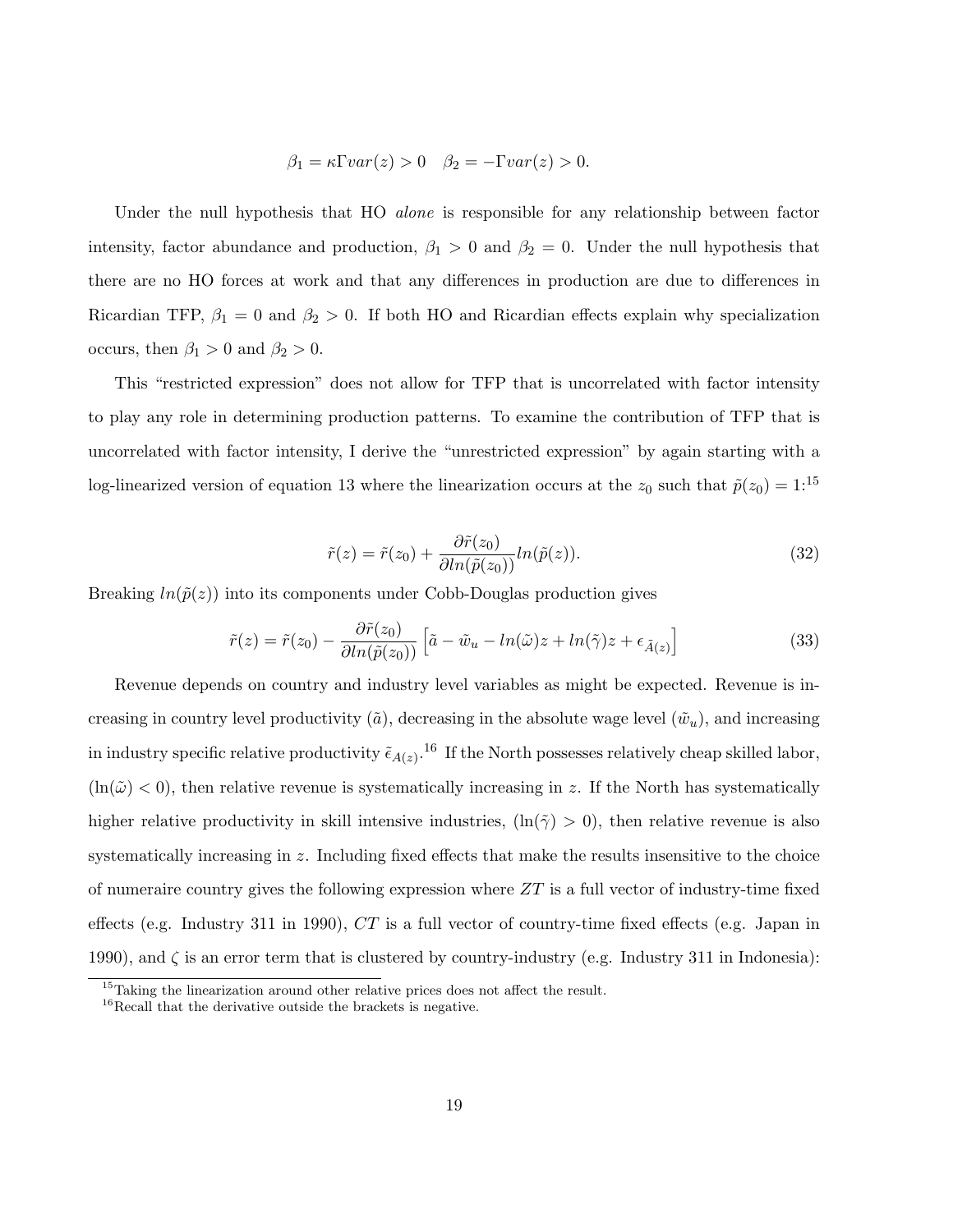$$
\tilde{r}(z)_{ct} = \frac{\partial \tilde{r}(z_0)}{\partial \ln(\tilde{p}(z_0))} \left[ \ln(\omega)_{ct} z - \ln(\gamma)_{ct} z - \epsilon_{A(z),ct} \right] + \beta'_{zt} Z T_{zt} + \beta'_{ct} C T_{ct} + \zeta_{zct} \tag{34}
$$

Again, assuming that the elasticity of relative factor prices with respect to relative endowments  $(\kappa)$ is constant transforms the expression into the following regression form

$$
\tilde{r}(z)_{ct} = \beta_0 ln\left(\frac{S}{U}\right)_{ct} z + \beta_1 ln(\gamma)_{ct} z + \beta_2 \epsilon_{A(z),ct} + \beta'_{zt} Z T_{zt} + \beta'_{ct} C T_{ct} + \zeta_{zct}
$$
\n(35)

where

$$
\beta_0 = \kappa \Gamma > 0 \quad \beta_1 = -\Gamma > 0 \quad \beta_2 = -\Gamma > 0.
$$

Thus, I can gauge the validity of HO as a driving force of comparative advantage through the coefficient  $\beta_0$ . The coefficient on the interaction term between  $ln(\gamma)$  and skill intensity  $(z)$ ,  $\beta_1$ , allows me to gauge the importance of Ricardian productivity that is correlated with factor intensities of the goods. Finally,  $\beta_2$  allows me to assess the importance of Ricardian productivity that is orthogonal to factor intensity in determining production patterns. All country level differences in productivity that are identical across industries in a year are absorbed into the country-time fixed effects. All industry-time characteristics (e.g. average scale of industry) will be absorbed by the industry-time fixed effects. Under the null that HO forces alone determine comparative advantage,  $\beta_0 > 0$  and  $\beta_1 = \beta_2 = 0$ . Under the null that Ricardian forces alone determine comparative advantage but that they are not confounded with possible HO forces,  $\beta_0 = \beta_1 = 0$  and  $\beta_2 > 0$ . Under the null that Ricardian TFP is comprised of components that are and are not correlated with factor intensity,  $\beta_0 = 0$ ,  $\beta_1 > 0$  and  $\beta_2 > 0$ . Finally, if there are both Ricardian and HO forces present but they are uncorrelated,  $\beta_1 = 0, \beta_0 > 0$ , and  $\beta_2 > 0$ .

### 4 Data and Results

This section outlines the data and variables used to estimate the model. The collected data set covers 24 3 digit ISIC revision 2 industries, 11 years (1985-1995), and the following 20 countries: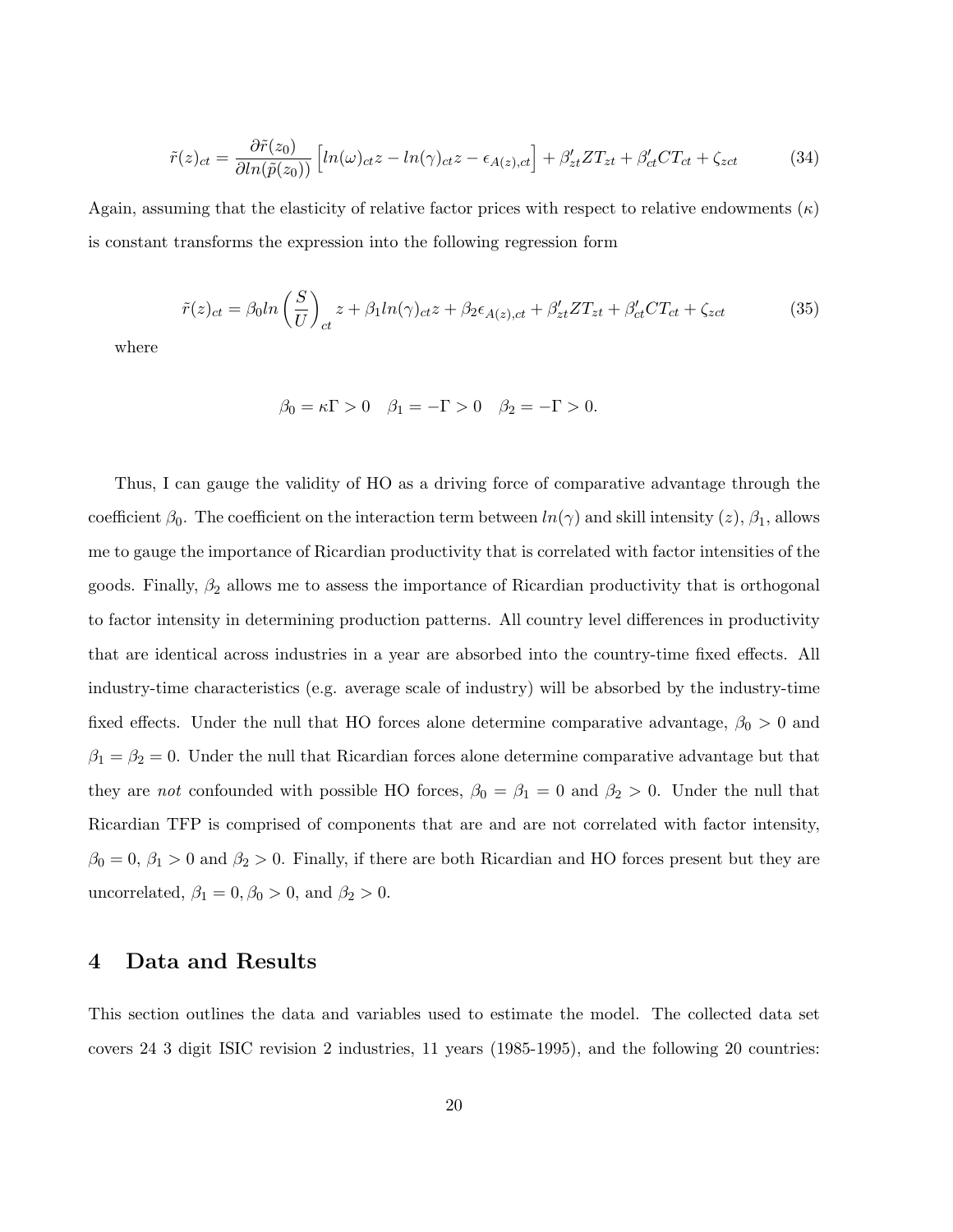Austria, Canada, Denmark, Egypt, Finland, Great Britain, Hong Kong, Hungary, Indonesia, India, Ireland, Italy, Japan, Norway, Pakistan, Portugal, South Korea, Spain, Sweden, and the United States. All variables (except those explicitly mentioned) are taken from the World Bank's Trade and Production data set (Nicita and Olarreaga, 2001). All country-years for which complete data exist for at least 15 of the 24 industries in that country and year are kept.<sup>17</sup> Because not all countries have available data in all years, the dataset is an unbalanced panel. The Data Appendix lists the data availability for years and countries. The most binding constraint in assembling this data set was the availability of continuous time series for investment used to create the capital stock variables.

#### 4.1 Factor Abundance

Although the model is applicable to any set of factors of production, I focus on skilled and unskilled labor as imperfectly substitutable factors of production as found in the Barro and Lee (2001) educational attainment dataset.<sup>18</sup> As a measure of  $\frac{S}{U}$ , I examine the ratio of the population that has obtained a tertiary degree to that which does not.<sup>19</sup> As might be expected, Canada and the United States have the highest (average) values with  $\frac{S}{U} = 0.76$  for the United States and  $\frac{S}{U} = 0.70$ for Canada. Pakistan and Indonesia have the lowest (average) values with  $\frac{S}{U} = 0.02$  for both countries.

<sup>&</sup>lt;sup>17</sup>There are 28 three digit ISIC manufacturing industries in the Trade and Production dataset. Four industries are excluded from the analysis: 314 (tobacco), 353 (petroleum refineries), 354 (misc. petroleum and coal production), 390 (other manufactures). The first three are excluded because their production values are likely to be substantially influenced by international differences in commodity taxation (Fitzgerald and Hallak, 2004). The last is excluded because its "bag" status makes comparability across countries difficult. All results are invariant to increasing the cutoff to having 18 of the 24 industries although the sample size and power of the empirical tests are obviously smaller.

<sup>&</sup>lt;sup>18</sup>I select skilled and unskilled labor as the factors of production in this model for two reasons. First, recent work (e.g. Fitzgerald and Hallak (2004)) has shown that skilled and unskilled labor possess more explanatory power in differences in the structure of production than capital. Second, data on skilled labor abundance (as measured by educational attainment rates in Barro and Lee (2001)) is far more comprehensive than the Penn World Tables coverage of capital per worker.

<sup>&</sup>lt;sup>19</sup>Data are only available at five year intervals. Data for the interim years are interpolated assuming that the growth rate of the variable is constant over the five years. No extrapolations are performed. Results using a broader definition of skilled labor are examined in the robustness section.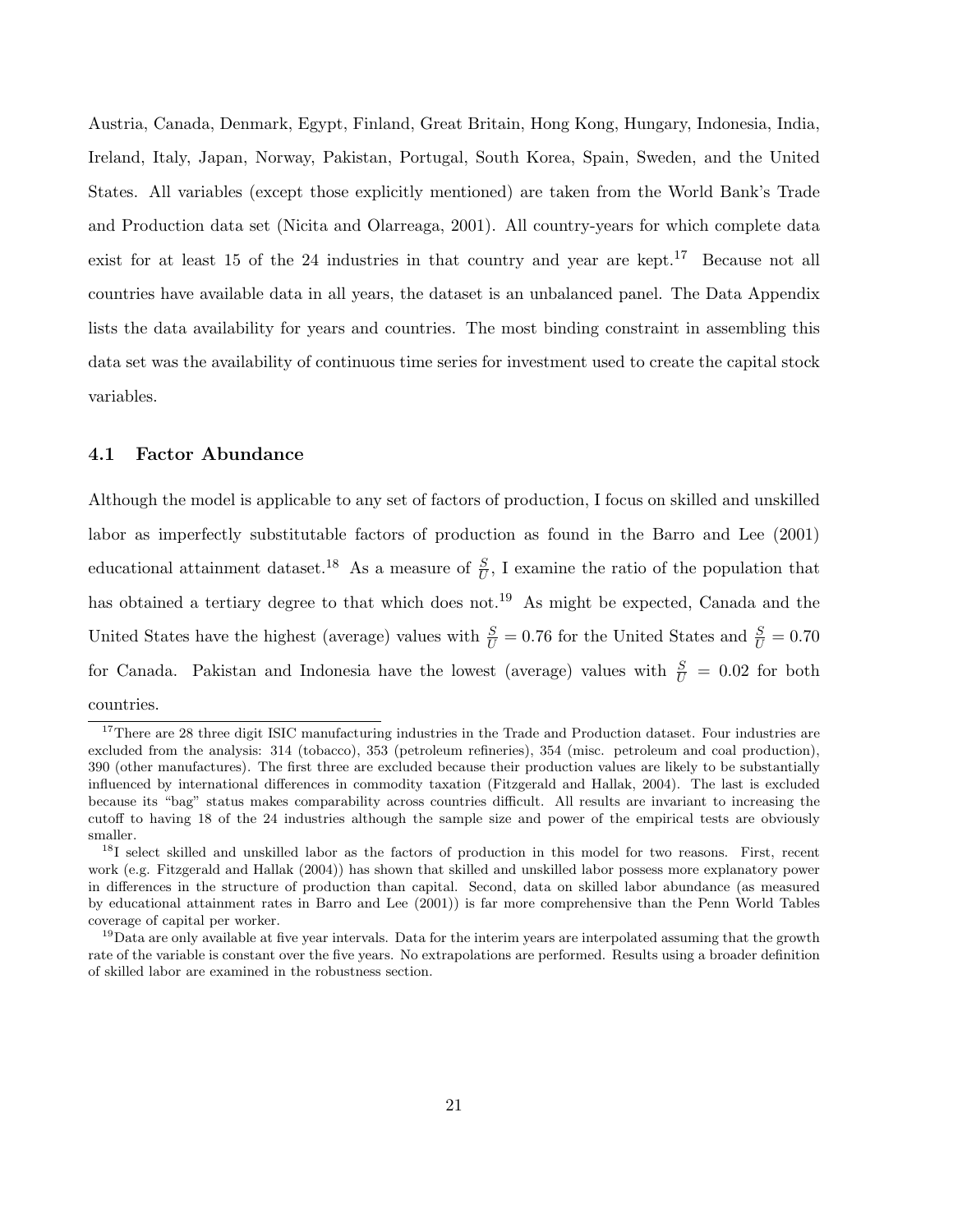|  |  |  | Table 1: Industry Skill Intensities |
|--|--|--|-------------------------------------|
|--|--|--|-------------------------------------|

| ISIC Code | Description             | $z_{narrow}$ | $z_{broad}$ | ISIC Code | Description                | $z_{narrow}$ | $z_{broad}$ |
|-----------|-------------------------|--------------|-------------|-----------|----------------------------|--------------|-------------|
|           |                         |              |             |           |                            |              |             |
| 311       | Food                    | 0.16         | 0.36        | 355       | Rubber Prod.               | 0.19         | 0.44        |
| 313       | Beverages               | 0.35         | 0.57        | 356       | Plastic Prod.              | 0.19         | 0.39        |
| 321       | <b>Textiles</b>         | 0.13         | 0.28        | 361       | Pottery, China etc.        | 0.21         | 0.50        |
| 322       | Wearing Apparel         | 0.10         | 0.24        | 362       | Glass and Prod.            | 0.18         | 0.41        |
| 323       | Leather Prod.           | 0.12         | 0.31        | 369       | Non-Metallic Mineral Prod. | 0.20         | 0.37        |
| 324       | Footwear                | 0.16         | 0.28        | 371       | Iron and Steel             | 0.15         | 0.38        |
| 331       | Wood Prod.              | 0.13         | 0.32        | 372       | Non-ferrous Metals         | 0.19         | 0.41        |
| 332       | Furniture               | 0.13         | 0.30        | 381       | Fabricated Metal Prod.     | 0.18         | 0.40        |
| 341       | Paper and Prod.         | 0.21         | 0.44        | 382       | Machinery (non-elec)       | 0.20         | 0.47        |
| 342       | Printing and Publishing | 0.36         | 0.61        | 383       | Elec. Machinery            | 0.36         | 0.60        |
| 351       | Industry Chemicals      | 0.42         | 0.67        | 384       | Transport Equip.           | 0.29         | 0.55        |
| 352       | Other Chemicals         | 0.45         | 0.65        | 385       | Prof. and Sci. Equip.      | 0.37         | 0.61        |
|           | Sample Average          | 0.23         | 0.44        |           | Sample Std. Deviation      | 0.10         | 0.13        |

### 4.2 Skilled Labor Intensity of Industries

Data on the skilled labor cost share  $(z)$  for each of the 24 industries come from educational attainment data by worker in the United States Current Population Survey (CPS) dataset where workers are transformed into effective workers using a Mincerian wage regression. The regression is run on data pooled by years (1988-1992) and industries. The Data Appendix explains the procedure in detail. I examine narrow and broad definitions of skilled labor. The "narrow" definition defines a skilled laborer as a worker with four or more years of college. The "broad" definition defines a skilled laborer as one who has attended any college. Table 1 presents these measures of z along with their means and standard deviations.<sup>20</sup>

These measures line up with common priors. Among the most skill intensive industries are Scientific Equipment (385), Industrial and Other Chemicals (351,352), and Publishing (342). Among the least skill intensive industries are Textiles (321), Footwear (324) and Wearing Apparel (322).

<sup>&</sup>lt;sup>20</sup>It is important to note that I assume that z is constant across countries. Similar results can be derived for CES production functions that allow both the factor intensities and the factor shares to vary across countries if the elasticity of substitution across factors is such that countries that possess relatively inexpensive skilled labor use techniques that produce more skill intensive factor shares in a given industry.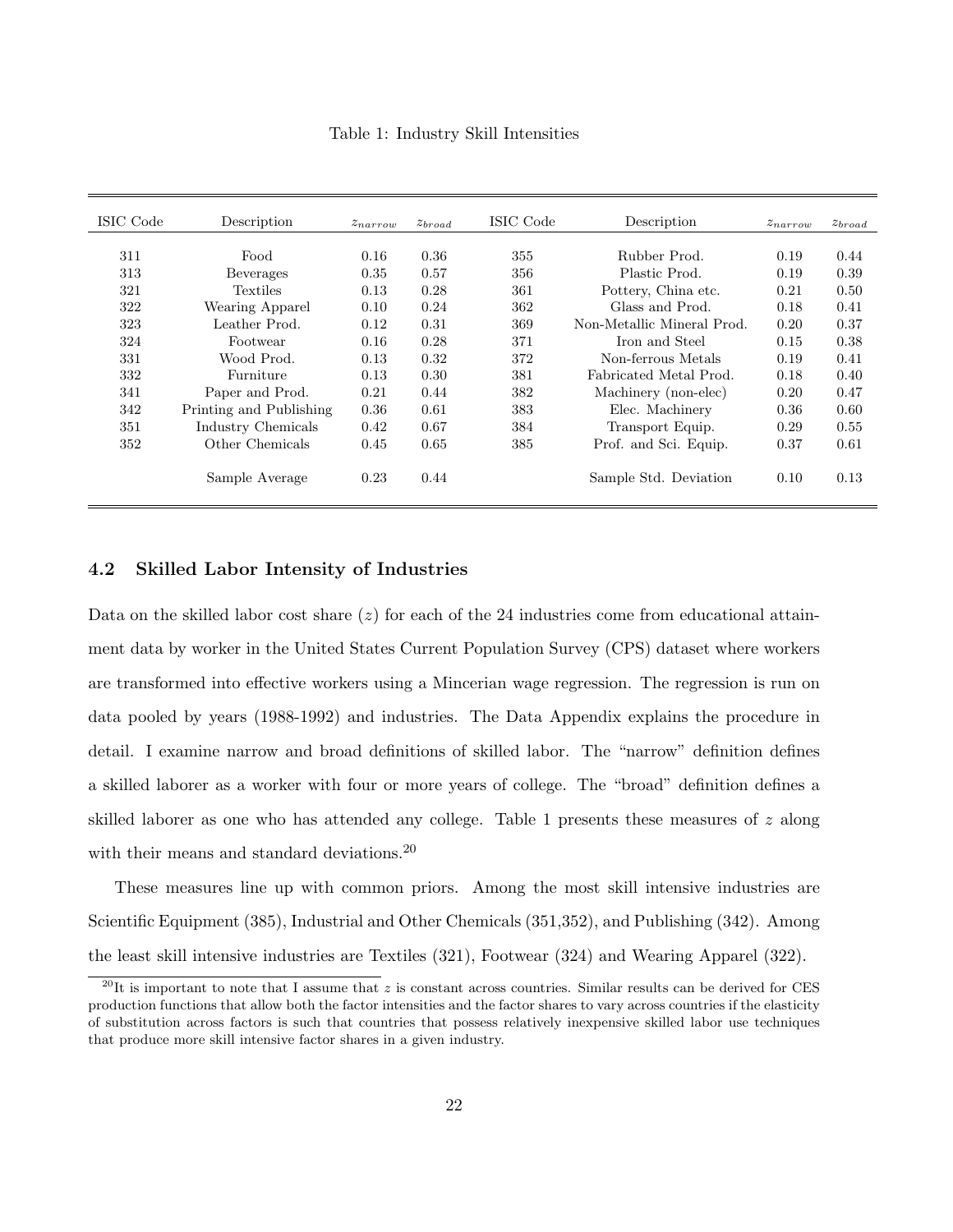| Measure of z Mean Std. Dev Max |        |                                      | Min |
|--------------------------------|--------|--------------------------------------|-----|
| Narrow                         |        | $0.0284$ $0.0171$ $0.0556$ $-0.0198$ |     |
| Broad                          | 0.0348 | $0.0246$ $0.0836$ $-0.0345$          |     |
|                                |        |                                      |     |

Table 2:  $Cov[z, r(z)]$  Summary Stats (182 observations)

#### 4.3 Production Covariances

I calculate the covariance of (log) revenue with the skill intensity of the industries  $(cov[z, r(z)])$  using production value from the Trade and Production dataset. Table 2 presents summary statistics for  $cov[z, r(z)]$  based on both the narrow and broad definitions of skill intensity. <sup>21</sup>

#### 4.4 Factors of Production and TFP

I follow Caves, Christensen and Diewert (1983) and Harrigan (1997) in using the solution to an index number problem to calculate productivity levels.<sup>22</sup> This methodology is based on a translog functional form that allows the productivity calculation to be based on any production function up to a second order approximation. Based on this procedure, if capital  $(K)$  and homogenous labor  $(L)$  were used to produce value added  $(VA)$ , the TFP productivity level between country a and a multilateral numeraire would be

<sup>&</sup>lt;sup>21</sup>These measures are in line with measures from other studies. For example, Fitzgerald and Hallak (2004) use a slightly different measure of skilled labor and examine production in OECD countries. Using their data (table 7), I find that the country that is in the 25th percentile of skilled labor abundance has a covariance of 0.0377 and a country that is in the 75th percentile has a covariance of 0.0698. The values for the 25th and 75th percentile (using the broad definition) for my sample are 0.0206 and 0.0605, respectively. Appendix F contains a list of average  $cov[r(z), z]$  by country.

 $22$ Basu and Kimball (1997) propose a method of measuring technology growth that addresses the endogeneity of factor demand and unobservable factor utilization. Unfortunately, there is a lack of demand shifting instruments that are strong both across industries and countries to control for the endogeneity of factor demand. I consider the issue of capacity utilization in the robustness section. Other estimators have been proposed in the firm level literature that do not rely on the need for instruments (e.g. Olley and Pakes (1996)). I choose not to use estimators in this class because their theoretical derivation is very much motivated for firm level studies and their use is inappropriate for industry-country level analysis. Required assumptions include that all "firms" possess the same demand function for investment or intermediate inputs and the same exogenous factor prices. The assumption that market structure and factor prices are the same across countries is highly questionable.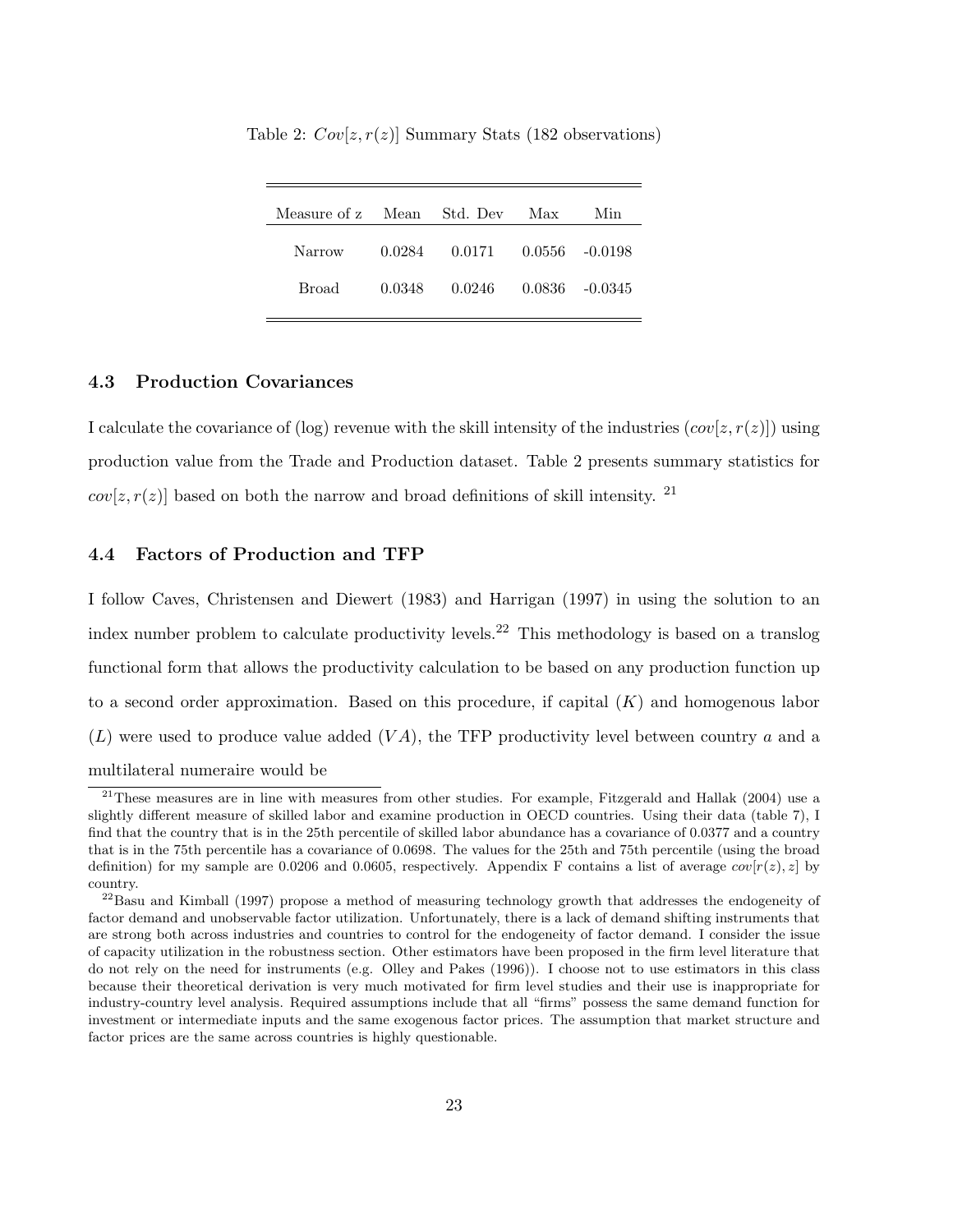$$
TFP(z)_{a,t} = \frac{VA(z)_{a,t}}{\overline{VA(z)}_t} \left(\frac{\overline{K(z)}_t}{K(z)_{a,t}}\right)^{\frac{\alpha_{K,a} + \alpha_{K,avg}}{2}} \left(\frac{\overline{L(z)}_t}{\overline{L(z)}_{a,t}}\right)^{\frac{\alpha_{L,a} + \alpha_{L,avg}}{2}}
$$
(36)

 $\alpha_{i,j}$  represents the Cobb-Douglas revenue share of factor i in country j and  $\alpha_{i,avg}$  is the average revenue share of factor *i* across all countries in the given industry.<sup>23</sup>  $\overline{K}(z)_t = \frac{1}{N_z}$  $\frac{1}{N_{z,t}}\sum_{c} K(z)_{czt}$  and  $\overline{L}(z)_t = \frac{1}{N_z}$  $\frac{1}{N_{z,t}}\sum_{c}L(z)_{czt}$  where  $N_{z,t}$  is the number of countries in the sample in industry z in year t.

#### 4.4.1 Deflators

Very few industry level deflators exist that allow comparison of output or value added across countries. One possibility is to assume that quality adjusted prices equate across countries due to a high substitutability and tradability of manufacturing goods and that all price differences should then be included as differences in quality. However, this relies more on conjecture than evidence. For this reason, I use the disaggregated PPP benchmark data provided by the Penn World Tables to deflate the data. These price indexes are constructed with an explicit eye toward comparing goods of similar quality across countries. The Data Appendix addresses this in detail.<sup>24</sup>

#### 4.4.2 Labor and Capital Input

In measuring TFP, I consider differences in the effectiveness of labor across countries because it is not proper to interpret differences in the effectiveness of labor as differences in total factor productivity. Differences in the effectiveness of labor can be modeled as unmeasured differences in the abundance of labor and, therefore, can be easily written into an HO model. Following Bils and Klenow (2002) and Caselli (2005), I create measures of the effectiveness of labor using wage

 $^{23}$  $\alpha$  is constrained within a country within an industry (e.g. Indonesia-311) with no time series variation. I do this because measured revenue shares are very noisy and there is little reason to think that they are allocative. Although they work with cost shares and not revenue shares, Basu, Fernald, and Kimball (2006) also constrain their factor shares. Labor's factor share of value added is calculated as wages' proportion of value added. Capital's share of value added is one minus labor's share. Observations where the factor share of any input is negative are dropped.

 $^{24}$ Country level PPP price deflators are incorrect because of the weight that they assign to non-traded goods which leads to a greater dispersion in price indexes than occurs in manufacturing which is highly traded. In addition, any country level output deflators will be differenced out by the country-year fixed effects. See Kravis, Heston and Summers (1982) for a thorough discussion of the process behind the collecting of the data and the preparation of the price indexes that are behind this study and the Penn World Tables. Country averages only capture 35% of the variance of relative prices across countries and industries in the disaggregated PWT data. This suggests that using country level price deflators will not capture substantial within-country variation.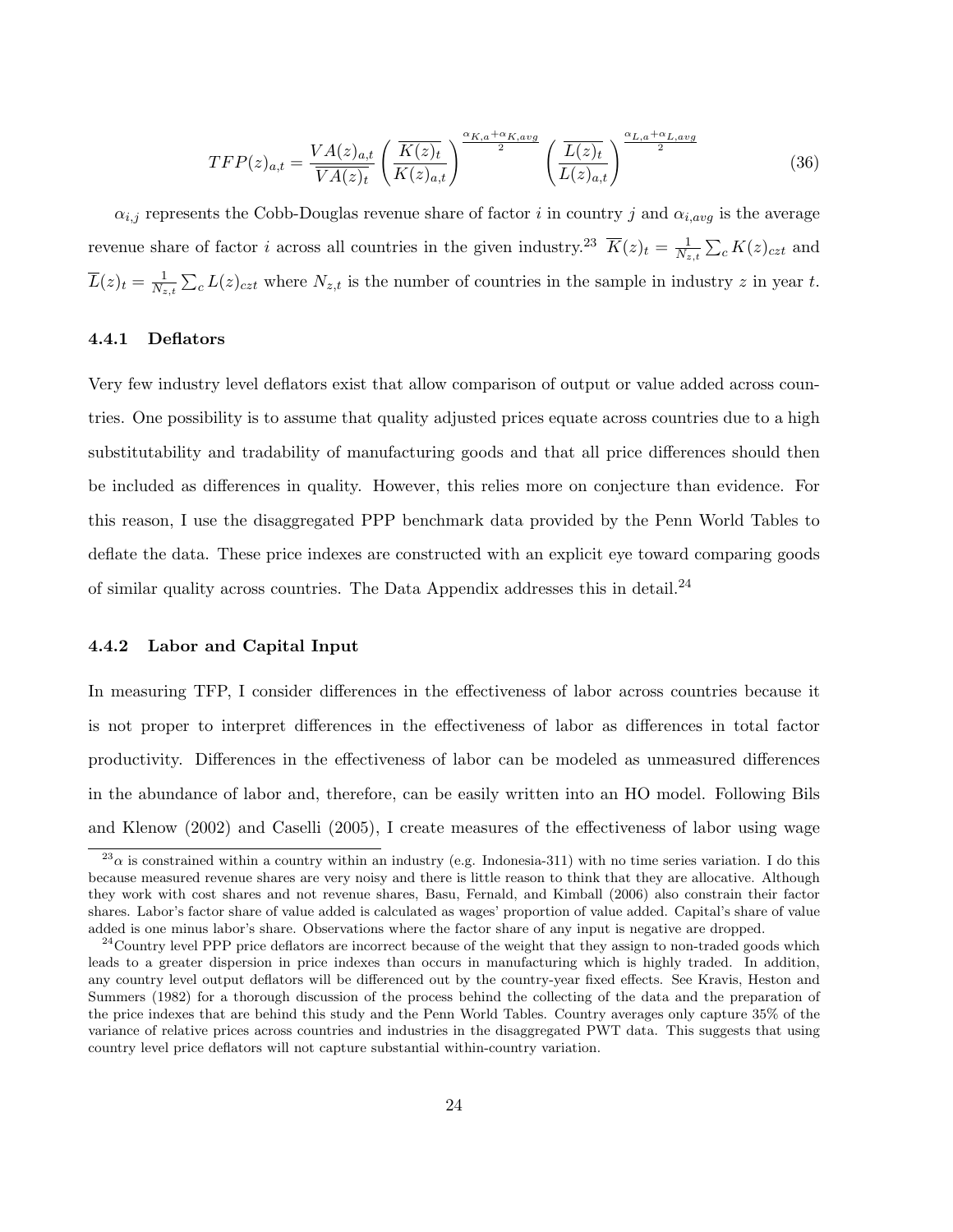| Country          | E,   | Country       | E    |
|------------------|------|---------------|------|
|                  |      |               |      |
| Austria          | 2.55 | Ireland       | 2.60 |
| Canada           | 2.99 | Italy         | 1.96 |
| Denmark          | 2.91 | Japan         | 2.73 |
| Egypt            | 1.59 | Korea         | 2.74 |
| Finland          | 2.78 | Norway        | 3.06 |
| Great Britain    | 2.64 | Pakistan      | 1.35 |
| Hong Kong        | 2.58 | Portugal      | 1.72 |
| Hungary          | 2.64 | Spain         | 1.95 |
| <i>Indonesia</i> | 1.54 | Sweden        | 2.80 |
| India            | 1.61 | United States | 3.32 |
|                  |      |               |      |

Table 3: Effective Labor Across Countries

premium and educational attainment data. Define E as the effectiveness of labor per worker so that EL is the effective labor input. Using the Barro and Lee data on average years of schooling, I normalize the effectiveness of labor with "no schooling" (0 years) to be  $E = 1$ . Following Caselli (2005), I assume that labor becomes 13% more effective per year for the first four years of schooling, 10% per year for years 4-8, and 7% per year after that. Because the evolution of the skill level of labor in a country is likely to be slow, I use average years of schooling in 1990 for these calculations. Table 3 presents measures of E based on this methodology. These measures line up with commonly held priors.

Unlike work such as Harrigan (1999) and Keller (2002), I do not consider differences in days or hours worked. Practically, hours worked data that is sufficiently comparable across industries and countries is not available. Harrigan (1999) and Keller (2002) sidestep this issue by imposing measures of hours worked in aggregate manufacturing on all sectors within manufacturing. My interest in cross-industry TFP comparisons allows me to not include these measures. This is because hours of labor input will be highly correlated with (if not identical to) hours of capital service. If the production function is constant returns to scale, then it will also be homogenous of degree one in hours worked. If I use the same measure of hours worked in manufacturing across all manufacturing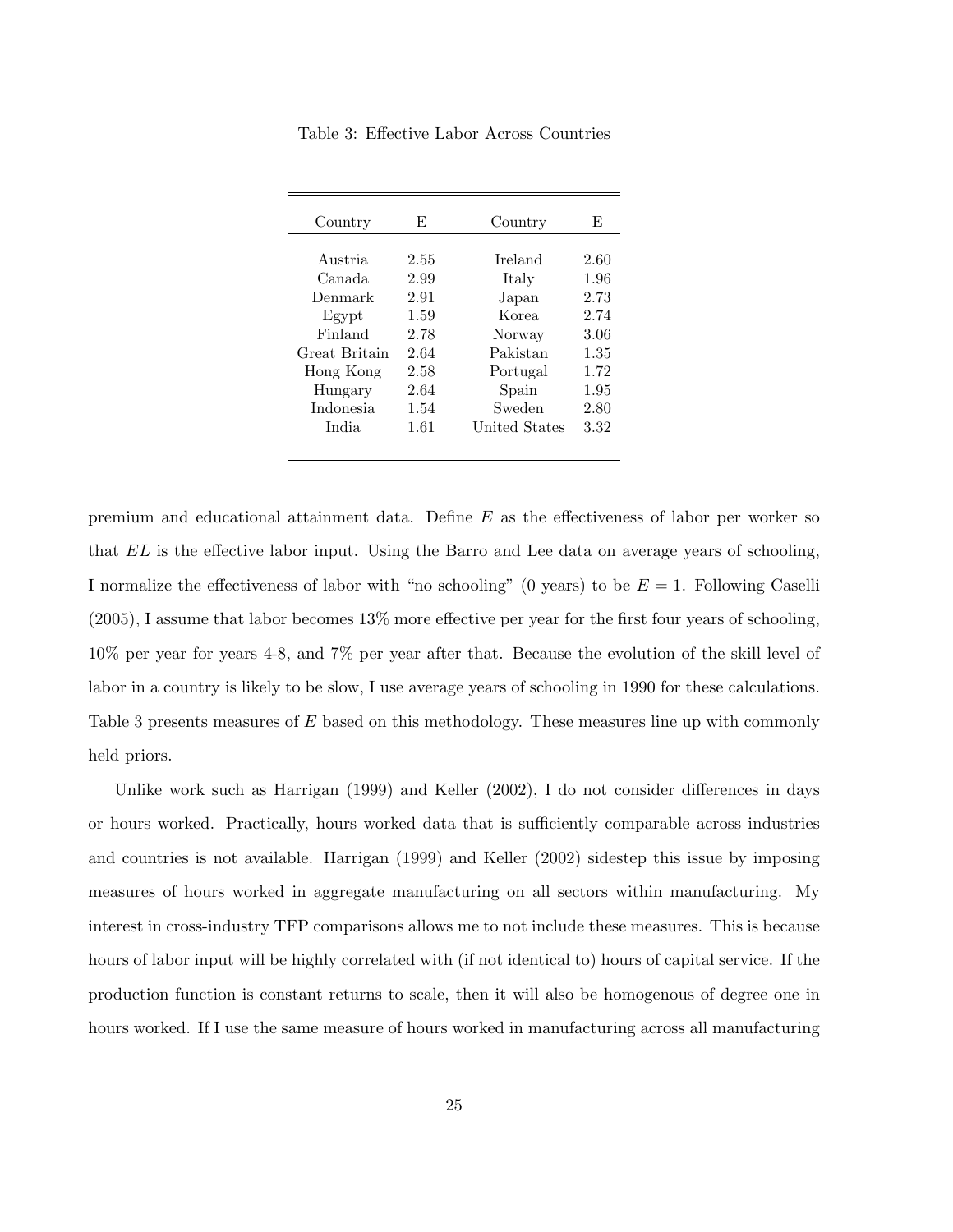industries, I will multiply each production function in a given country-year group by the same scalar. This scalar will then be differenced out by a country-year fixed effect as derived in section 3.1.<sup>25</sup>

Labor is decomposed into operatives  $(U)$  and non-operatives  $(S)$  using data from the United Nations General Industrial Statistical Database.<sup>26</sup> The effectiveness of labor is assumed to augment both operatives and non-operatives. Capital is calculated using the perpetual inventory method.<sup>27</sup> The (value added) measure of productivity between country  $a$  and the multilateral numeraire is then

$$
TFP_{a,t} = \frac{VA_{a,t}}{\overline{VA}_t} \left(\frac{\overline{S_t}E_t}{S_{a,t}E_{a,t}}\right)^{\frac{\alpha_{S,a} + \alpha_{S,avg}}{2}} \left(\frac{\overline{U_t}E_t}{U_{a,t}E_{a,t}}\right)^{\frac{\alpha_{U,a} + \alpha_{U,avg}}{2}} \left(\frac{\overline{K}_t}{K_{a,t}}\right)^{\frac{\alpha_{K,a} + \alpha_{K,avg}}{2}}.
$$
 (37)

#### 4.4.3 Plausibility of TFP Measures

Because of the importance of TFP measures in this paper, I check their plausibility. First, I compare my measures to those calculated by others for consistency. Second, I check the correlation of TFP across industries with revenue. If Ricardo's original insight is fundamentally true, this correlation should be positive. Last, I check how much these measures fluctuate over time because large fluctuations would suggest substantial noise in my calculations. My measures meet all of these criteria for desirability.

First, Table 4 presents my estimates of industry level productivity against similar measures calculated by Harrigan (1999) (Table 1). I compare all industries and countries for which our

<sup>&</sup>lt;sup>25</sup>This can also be applied to the adjustment to the effectiveness of the labor force. If both capital and labor are equally more effective in some countries, this country specific term will be differenced out by the country-year fixed effects.

<sup>&</sup>lt;sup>26</sup>These UNGISD data on operatives and non-operatives are commonly used to distinguish skilled and unskilled workers within a given country as in Berman, Bound and Machin (1998). However, using it to compare skilled and unskilled workers across countries is highly dubious. For example, the ratio of non-operatives (commonly thought to be "skilled") to operatives (commonly though to be "unskilled") is 0.21 in Indonesia, 0.38 in the United States, 0.85 in Japan, and 0.45 in Italy (U.N., 1995). Given the levels of effective labor calculated in Table 3, these numbers are not likely to represent differences in average skill across countries. Comprehensive data on operatives and non-operatives are not available from year to year. For this reason, I calculate the average proportions of employment that are operatives and non-operatives for each country-industry. Using the available data, these average measures capture 95% of the year to year variation in a fixed effects regression. I then apply these constant proportions to annual employment data from the Trade and Production dataset to create annual measures of operatives and non-operatives. I follow a similar procedure to decompose wages into those paid to operatives and non-operatives to calculate the measures  $\alpha_S$  and  $\alpha_U$ .

<sup>27</sup>See the Data Appendix for more details.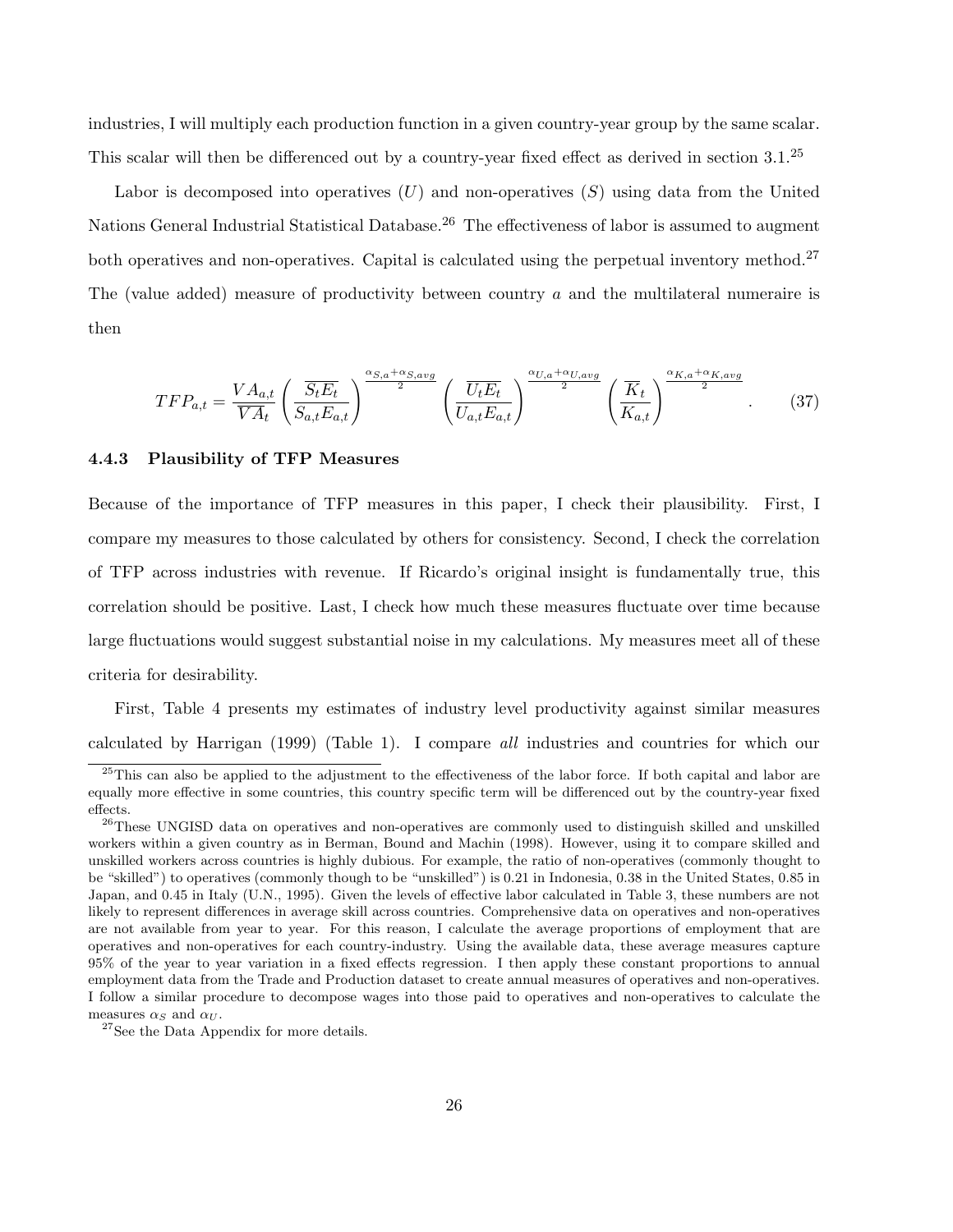calculations of TFP overlap. I calculate TFP of industries 382 (Machinery, non-electric), 383 (Machinery, Electric), 384 (Transport equipment), and 385 (Professional and Scientific Equipment). I then calculate them relative to the average across these four industries and then relative to the United States in that industry. I then compare these to similar measures from Harrigan  $(1999)^{28}$ 

Despite differences in our calculations (e.g. labor input and industry level deflators), our measures of relative TFP line up broadly. The rank correlation between the two measures based on the 24 observations is 0.74.<sup>29</sup> In addition, although not presented, selected industrial levels line up with other work. For example, Japan is the world leader in TFP for Iron and Steel (371) and Non-Ferrous Metals (372) which is consistent with Dollar and Wolff (1993) and Harrigan (1997). One discrepancy between the calculations here and those of Harrigan (1999) is the lower average TFP level in scientific and professional equipment (ISIC 385) that I calculate relative to his calculations. However, some consolation should be taken from the fact that both calculations find that the United States, Canada and Finland are among the most productive while Italy and Great Britain are among the least productive.

I also examine  $\frac{cov[\tilde{a}(z),\tilde{r}(z)]}{var(\tilde{a}(z))}$  to gauge the explanatory power of productivity across industries. I calculate this measure for two reasons: first, this statistic should be positive for any non-pathological model. Second, it can be shown that this number should be equal to  $-\Gamma$  as defined in equation 15. For 182 observations, each indexed by country-year, the mean is 0.3572 and significantly different from zero at the 1% level of certainty  $(t = 3.24)$ .<sup>30</sup> Because this is a reduced form combination of structural parameters, it is difficult to interpret. However, Anderson and van Wincoop (2004) estimate that international trade barriers impose a total of a 74% ad valorem tax equivalent. Relating this number to the expression for Γ evaluated at  $\tilde{p}(z) = 1$  and  $Y/Y^* = 1$ , this value implies a value

<sup>28</sup>I compare my measure for ISIC 382 to Harrigan's (1999) "Non-electrical machinery", ISIC 383 to his "Electrical machinery", ISIC 384 to his "Motor vehicles" and 385 to his "Radio, TV, & communications Equip." Although our methods for calculating TFP differ somewhat, our measures should line up broadly. He also calculates TFP for "Office and Computing Equipment" and "Aircraft" but my industrial classification does not allow for easy comparison of these industries. In addition, he also calculates TFP for Australia, Germany and the Netherlands, none of which I calculate because of data constraints. Finally, I drop his 1988 measure for Motor Vehicles in Italy which increases four-fold from the previous year in his measures and is unlikely to be accurate.

 $^{29}$ This is obviously excludes the values for the United States that are set equal to 1.00 for normalization. Without the normalization, I can also compare each measure relative to country mean and include the measures for the United States. The rank correlation for these measures is 0.76 based on 28 observations.

<sup>30</sup>With standard errors clustered by country.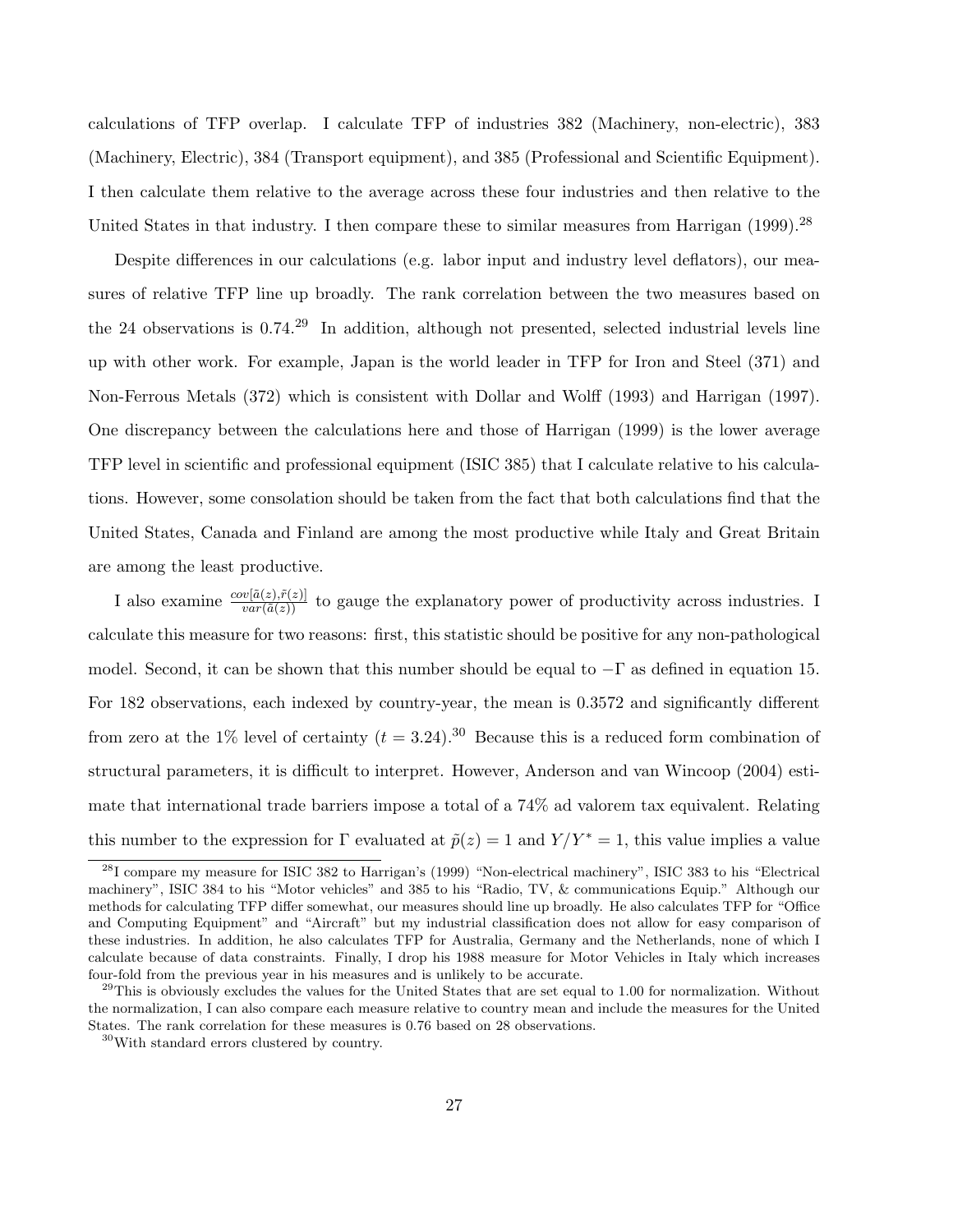|               |       |       | ISIC Industry |       |       |       | <b>ISIC</b> Industry |       |
|---------------|-------|-------|---------------|-------|-------|-------|----------------------|-------|
| Country       | 382   | 383   | 384           | 385   | 382   | 383   | 384                  | 385   |
| Canada        | 0.980 | 1.005 | 0.681         | 0.335 | 0.952 | 1.663 | 0.688                | 0.755 |
| Finland       | 1.009 | 0.934 | 0.244         | 0.334 | 0.981 | 2.325 | 0.468                | 0.945 |
| Great Britain | 0.613 | 1.116 | 0.425         | 0.321 | 0.596 | 1.361 | 0.294                | 0.655 |
| Italy         | 0.782 | 0.904 | 0.377         | 0.221 | 0.760 | 1.807 | 0.477                | 0.673 |
| Japan         | 0.861 | 0.818 | 0.586         | 0.287 | 0.837 | 1.711 | 0.826                | 0.691 |
| Norway        | 0.811 | 0.621 | 0.277         | 0.326 | 0.788 | 1.771 | 0.339                | 0.664 |
| United States | 1.000 | 1.000 | 1.000         | 1.000 | 1.000 | 1.000 | 1.000                | 1.000 |

Table 4: Comparing Relative TFP Measures

of  $\sigma = 9.5$  if  $\tau = 1.74$ . Although this is in the upper range of values for  $\sigma$ , it is within reason.<sup>31</sup>

Third, the measures of total factor productivity are also relatively stable over time. Running a regression of  $\tilde{a}(z)_{ct}$  on a full set of country-industry fixed effects (e.g. Indonesia, ISIC-311) explains 91% of the variance as measured by the unadjusted  $R^2$ . Therefore, although these measures almost surely capture some business cycle fluctuations, the variance is dominated by the larger differences that exist across countries and industries rather than fluctuations over time within a country and industry.

The covariance terms  $(\gamma)$  are then calculated using the skill labor shares (*z*) and value added productivity. Recall that  $\gamma$  is defined as follows:

$$
\gamma_{ct} = exp\left[\frac{cov[z, a_{czt}]}{var(z)}\right]
$$
\n(38)

where

$$
cov[a_{czt}, z] = \frac{\sum_{z} (a_{czt} - \overline{a}_{czt}) (z - \overline{z})}{N_{ct}}
$$
(39)

where  $\bar{a}_{czt}$  is average (log) productivity across all industries for country c in year t,  $\bar{z}$  is the average

<sup>&</sup>lt;sup>31</sup>Broda and Weinstein (2006) estimate  $\sigma$  for 256 industries and find that the 5th and 95th percentiles of the distribution are 1.2 and 9.4, respectively.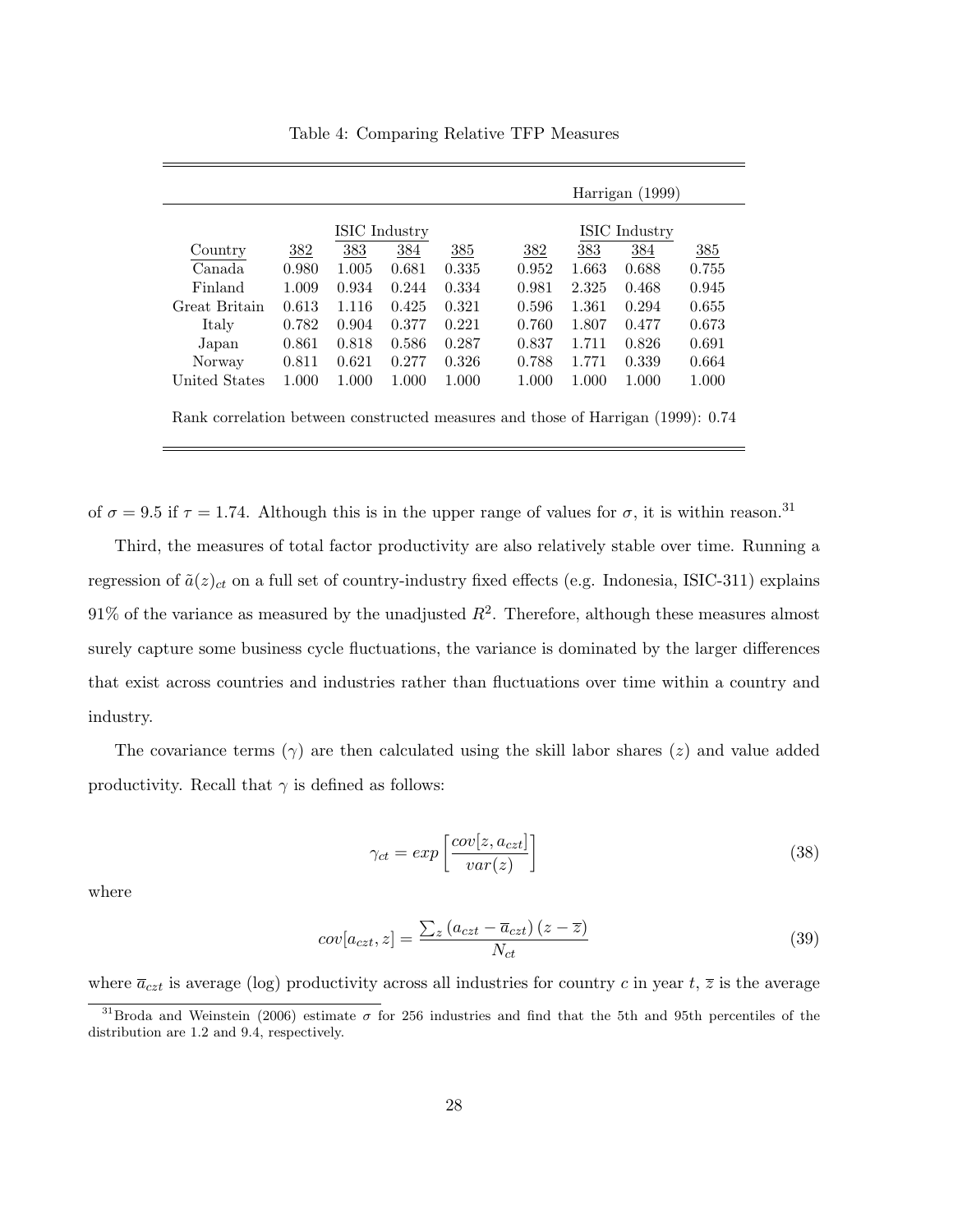skilled labor intensity across industries and  $N_{ct}$  is the number of industries that the summation is taken over. Because the covariance is between z and  $a(z)$ , all country specific effects are differenced out (e.g. country level business cycles).

In conclusion, although all comparisons of TFP across countries, industries and time are subject to some difficulties in measurement, the measures presented here are very likely to reflect real differences in TFP based on similarity to previous studies, the positive correlation of productivity and revenue across industries within a country in a given year, and the stability of the estimates over time. Because all measures are relative to a numeraire, the means of  $ln(\tilde{\gamma}_{narrow})$ ,  $ln(\tilde{\gamma}_{broad})$ , and  $ln(\frac{\tilde{S}}{\tilde{H}}$  $\frac{S}{U}$ ) lose meaning but their standard deviations are 1.29, 1.00, and 0.901 based on 182 observations. Consequently, no force for comparative advantage possesses substantially more variance than others.

### 5 Results

I present two sets of results. First, I present a "restricted" version of the model where the dependent variable is  $cov[z, r(z)_{ct}]$ . This expression allows me to ask to what degree a country specializes in the production of skill intensive goods due to HO and Ricardian effects. Second, I present "unrestricted" results where the dependent variable is  $r(z)_{ct}$ . This allows me to gauge the determinants of revenue, industry by industry instead of based on country level covariances. Finally, I present a robustness section to show that the results are insensitive to using IV regression to correct for classical measurement error in the productivity measures, a broader definition of skilled labor abundance, exchange rate volatility, and capacity utilization. I also show that the dynamic correlation of the error terms in the panel regression does not affect the resulting coefficients. In addition, I show that my results are not sensitive to the imposition of the Cobb-Douglas cost shares for the U.S. by obtaining similar results using the skill rank of the industry both within the U.S. and within each country.

#### 5.1 Results: Restricted

Recall that the "restricted" regression equation is: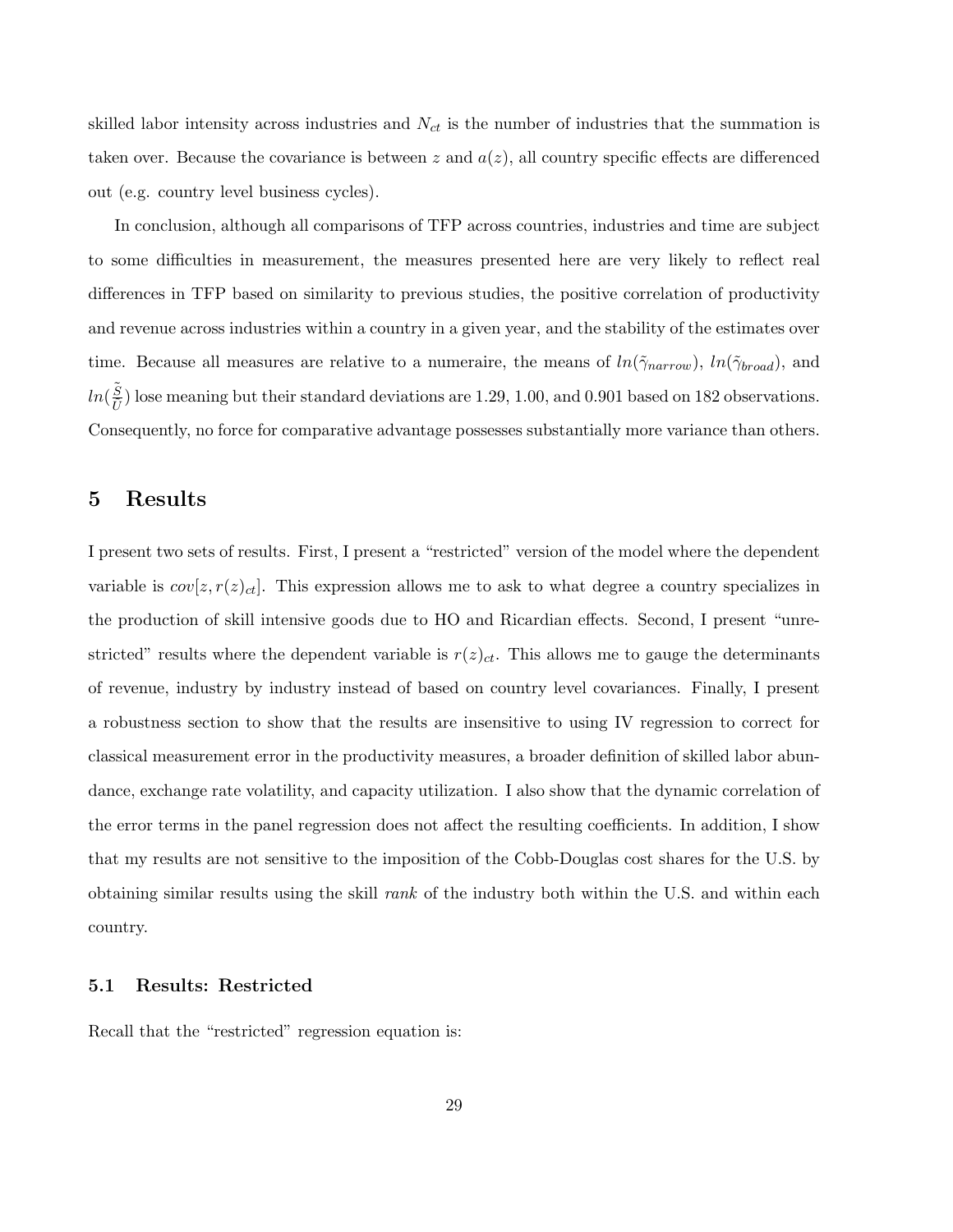|                                      | Dependent Variable: $cov[r(z), z]$ |                         |                         |                         |  |  |  |  |
|--------------------------------------|------------------------------------|-------------------------|-------------------------|-------------------------|--|--|--|--|
|                                      |                                    | Narrow z                |                         | Broad $z$               |  |  |  |  |
| Variables                            | (1)                                | $\left( 2\right)$       | $\left( 3\right)$       | $\left( 4\right)$       |  |  |  |  |
| $ln(S/U)_T$                          | $0.0109***$<br>(0.0033)            | $0.0115***$<br>(0.0025) | $0.0174***$<br>(0.0041) | $0.0175***$<br>(0.0036) |  |  |  |  |
| $ln(\gamma)$                         |                                    | 0.0031<br>(0.0018)      |                         | 0.0033<br>(0.0028)      |  |  |  |  |
| Obs<br>Time Fixed Effects<br>$\,R^2$ | 182<br>yes<br>0.3477               | 182<br>yes<br>0.3996    | 182<br>yes<br>0.4230    | 182<br>yes<br>0.4411    |  |  |  |  |

Table 5: Restricted Regression

\*\*\* estimated at the  $1\%$  level of certainty, \*\* estimated at the  $5\%$  level of certainty Robust standard errors clustered by country. Each observation is indexed by country-year.

$$
cov[z, r(z)_{ct}] = \beta_0 + \beta_1 \ln\left(\frac{S}{U}\right)_{ct} + \beta_2 \ln(\gamma)_{ct} + \beta'_t T_t + \zeta_{zct}
$$
\n(40)

Column (1) of Table 5 tests the hypothesis that the abundance of skilled labor as measured by the proportion of workers with a tertiary education or higher,  $(\frac{S}{U})_T$ , predicts how skewed productive resources are towards relatively skill intensive industries  $(cov[z, r(z)])$ . Column (2) includes  $ln(\gamma)$ to assess the importance of productivity that is correlated with skill intensity. Columns (3)-(4) do the same except that skilled labor intensity now uses the broad definition of skilled labor. Robust standard errors are clustered by country and presented in parentheses.

I highlight three results. First, each column contains the familiar HO result that countries with a relative abundance of skilled labor produce relatively more skilled intensive goods. As before, because the coefficients are reduced form combinations of structural parameters, it is impossible to identify any of these structural parameters. However, I can gauge their plausibility. For example, the estimate from column 1 implies an elasticity of substitution ( $\sigma$ ) of 7.1 using the estimate of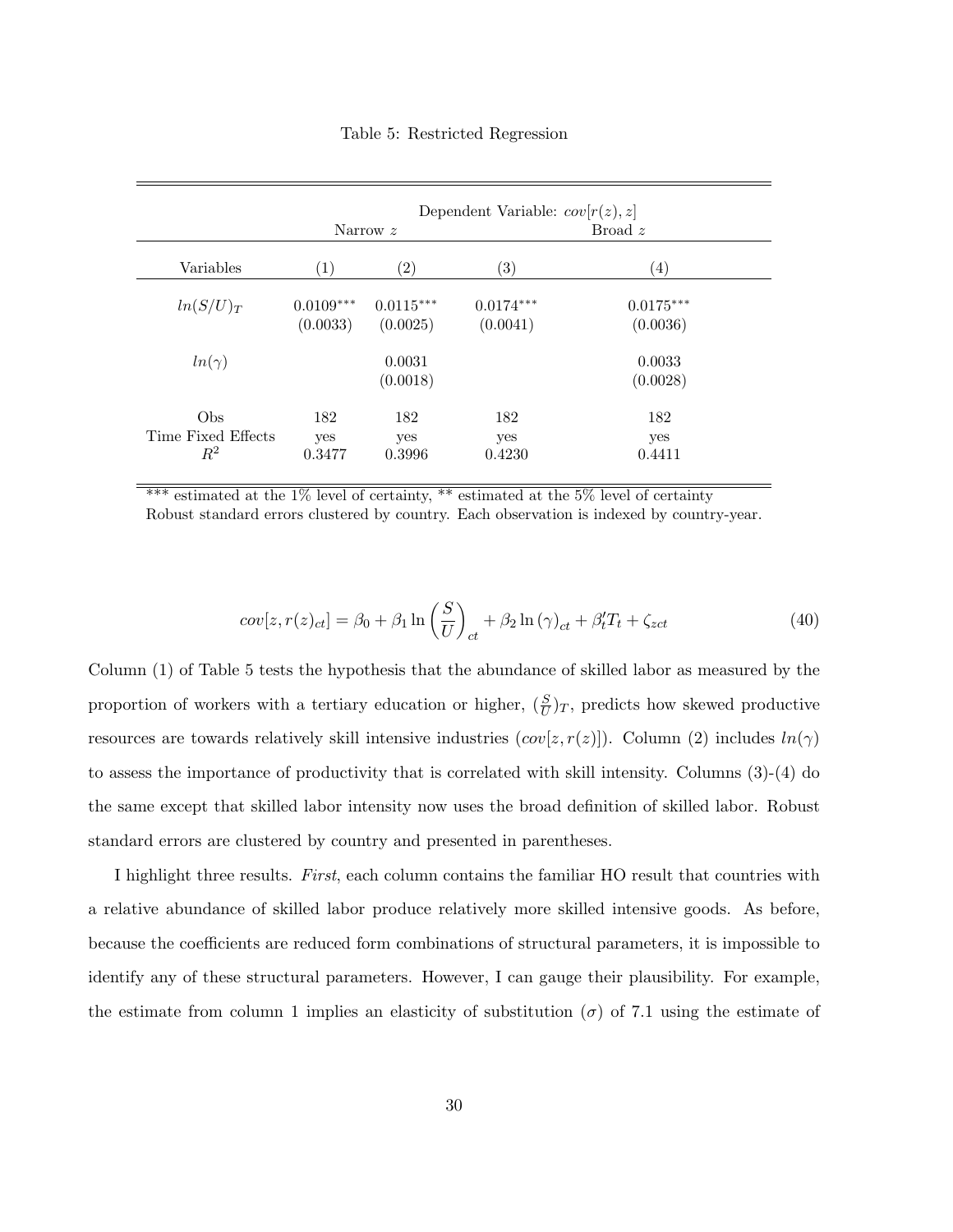Anderson and van Wincoop of  $\tau = 1.74$ <sup>32</sup>

Second, the inclusion of  $ln(\gamma)$  does not substantively change the coefficient on  $ln(S/U)$ . This suggests that skill abundant (or scarce) countries do not have productivity that is systematically higher in skill intensive (or unskilled intensive) industries. Third, the coefficient on  $ln(\gamma)$  is statistically indistinguishable from zero. This suggests that Ricardian productivity is relatively uncorrelated with skill intensity. This is confirmed by regressing  $ln(\gamma)$  on  $ln(S/U)$  which yields a coefficient of -0.1935 with a robust standard error of 0.3494 with clustering by country and inclusion of time fixed effects to control for each annual numeraire. Figure 4 presents scatterplots that present the same information graphically. For brevity, it only includes measures of  $ln(S/U)$  based on the tertiary measure of skilled labor abundance and measures of  $ln(\gamma)$  based on the narrow measure. Because the observation for Hungary is an outlier in the left hand panel, it is excluded in the right hand panel with the same qualitative results. Similar qualitative results hold for the broad measures of each variable. As a whole, these results suggest that TFP that is correlated with factor intensity is unlikely to bias HO results. Consequently, this is one piece of evidence that the Ricardian and HO models are likely to be empirically uncorrelated.

#### 5.2 Results: Unrestricted

Unfortunately, the "restricted" expression says nothing about how Ricardian productivity influences patterns of specialization when relative TFP is uncorrelated with factor intensity. To combat this problem, I use an "unrestricted" expression where observations are indexed country-industry-year. I estimate the following equation where  $ZT$  is a vector of industry-time fixed effects and  $CT$  is a vector of country-time fixed effects and the standard errors are clustered by country-industry and presented in parentheses. As noted before, ZT controls for all numeraires and CT controls for all country-time effects such as aggregate TFP. Recall that  $\epsilon_{A(z)}$  is the component of TFP that is uncorrelated with factor intensity and is purged of country averages.

<sup>&</sup>lt;sup>32</sup>This can be calculated by evaluating the expression for  $-\Gamma$  at  $\tilde{p}(z) = 1$ , plugging in  $\tau = 1.74$ , noting that  $var(z)=0.0106$  from table 1, and solving for the  $\sigma$  that is consistent with the coefficient.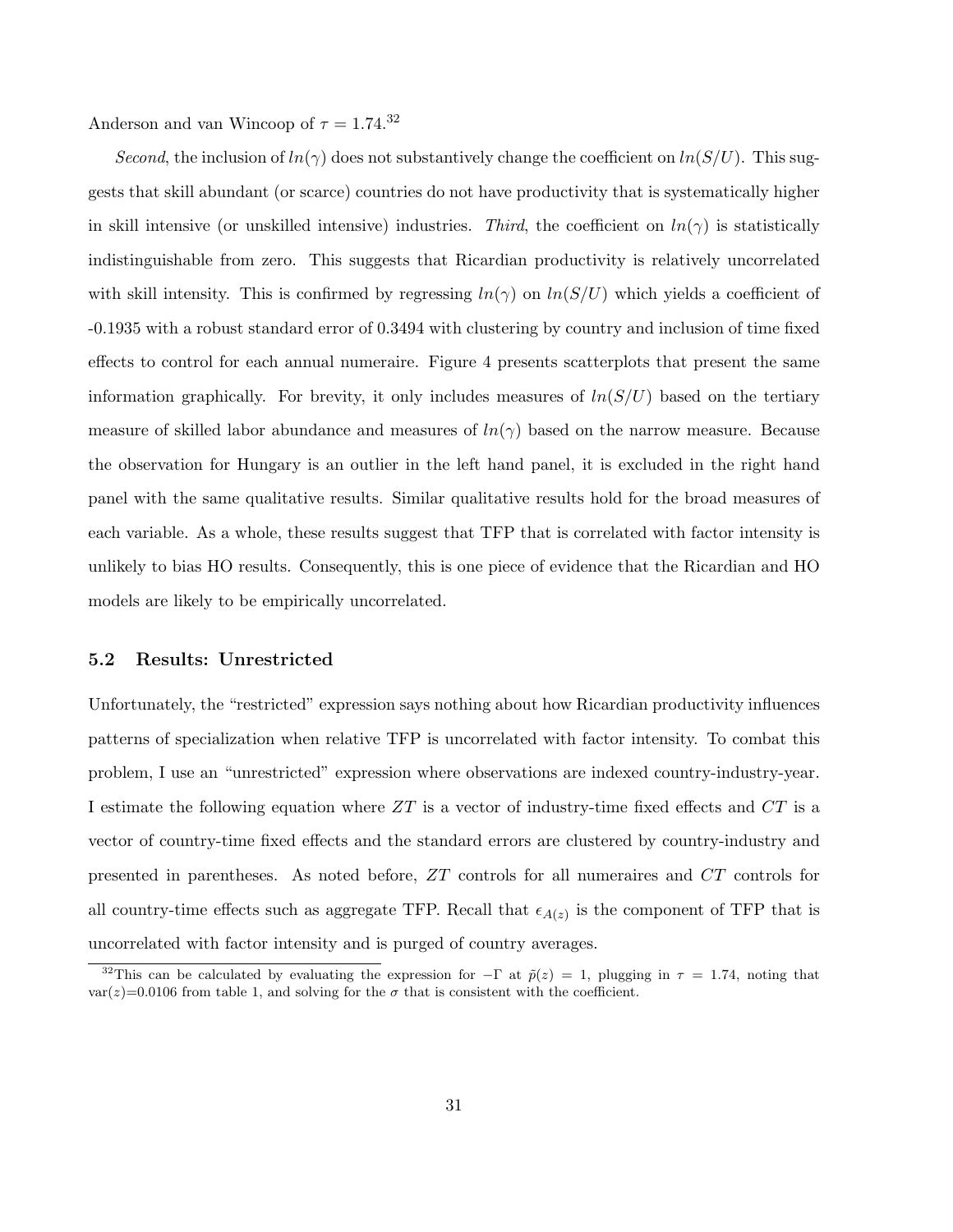![](_page_32_Figure_0.jpeg)

Figure 4: Scatterplot of  $ln(S/U)$  and  $ln(\gamma)$ 

$$
r(z)_{ct} = \beta_0 ln\left(\frac{S}{U}\right)_{ct} z + \beta_1 ln(\gamma)_{ct} z + \beta_2 \epsilon_{A(z),ct} + \beta'_{zt} Z T_{zt} + \beta'_{ct} C T_{ct} + \zeta_{zct}
$$
(41)

Examining Table 6, I highlight three results. First, the coefficient on relative factor abundance is still positive and significant and does not change significantly when productivity measures are included in the regression. These coefficients appear to be larger than those in the restricted regressions. However, in the restricted regressions,  $\beta_1 = \kappa \Gamma var(z)$  but in the unrestricted regression  $\beta_1 = \kappa \Gamma$ . Dividing the coefficient on  $\sin(S/U)_T$  from Table 5, Column 1 by the variance of z from Table 1 gives a value of 1.0254 which is extremely close to its counterpart in column 1 of the unrestricted regression (1.0870). Second, the inclusion of  $ln(\gamma)z$  adds very little explanatory power in terms of its significance and effect on the coefficient on  $z\ln(S/U)_T$ .

Third, the residual productivity term,  $\epsilon_{A(z)}$ , is estimated precisely at the 1% level of certainty, is the expected sign, and changes little over different specifications. Following the algorithm as in section 5.1, the coefficients in column 3 imply a value of  $\sigma = 6.78$  if calculated off of the coefficient on  $ln(S/U)z$  and a value of  $\sigma = 9.80$  if it is calculated off of the coefficient on  $\epsilon_{A(z)}$ . Again, these implied values fall within a reasonable range.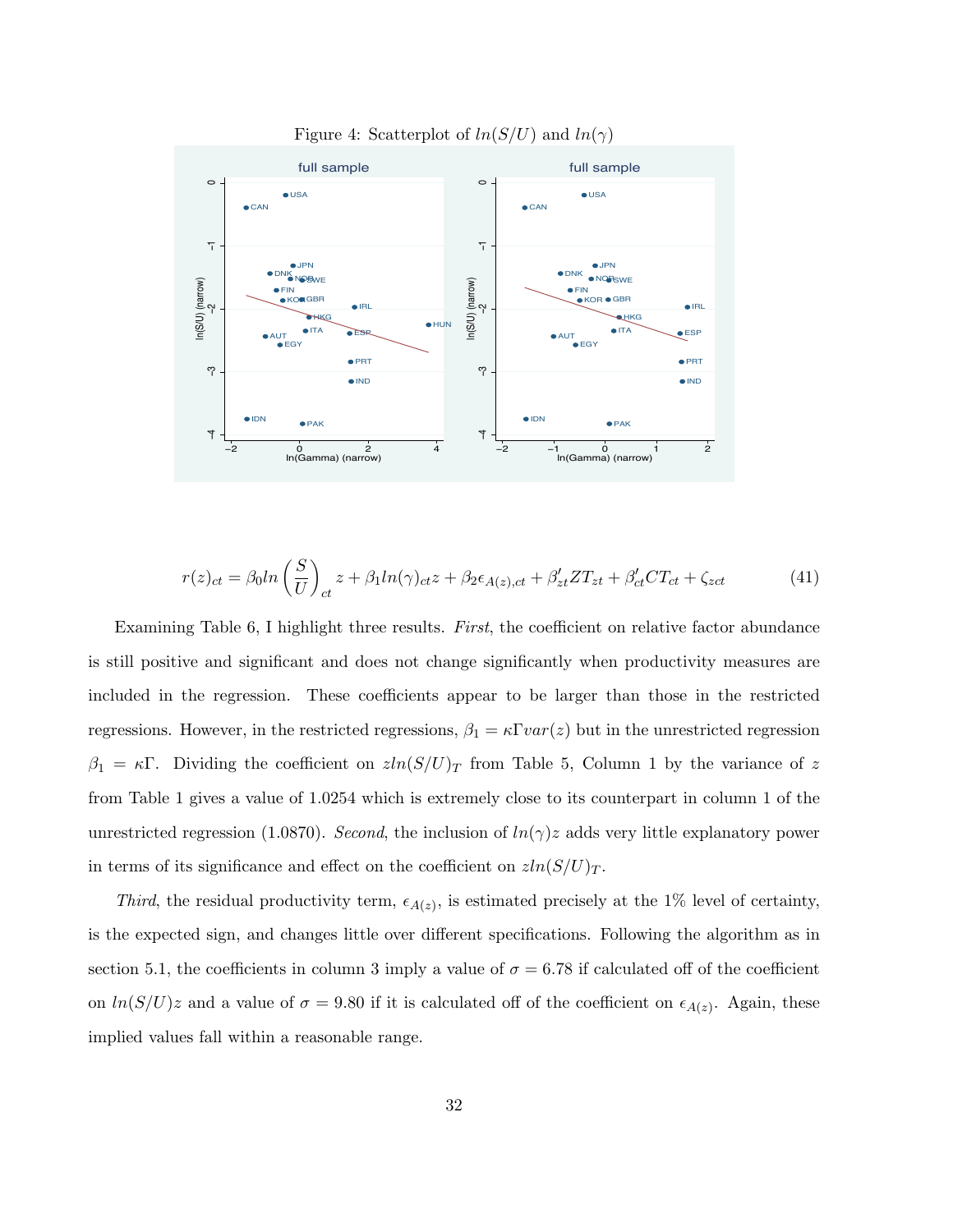|                      |                   |             |                   | Dependent Variable: $r(z)$ |                   |             |
|----------------------|-------------------|-------------|-------------------|----------------------------|-------------------|-------------|
|                      |                   | Narrow z    |                   |                            | Broad $z$         |             |
| Variable             | $\left( 1\right)$ | (2)         | $\left( 3\right)$ | $\left( 4\right)$          | $\left( 5\right)$ | (6)         |
| $zln(S/U)_T$         | $1.0870***$       |             | $1.2040***$       | $1.0720***$                |                   | $1.0815***$ |
|                      | (0.3817)          |             | (0.3895)          | (0.3060)                   |                   | (0.2980)    |
| $zln(\gamma)$        |                   | 0.2074      | 0.3293            |                            | 0.2915            | 0.3179      |
|                      |                   | (0.2194)    | (0.2355)          |                            | (0.2375)          | (0.2354)    |
| $\epsilon_{A(z),ct}$ |                   | $0.2966***$ | $0.3079***$       |                            | $0.2999***$       | $0.3001***$ |
|                      |                   | (0.0997)    | (0.0984)          |                            | (0.0997)          | (0.0988)    |
| O <sub>bs</sub>      | 4063              | 4063        | 4063              | 4063                       | 4063              | 4063        |
| Country-Time FE      | yes               | yes         | yes               | yes                        | yes               | yes         |
| Industry-Time FE     | yes               | yes         | yes               | yes                        | yes               | yes         |
| $\mathbb{R}^2$       | 0.8883            | 0.8888      | 0.8917            | 0.8895                     | 0.8889            | 0.8926      |

### Table 6: Extended Regression

\*\*\* estimated at the 1% level of certainty, \*\* estimated at the 5% level of certainty

Robust standard errors clustered by country-industry. Each variable is indexed by country-industry-year.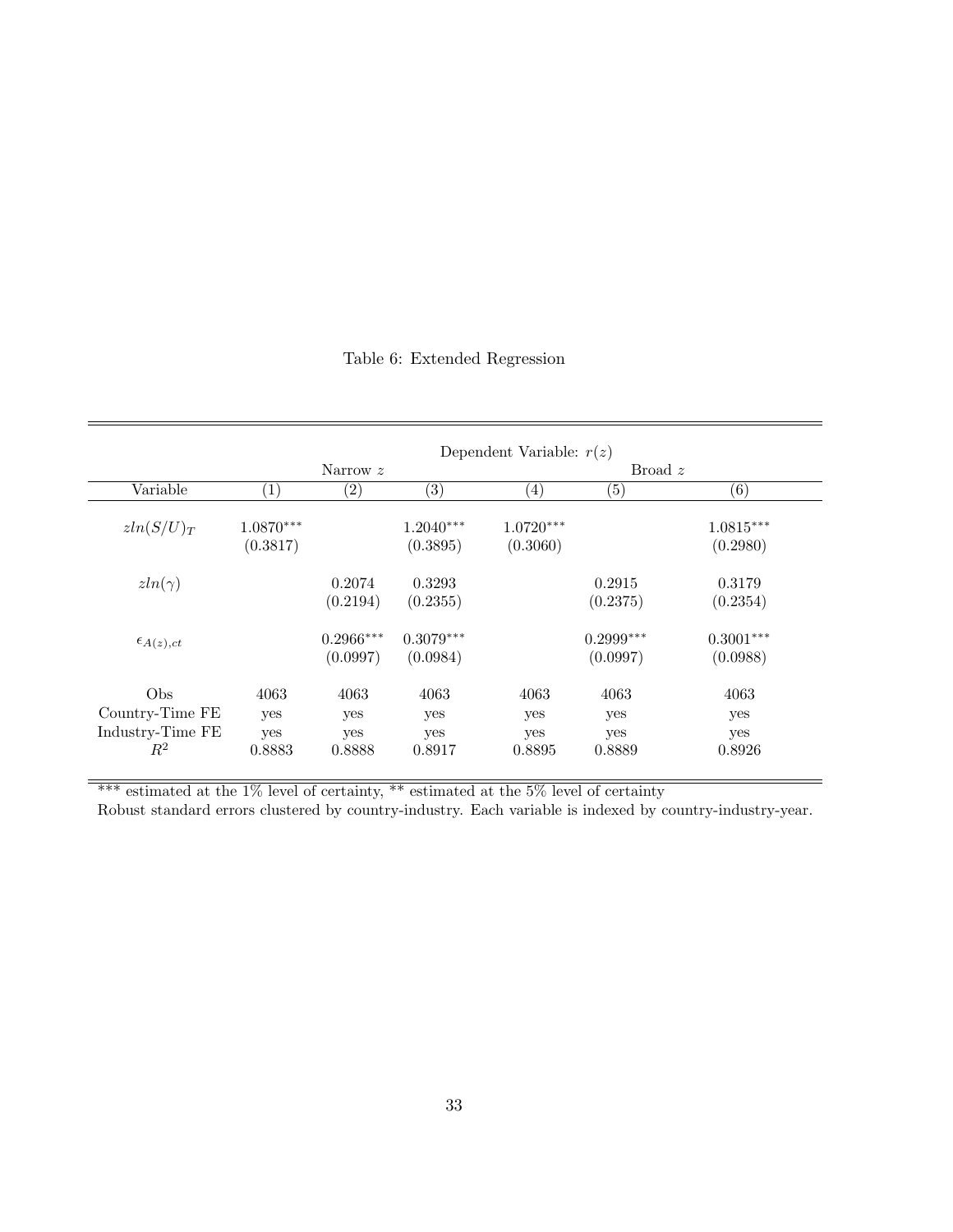| Variable             |        | Narrow z |        | Broad z |
|----------------------|--------|----------|--------|---------|
| $zln(S/U)_T$         | 0.1762 | 0.1952   | 0.2782 | 0.2806  |
| $zln(\gamma)$        |        | 0.0548   |        | 0.0754  |
| $\epsilon_{A(z),ct}$ |        | 0.1223   |        | 0.1192  |

Table 7: Unrestricted Regression (Standardized Coefficients)

This confirms previous findings that Ricardian productivity possesses explanatory power in explaining relative production patterns. However, it offers the new contribution that Ricardian productivity is uncorrelated with factor intensity and explains very little (if any) of why HO results do or do not appear. The forces that determine comparative advantage in the HO model seem to be orthogonal to those that determine comparative advantage in the Ricardian model in my sample. Therefore, it is a reasonable approximation to consider the two models as being separable and equally valid when contributing to production patterns as stated in Proposition 1. Aggregate predictions can then be made by simply aggregating the two models.

Table 7 presents standardized coefficients to assess the relative strength of these forces in determining production patterns. The proposition that a one standard deviation change in relative factor endowments is more potent than a one standard deviation change in industry level relative TFP in determining production patterns continues to hold. It suggests that a one standard deviation increase in relative factor abundance is approximately 1.6  $(0.1952/0.1223)$  to 2.4  $(0.2806/0.1192)$ times more potent than a one standard deviation in Ricardian productivity in a given industry.

#### 5.3 Results: Size of the Coefficients

It is interesting that while theory suggests that the coefficient on factor abundance should be the same size or smaller than that on TFP, the empirical result is that it is substantially larger in all specifications. One plausible explanation is that production is closer to CES than it is to Cobb-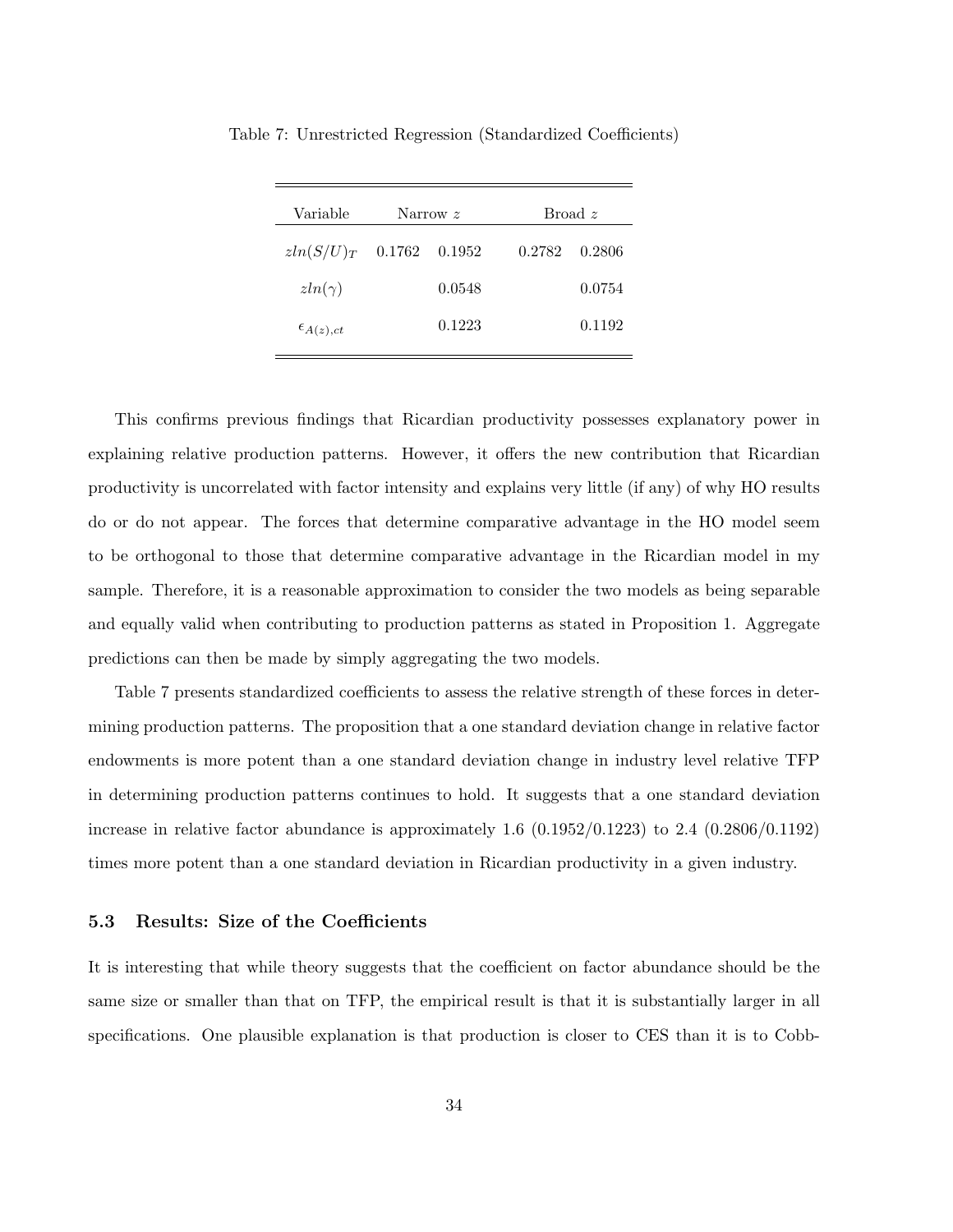Douglas. Consequently, there will be an omitted variable that captures the effect of a higher  $S/U$  on a larger value of z and not just its effect on relative factor prices. If factors are more substitutable than the Cobb-Douglas case, a country will use techniques that produce larger factor shares with respect to their relatively abundant factor.

### 6 Robustness Checks

I explore the robustness of these results in seven ways in Table 8. First, I use a simple IV regression to consider the role of classical measurement error in the productivity measures. Second, there are many developing countries in my sample that suffer from exchange rate volatility. I drop countries and years for which exchange rate volatility might induce measurement error and show that the results are unchanged. Third, influential work has demonstrated the importance of capacity utilization at the business cycle frequency. Because I am most interested in the cross section, it is not clear that capacity utilization should make a difference but its importance in past studies merits examination. Next, I show that these results are robust to a broader measure of skilled labor abundance. In Table 9, I also show that the dynamic correlation of the error term is sufficiently accounted for by standard clustering of the error terms. Finally, I show that the results are not sensitive to replacing the Cobb-Douglas cost shares with the rank of the cost shares both in the U.S. and in each country. I find that these seven factors affect the results very little, if at all. For parsimony, all robustness checks (except that for secondary educational attainment) use the "narrow" definition of skill intensity although the results do not change substantively when the "broad" measure is used.

I start by using the one year lagged values of  $a(z)_{ct}$  and  $\ln(\gamma_{ct})z$  as instruments for their current values to gauge the importance of classical measurement error in the TFP measures. Column 1 presents these results. The estimated coefficient on  $\epsilon_{A(z),ct}$  changes very little from the baseline result suggesting that classical measurement error does not play an important role in the baseline results.

Because some countries are vulnerable to large exchange rate movements, this can induce sub-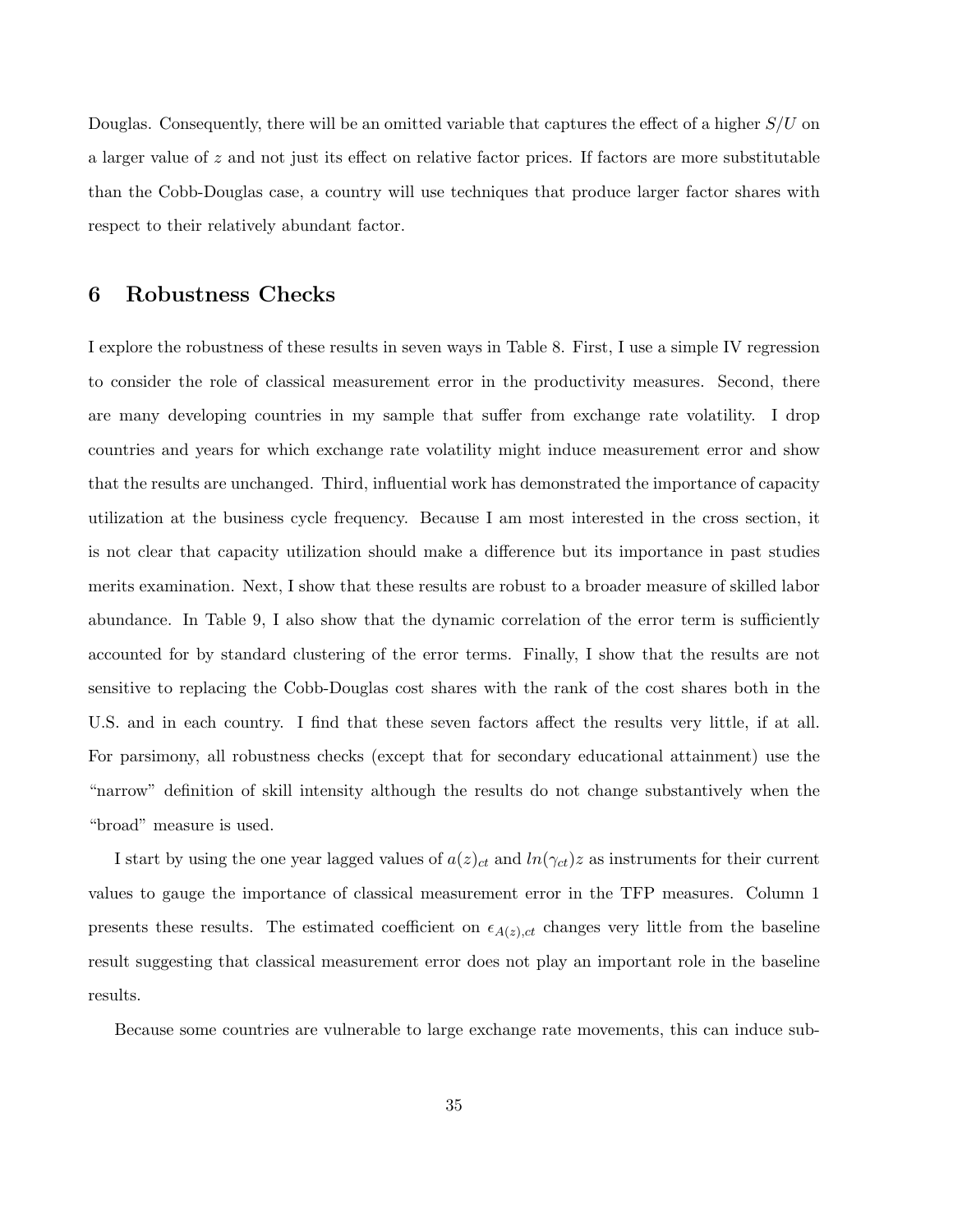| Variable                                            | IV                                  |                                     | Exchange Rate                | Utilization                  | Secondary                    | Secondary                    | Secondary                    |
|-----------------------------------------------------|-------------------------------------|-------------------------------------|------------------------------|------------------------------|------------------------------|------------------------------|------------------------------|
|                                                     | $\overline{(1)}$                    | (2)                                 | $\left( 3\right)$            | (4)                          | (5)                          | (6)                          | (7)                          |
| $ln(S/U)_Tz$                                        | $1.2781***$<br>(0.3982)             | $1.0943^{\ast\ast\ast}$<br>(0.3816) | $1.2259***$<br>(0.3877)      | $1.2027***$<br>(0.3892)      |                              |                              |                              |
| $ln(S/U)_{S}z$                                      |                                     |                                     |                              |                              | $0.8451***$<br>(0.3085)      |                              | $0.9315***$<br>(0.3049)      |
| $ln(\gamma)z$                                       | 0.3516<br>(0.2482)                  |                                     | 0.3796<br>(0.2357)           |                              |                              | 0.2915<br>(0.2375)           | $0.4541*$<br>(0.2470)        |
| $ln(\gamma_{util})z$                                |                                     |                                     |                              | 0.3232<br>(0.2326)           |                              |                              |                              |
| $\epsilon_{A(z),ct}$                                | $0.3131^{\ast\ast\ast}$<br>(0.1081) |                                     | $0.3388***$<br>(0.1043)      |                              |                              | $0.2999***$<br>(0.0997)      | $0.3002***$<br>(0.0992)      |
| $\epsilon_{A(z),util,ct}$                           |                                     |                                     |                              | $0.3119***$<br>(0.0947)      |                              |                              |                              |
| Obs<br>Country-Time FE<br>Industry-Time FE<br>$R^2$ | 3601<br>yes<br>yes<br>0.8911        | 3711<br>yes<br>yes<br>0.8873        | 3711<br>yes<br>yes<br>0.8912 | 4063<br>yes<br>yes<br>0.8919 | 4063<br>yes<br>yes<br>0.8883 | 4063<br>yes<br>yes<br>0.8889 | 4063<br>yes<br>yes<br>0.8919 |

Table 8: Robustness Check I

\*\*\* estimated at the 1% level of certainty, \*\* estimated at the 5% level of certainty

Robust standard errors clustered by country-industry.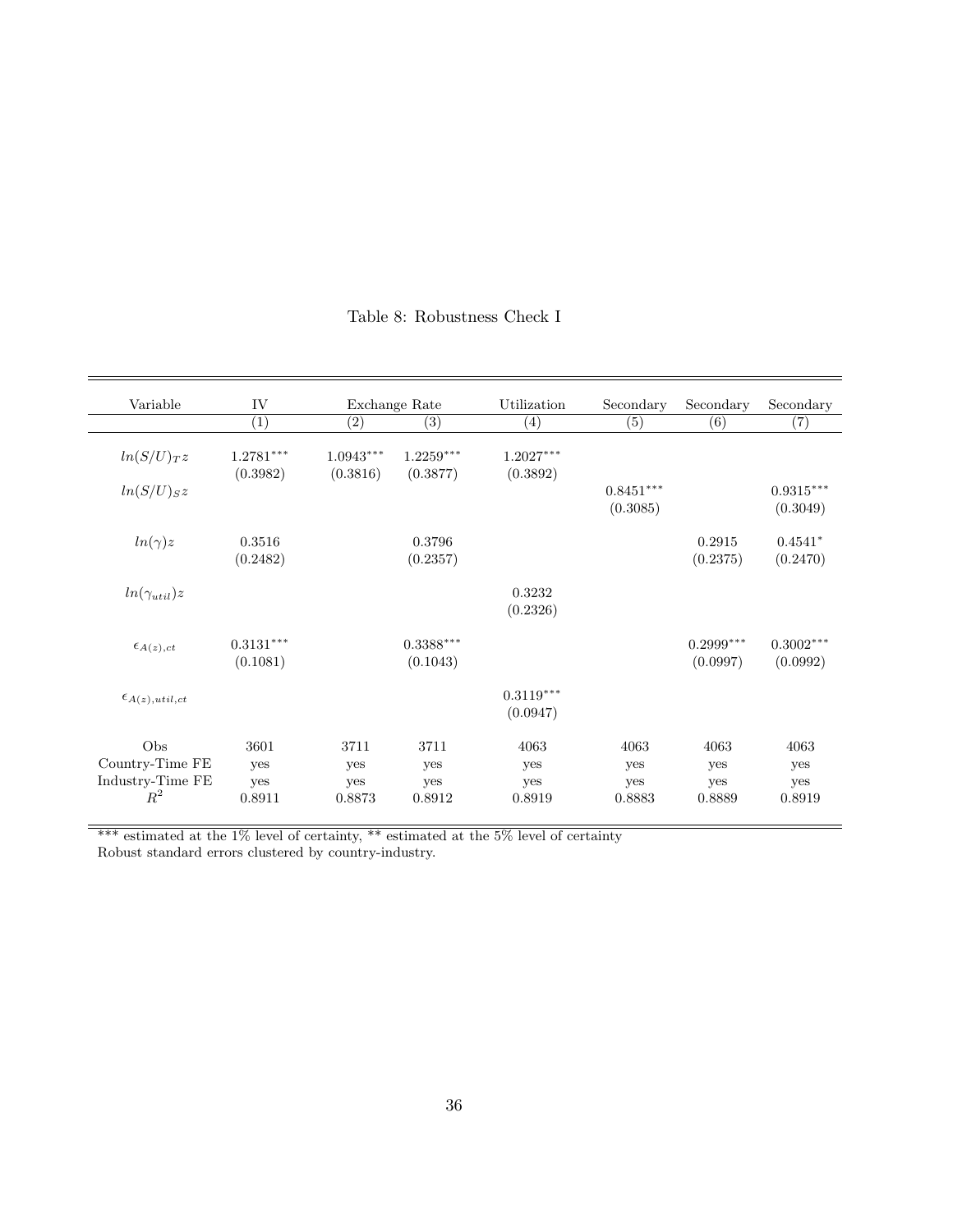stantial measurement error in measures of value added and inputs. Columns 2 and 3 drop all country-year observations in which a country experienced a 20% appreciation or depreciation of their nominal exchange rate in the prior twelve months.<sup>33</sup> The results are unchanged.

Basu (1996) and Basu, Fernald, and Kimball (2006) have shown that incorporating capacity utilization is important for reducing the spurious correlation between output and "productivity" at the business cycle frequency. It is less obvious that it should matter in this context where the cross section is the primary dimension of identification. I use the following proxy for capacity utilization

$$
util = \frac{\frac{M_{czt}}{K_{czt}}}{\left(\frac{M_{cz}}{K_{cz}}\right)_{med}}
$$
\n(42)

where  $M$  is a broad measure of intermediate inputs that is defined as the difference between output and value added. Because the ratio of materials to capital is likely to vary broadly across countries for reasons unrelated to capacity utilization, I divide it by the median value for that countryindustry. Therefore, the proper interpretation is that if materials use has increased relative to capital use relative to other years, this can be a signal of an increased workweek of capital and utilization. I then multiply the capital stock of the industry-country-year observation by this value. Column 4 shows that does not change the results.

Columns 5, 6 and 7 measure skilled labor abundance by the relative abundance of workers with at least a secondary education as defined in the Barro and Lee dataset. I use the broad measure of skilled labor intensity because it is closer in comparability than the narrow measure. In column 7, it appears that  $ln(\gamma)z$  does possess some explanatory power when included with factor abundance. However, Column 6 shows that this is only when it is conditioned on factor abundance and that its explanatory power falls when it is not conditioned on factor abundance.

The error terms in the panel regressions presented above are undoubtedly correlated. The more substantive question is if the correlation emerges from repeatedly observing a slow moving equilibrium relationship or if the correlation emerges due to a specific dynamic economic structure of the error terms. Generally, if errors are correlated due to a specific dynamic structure of the

<sup>&</sup>lt;sup>33</sup>All monthly exchange rate data is from IMF's International Financial Statistics Database ifs.apdi.net/imf /logon.aspx.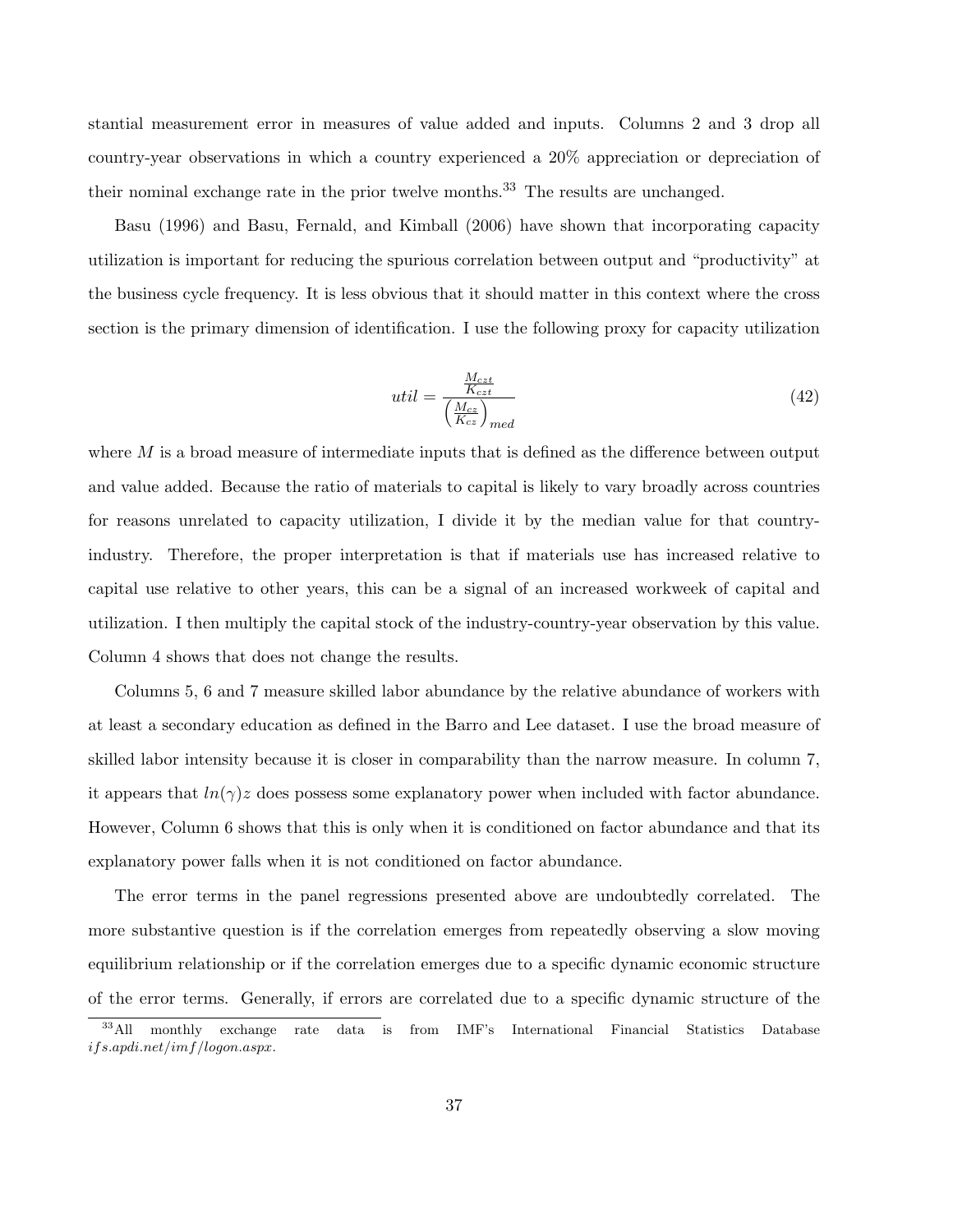| Variable                   | 1988<br>(1)             | US Rank<br>(2)          | US Rank<br>(3)          | US Rank<br>(4)          | Own Rank<br>(5)         | Own Rank<br>(6)         | Own Rank<br>(7)         |
|----------------------------|-------------------------|-------------------------|-------------------------|-------------------------|-------------------------|-------------------------|-------------------------|
| $ln(S/U)_{T}z$             | $1.1178***$<br>(0.3638) |                         |                         |                         |                         |                         |                         |
| $rankS/U*rankz$            |                         | $0.0127***$<br>(0.0028) | $0.0136***$<br>(0.0031) | $0.0113***$<br>(0.0027) | $0.0125***$<br>(0.0027) | $0.0137***$<br>(0.0031) | $0.0115***$<br>(0.0027) |
| $ln(\gamma)z$              | 0.1884<br>(0.2278)      |                         |                         |                         |                         |                         |                         |
| $(ln(\gamma)z)_{rank}$     |                         |                         | 0.0349<br>(0.0467)      | 0.0096<br>(0.0497)      |                         | 0.0468<br>(0.0511)      | 0.0130<br>(0.0527)      |
| $\epsilon_{A(z),ct}$       | $0.4098***$<br>(0.1253) |                         |                         |                         |                         |                         |                         |
| rank(a(z))                 |                         |                         | $0.0618***$<br>(0.0197) | $0.0630***$<br>(0.0192) |                         | $0.0616***$<br>(0.0197) | $0.0630***$<br>(0.0192) |
| Obs<br>Country-Time FE     | 454<br>yes              | 4063<br>yes             | 4063<br>yes             | 454<br>yes              | 4063<br>yes             | 4063<br>yes             | 454<br>yes              |
| Industry-Time FE<br>Sample | yes<br>1988             | yes<br>Full             | yes<br>Full             | no<br>1988              | yes<br>Full             | yes<br>Full             | no<br>1988              |

### Table 9: Robustness Check II

\*\*\* estimated at the 1% level of certainty, \*\* estimated at the 5% level of certainty

Robust standard errors clustered by country-industry observation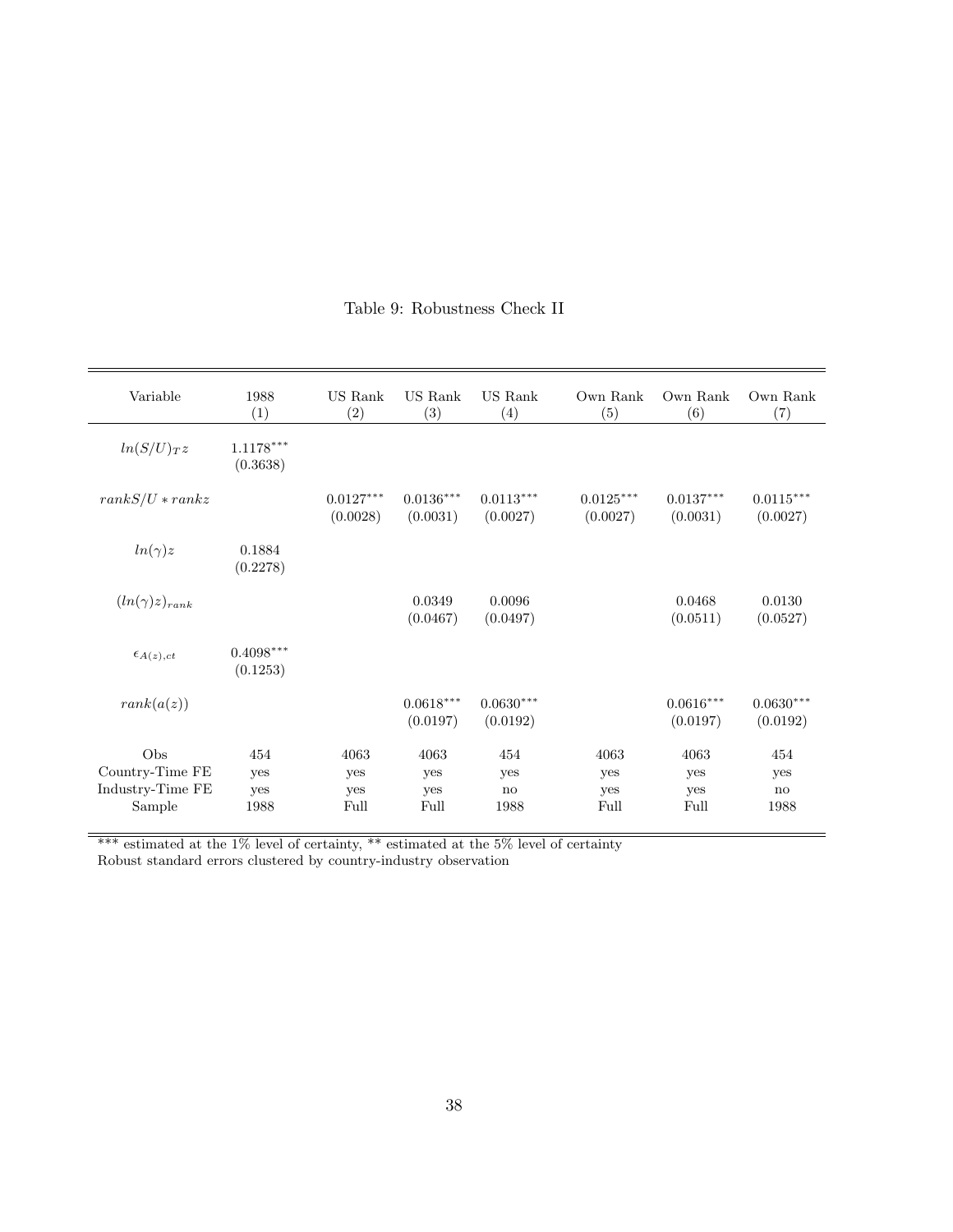underlying economic model, clustering of the standard errors will yield inconsistent point estimates. The first column of Table 9 explores this question. I show that nearly all of the variation comes from the cross section from the year 1988 and, consequently, this concern is unfounded. I choose this year because it contains the most observations of any single year. The coefficients and standard errors are extremely similar to those in other regressions suggesting that the correlation of the error terms is sufficiently accounted for by clustering of the error terms.<sup>34</sup>

It is obvious that the imposition of a constant  $z$  in a given industry is unlikely to be completely true but it is less obvious how severe a bias this introduces. Columns 2-7 in Table 9 address this problem. Columns 2 and 3 replicate Columns 1 and 3 of Table 6 except that they replace all numerical values with their rank. Output is replaced by the rank of output in each country industry after it has been purged of country-year and industry-year fixed effects. Educational attainment is replaced by its rank in that statistic. Each z is replaced by the skill rank of that industry in the United States as measured by the proportion of non-operative wages in total wages in the United Nations General Industrial Statistical Dataset.  $a(z)$  is replaced by the TFP rank of that country industry across all countries in that industry in that year after it has been purged of country-year and industry-year fixed effects.  $\gamma$  is created using the above mentioned ranks. Because I am now dealing with rank orderings, OLS is not appropriate and I perform an ordered logit. Although the coefficients are not comparable, the same patterns of magnitude and significance continue to hold. Column 4 performs the same exercise on data from 1988.

Columns 5-7 perform the same exercises as 2-4 except that the skill rank of the industry in the United States is now replaced by the skill rank of the industry in that country as measured by the United Nations General Industrial Statistical Dataset.<sup>35</sup> Consequently, it is less constrained than columns 2-4. However the results do not change.

<sup>&</sup>lt;sup>34</sup>Nickell (1981) suggests that other methods such as including a lagged endogenous term are likely to introduce more problems than they solve when the time dimension of the sample is sufficiently short. The same criticism applies to a GLS estimation of the system.

<sup>&</sup>lt;sup>35</sup>Note that we are not comparing industries across countries but industries within a country so that the objection to using the UNGISD data raised in footnote 26 is not valid.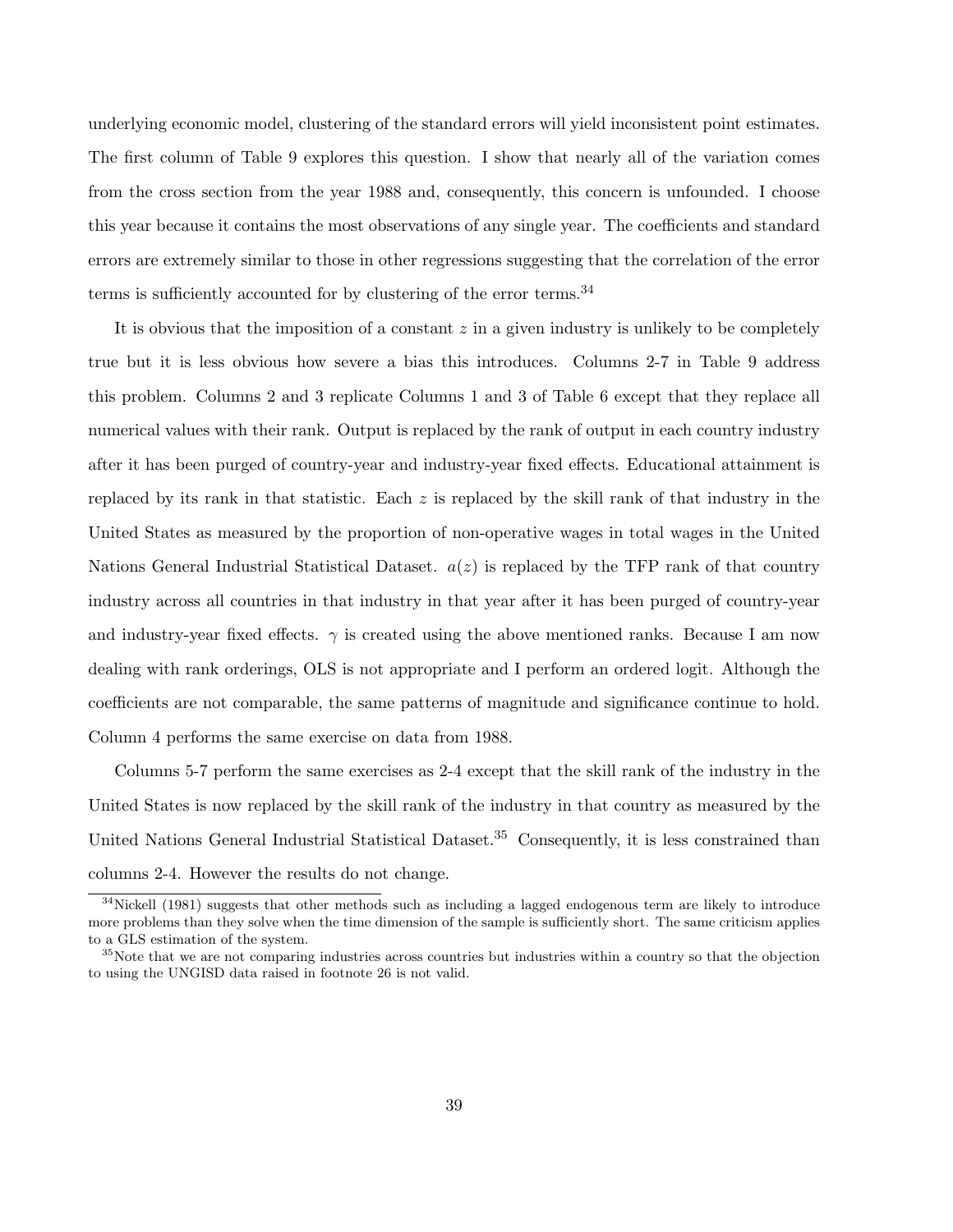### 7 Conclusion

The Ricardian and Heckscher-Ohlin (HO) theories are the workhorse models of international trade. Neither model, in isolation, offers a complete description of the data, nor does either model offer a unified theory of international trade. This paper presents a unified framework that nests these two models in determining comparative advantage when there is a continuum of industries if countries differ both in factor abundance and relative TFP patterns across industries. In addition, the model's tractability allows me to estimate it easily and to assess the relative contributions of HO and Ricardian forces. I highlight two results.

First, both the Ricardian and HO models possess robust explanatory power in determining international patterns of production. However, I find that a one standard deviation change in relative factor abundance is 1.6 to 2.4 times as potent in changing the structure of an industry in an economy as a one standard deviation change in the relative productivity of that industry. Second, these two models are separable in the sense that the forces that determine comparative advantage in one are orthogonal to the forces that determine comparative advantage in the other in my broad sample. Although the first result has been documented in past reduced form estimation, my paper is the first to do so based on a unified structural model where the estimated coefficients can be mapped against structural parameters. More importantly, this suggests conditions under which the two models are orthogonal in that Ricardian TFP differences do not cause or prevent HO effects in the data. The second result is new and provides substantial insight into how we can combine these important models.

If TFP is distributed orthogonally to factor intensity, it is reasonable to model productivity using two components: a country specific term that is neutral across industries and an idiosyncratic component that is orthogonal to factor intensities. Simply examining if relative TFP is relatively more positively or negatively correlated with factor intensity in countries that possess a relative abundance of that factor is a good starting point for assessing if this is likely to be a reasonable assumption.

If TFP is orthogonal to factor intensity, HO is empirically valid as a partial description of the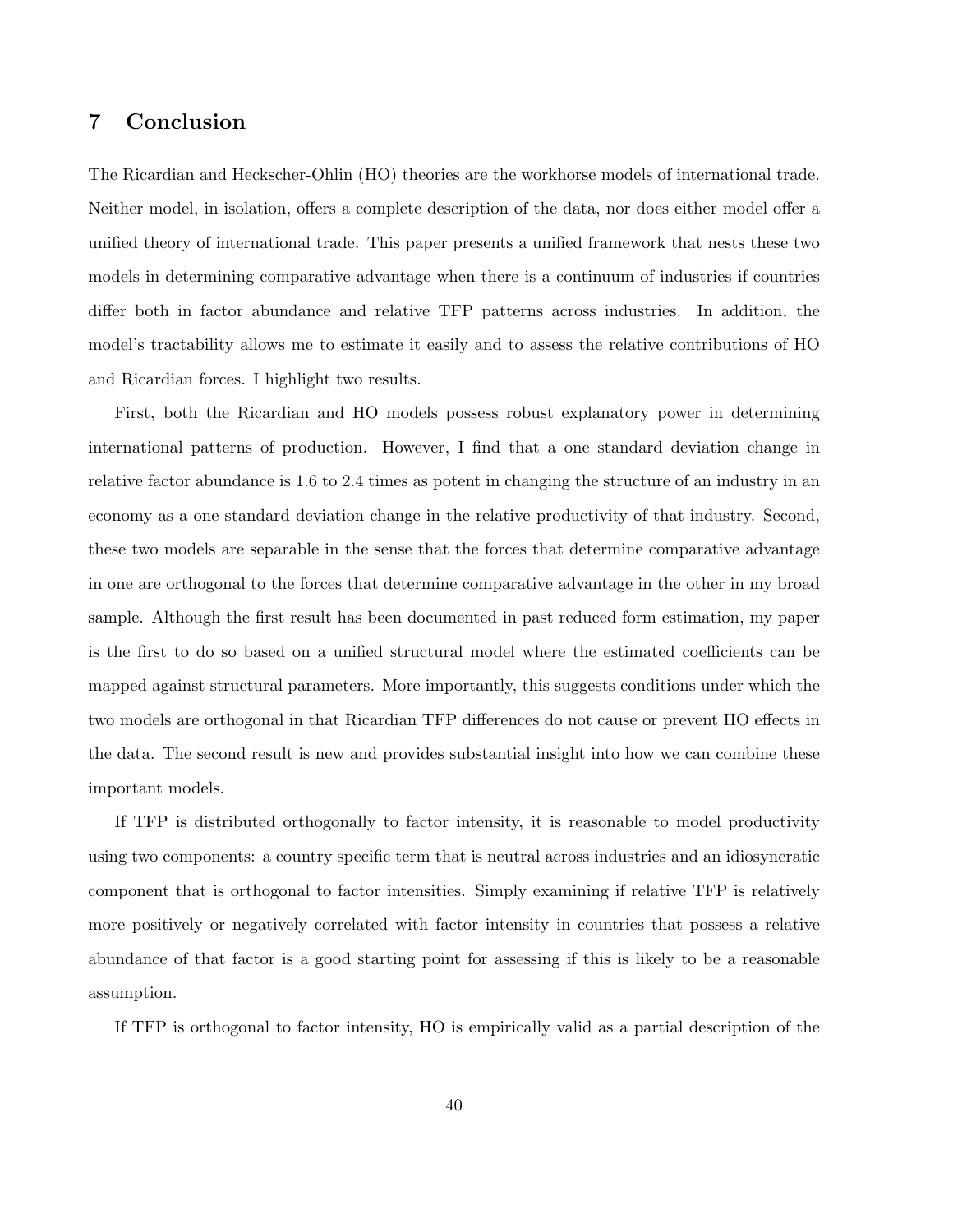data and the standard comparative statics associated with the HO model are valid (e.g. Rybczynski regressions). In addition, if TFP is uncorrelated with factor intensity, HOV predictions will not be biased by differences in relative Ricardian TFP across industries. However, even if TFP is uncorrelated with factor intensity, industry-by-industry predictions must take Ricardian differences into account.

The key to nesting the alternate hypotheses is decomposing industry level TFP differences into three components: country level productivity that is neutral across industries, productivity that is correlated with factor intensity, and productivity that varies across industries but is orthogonal to factor intensity. If one is trying to make industry by industry predictions, HO models will be misspecified if they omit TFP differences even if TFP is uncorrelated with factor intensity. However, if one is trying to identify coefficients such as those that occur in Rybczynski regressions, this will be a valid exercise if TFP is uncorrelated with factor intensity but not if TFP is correlated with factor intensity. Although I find that TFP is uncorrelated with factor intensity in my sample, the obvious caveat applies that such a (zero) correlation is ultimately an empirical question that depends on the data set.

# References

- [1] Acemoglu, Daron, (1998) "Why do New Technologies Complement Skills? Directed Technical Change and Wage Inequality" The Quarterly Journal of Economics Vol. 113(4), pg. 1055-1089
- [2] Anderson, James E. and van Wincoop, Eric, (2004) "Trade Costs" NBER Working Paper 10480, May 2004.
- [3] Baldwin, Robert, (1971) "Determinants of the Commodity Structure of U.S. Trade" The American Economic Review Vol. 61(1), pg. 126-146
- [4] Barro, Robert J. and Lee, Jong-Wha, "International Data on Educational Attainment: Updates and Implications" (CID Working Paper No. 42, April 2000)
- [5] Basu, Susanto, (1996) "Procyclical Productivity: Increasing Returns or Cyclical Utilization?" The Quarterly Journal of Economics Vol. 111(3), pg. 719-751
- [6] Basu, Susanto and Fernald, John, and Kimball, Miles, "Are Technology Improvements Contractionary" The American Economic Review, forthcoming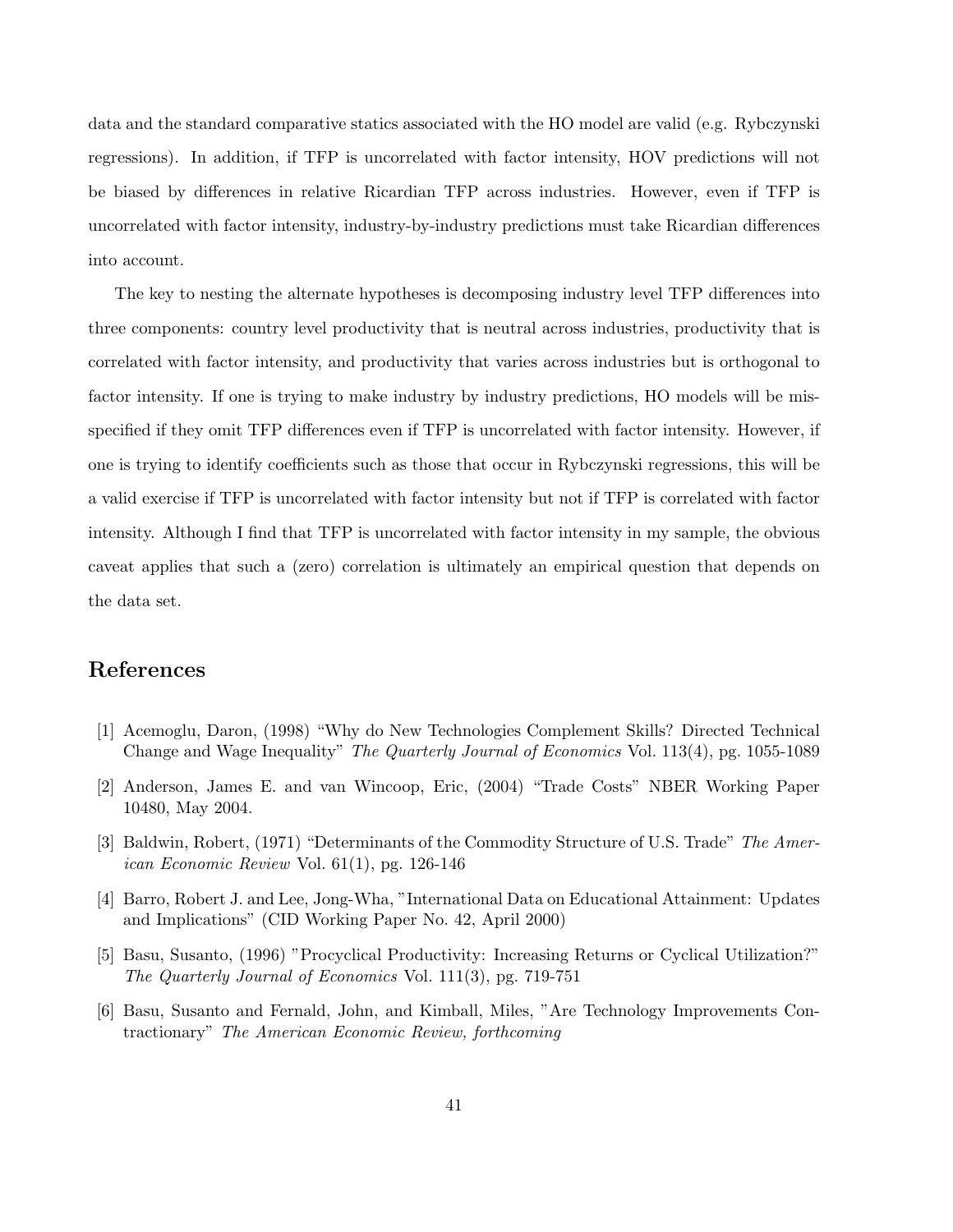- [7] Berman, Eli, Bound, John, and Machin, Steven, (1998) "Implications of Skill Biased Technological Change: International Evidence," The Quarterly Journal of Economics Vol. 113(4), pg. 1245-1279
- [8] Bernard, Andrew B. & Eaton, Jonathan & Jensen, J. Bradford & Kortum, Samuel, (2003) "Plants and Productivity in International Trade," The American Economic Review, Vol 93(4), pg. 1268-1290
- [9] Bernard, Andrew B. & Jensen, J. Bradford & Schott, Peter K., (2001) "Factor Price Equality and the Economies of the United States," NBER Working Paper # 8068 January, 2001, National Bureau of Economic Research
- [10] Bernard, Andrew B. & Peter K. Schott & Redding, Steven, (2006) "Comparative Advantage and Heterogeneous Firms," Review of Economic Studies, forthcoming
- [11] Bils, Mark & Klenow, Peter J., (2000) "Does Schooling Cause Growth?" The American Economic Review, Vol 90(5), pg. 1160-1183
- [12] Bowen, Harvey & Leamer, Edward & and Sveikauskas, Leo, (1997) "Multicountry, Multifactor Tests of Factor Abundance Theory," The American Economic Review, Vol. 77(5), pg. 791-809
- [13] Broda, Christian & Weinstein, David, (2006) "Globalization and the Gains from Variety," The Quarterly Journal of Economics, Vol. 121(2), pages 541-585
- [14] Caselli, Francesco, (2005) "Accounting for Cross-Country Income Differences" in Handbook of Economic Growth, vol. 1, Edited by Philippe Aghion and Steven Durlauf, Elsevier Science Publishers B.V., 2005
- [15] Caves, Douglas W. & Christensen, Lauritis R., & Diewert, W. Erwin, (1997) "Multilateral Comparisons of Output, Input, and Productivity Using Superlative Index Numbers" The Economic Journal Vol. 92(365), pg. 73-86
- [16] Clark, Gregory, (1987) "Why Isn't the Whole World Developed? Lessons from the Cotton Mills, The Journal of Economic History, Vol. 47, pg. 141-173
- [17] Davis, Donald R. & Weinstein, David E. & Bradford, Scott C. & Kazushige, Shimpo, (1997) "Using International and Japanese Regional Data to Determine When the Factor Abundance Theory of Trade Works" The American Economic Review Vol. 87(3), pg. 421-486
- [18] Debaere, Peter, (1997) "Relative Factor Abundance and Trade" The Journal of Political Economy Vol. 111(3), pg. 589-610
- [19] Deardorff, Alan V., (1984) "Testing Trade Theories and Predicting Trade Flows" in Handbook of International Economics, vol. 1, Edited by Ronald W. Jones and Peter B. Kenen, Elsevier Science Publishers B.V., 1984
- [20] Dollar, David & Wolff, Edward N., Competitiveness, Convergence, and International Specialization. Cambridge, MA: MIT Press 1993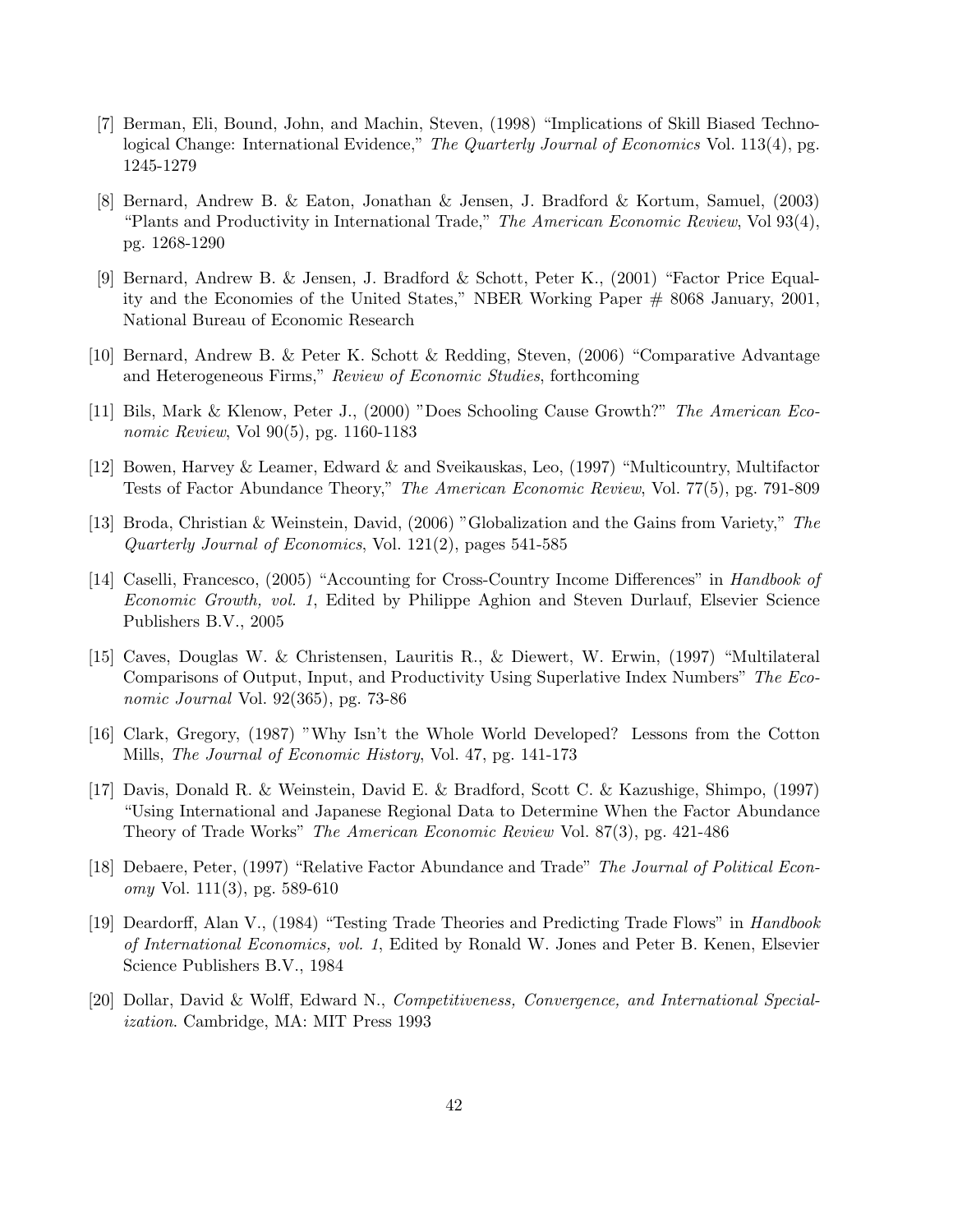- [21] Dornbusch, Rudiger & Fischer, Stanley & Samuelson, Paul A, (1977) "Comparative Advantage, Trade and Payments in a Ricardian Model with a Continuum of Goods" The American Economic Review Vol. 67(5), pg. 823-839
- [22] Dornbusch, Rudiger & Fischer, Stanley & Samuelson, Paul A, (1980) "Heckscher- Ohlin Trade Theory with a Continuum of Goods" The Quarterly Journal of Economics Vol. 95(2), pg. 203-224
- [23] Eaton, Jonathan & Kortum, Samuel (1980) "Technology, Geography, and Trade," Econometrica Vol. 70(5), pg. 1741-1779
- [24] Feenstra, Robert C.& Lipsey, Robert E.& Deng, Haiyan & Ma, Alyson C. & Mo, Hengyong (2005) "World Trade Flows: 1962-2000" NBER Working Paper # 11040. Available at www.nber.org/data
- [25] Fitzgerald, Doireann and Hallak, Juan Carlos, (2004) "Specialization, Factor accumulation and Development" The Journal of International Economics Vol. 64(2), pg. 277-302
- [26] Gabaix, Xavier, (1997) "The Factor Content of Trade: A Rejection of the Heckscher-Ohlin-Leontief Hypothesis," Mimeo, Harvard University
- [27] Hall, Robert E. & Jones, Charles I., (1999) "Why Do Some Countries Produce So Much More Output Per Worker Than Others?" The Quarterly Journal of Economics Vol. 114(1), pg. 83-116
- [28] Harrigan, James, (1997) "Technology, Factor Supplies, and International Specialization: Estimating the Neoclassical Model" The American Economic Review Vol. 87(4), pg. 475-494
- [29] Harrigan, James, (1997b) "Cross Country Comparisons of Industry Total Factor Productivity", Mimeo, Federal Reserve Bank of New York.
- [30] Harrigan, James, (1999) "Estimation of cross-country differences in industry production functions," The Journal of International Economics Vol. 47, pg. 267-293
- [31] Harrigan, James and Zakrajzek, Egon (2000) "Factor Supplies and Specialization in the World Economy" NBER Working Paper # 7848 August, 2000, National Bureau of Economic Research
- [32] Kahn, James A. & Lim, Jong-Soo (1998) "Skilled Labor-Augmenting Technical Progress in U.S. Manufacturing" The Quarterly Journal of Economics Vol. 113(4), pg. 1281-1308
- [33] Keller, Wolfgang (2002) "Geographic Localization of International Technology Diffusion" The American Economic Review Vol. 92(1), pg. 120-142
- [34] Kravis, Irving B. & Heston, Alan & and Summers, Robert, (1982) World Product and Income: International Comparisons of Real Gross Product Produced by the Statistical Office of the United Nations and the World Bank ; Baltimore : Published for the World Bank [by] the Johns Hopkins University Press, c1982
- [35] Krugman, Paul R., (1980) "Scale Economies, Product Differentiation, and the Pattern of Trade" The American Economic Review Vol. 70(5), pg. 950-959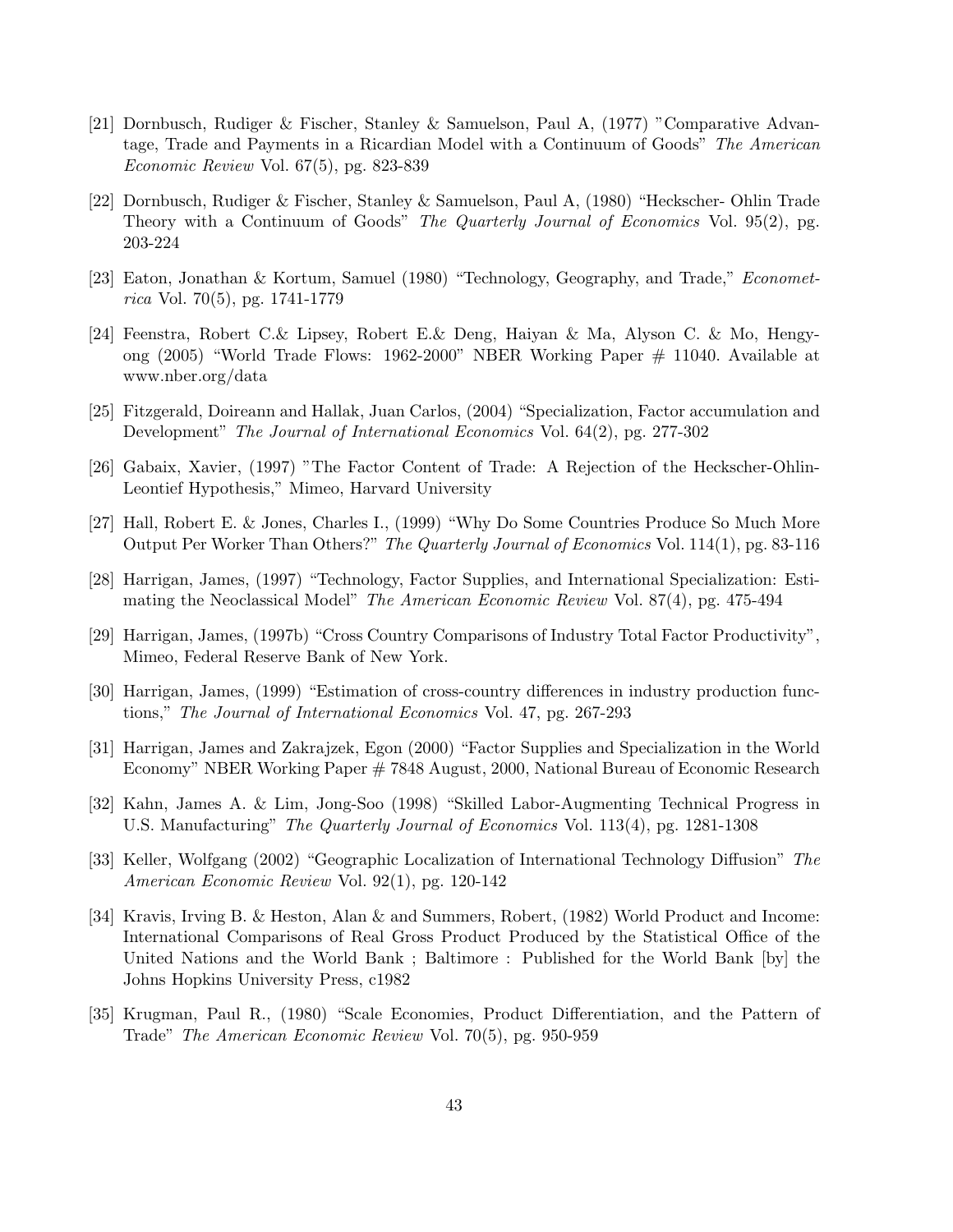- [36] Leamer, Edward E. "A Combined Ricardian and Heckscher-Ohlin Model of Comparative Advantage" in Quiet Pioneering: Robert M. Stern and His International Legacy, edited by Keith E. Maskus, Peter M. Hooper, Edward E. Leamer, and J. David Richardson, Ann Arbor, The University of Michigan Press, 1997, pg. 11-34
- [37] Leamer, Edward E. & Levinsohn, James "International Trade Theory: The Evidence" in Handbook of International Economics, edited by Gene Grossman, Ken Rogoff, Vol. III, pg. 1339-1394
- [38] Leontief, Wassily (1954) "Domestic Production and Foreign Trade: The American Capital Position Reexamined," Economia Internatiozionale 7, (February), pp. 3-32.
- [39] MacDougall, G.D.A. (1951) "British and American Exports: A Study Suggested by the Theory of Comparative Costs, part I," Economic Journal Vol. 61(244), pp. 697-724
- [40] MacDougall, G.D.A. (1952) "British and American Exports: A Study Suggested by the Theory of Comparative Costs, part II," Economic Journal Vol. 62(247), pp. 487-521
- [41] Mankiw, N. Gregory, Romer, David, and Weil, David, (1992) "A Contribution to the Empirics of Economic Growth," The Quarterly Journal of Economics, Vol. 107(2), pg. 407-437
- [42] Melitz, Marc, (2003) "The Impact of Trade on Intra-Industry Reallocations and Aggregate Industry Productivity," Econometrica, Vol. 71(6), pg. 1695-1725
- [43] Nickell, Steven J. (1981) "Biases in Dynamic Models with Fixed Effects," Econometrica, Vol. 49(6), pg. 1417-1426
- [44] Nicita, Alessandro and Olarreaga, Marcelo (2001) "Trade and Production, 1976-1999," Dataset and Documentation World Bank
- [45] Olley, Steven and Pakes, Ariel (1996) "The Dynamics of Productivity in the Telecommunications Equipment Industry," Econometrica Vol. 64(6), pp. 1263-1298
- [46] Romalis, John, (2004) "Factor Proportions and the Commodity Structure of Trade" The American Economic Review Vol. 94(1), pg. 67-97
- [47] Stern, Robert M. (1962) "British and American Productivity and Comparative Costs in International Trade," *Oxford Economic Papers* Vol. 14(3), pp. 275-296
- [48] Trefler, Daniel, (1993) "International Factor Price Differences: Leontief Was Right!" The Journal of Political Economy Vol. 101(6), pg. 961-987
- [49] Trefler, Daniel, (1995) "The Case of the Missing Trade and Other Mysteries" The American Economic Review Vol. 85(5), pg. 1029-1046
- [50] United Nations (1995), General Industrial Statistics Dataset and Documentation.
- [51] Xu, Bin, (2001) "Factor Bias, industry Bias, and the Effects of Technological Progress on Relative Factor Prices," Journal of International Economics Vol. 54(1), pg. 5-25.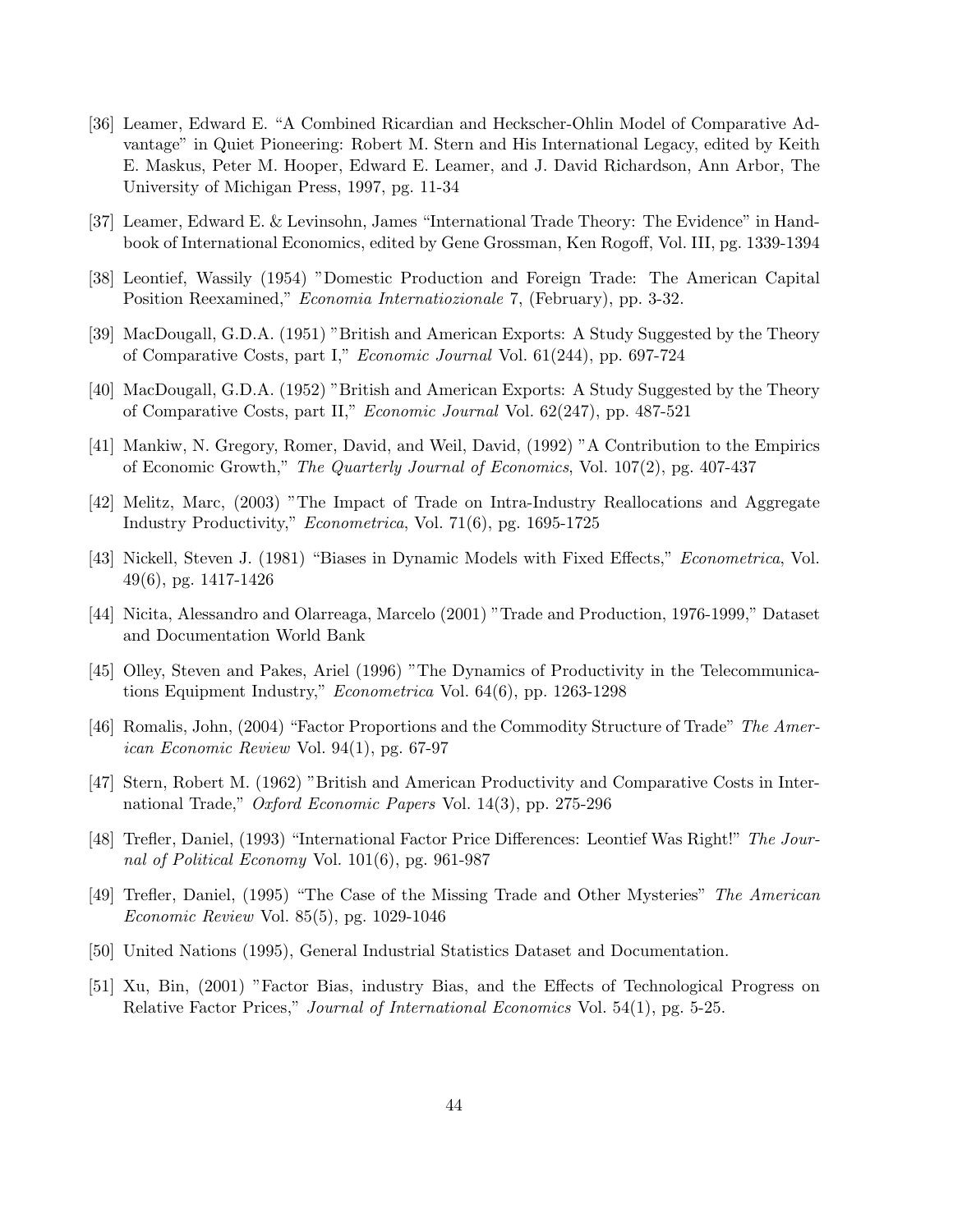### A Relative Number of Firms

Romalis (2004) (equation 14) solves for the relative number of firms/varieties produced in the North relative to the South in a given industry z. He starts with the fact that firms' income in the North and South equal revenue from Northern and Southern consumers as reflected in the below equations:

$$
p(z)x(z) = \frac{1}{2} \left(\frac{p(z)}{P(z)}\right)^{1-\sigma} Y + \frac{1}{2} \left(\frac{p(z)\tau}{P^*(z)}\right)^{1-\sigma} Y^*
$$

$$
p^*(z)x^*(z) = \frac{1}{2} \left(\frac{p(z)^*\tau}{P(z)}\right)^{1-\sigma} Y + \frac{1}{2} \left(\frac{p^*(z)}{P^*(z)}\right)^{1-\sigma} Y^*
$$

Using the fact that  $P(z)^{1-\sigma} = n(z)p(z)^{1-\sigma} + n^*(z)(p^*(z)\tau)^{1-\sigma}$  and that an analogous expression holds for  $P^*(z)$ , we can solve for  $\tilde{n}(z) = \frac{n(z)}{n^*(z)}$ :

$$
\tilde{n} = \frac{\tau^{2(1-\sigma)} \frac{Y^*}{Y} + 1 - \tau^{1-\sigma} \tilde{p}^{\sigma} (\frac{Y^*}{Y} + 1)}{\tilde{p}(\tau^{2(1-\sigma)} + \frac{Y^*}{Y}) - \tilde{p}^{1-\sigma} \tau^{1-\sigma} (\frac{Y^*}{Y} + 1)}.
$$
\n(43)

Romalis emphasizes that the above expression is not guaranteed to be positive. When it is positive, intra-industry trade exists, otherwise specialization occurs with only one country producing in the industry. I examine the case of intra-industry trade in this paper. A necessary and sufficient condition for this to hold is that  $\tilde{p}(z)_{lower} < \tilde{p}(z) < \tilde{p}(z)_{upper}$  where

$$
\tilde{p}_{upper} = \left[\frac{\tau^{2(1-\sigma)\frac{Y^*}{Y}} + 1}{\tau^{1-\sigma}\left(\frac{Y^*}{Y} + 1\right)}\right]^{\frac{1}{\sigma}} > 1\tag{44}
$$

$$
\tilde{p}_{lower} = \left[\frac{\tau^{1-\sigma}(\frac{Y^*}{Y}+1)}{\tau^{2(1-\sigma)}+\frac{Y^*}{Y}}\right]^{\frac{1}{\sigma}}.\tag{45}
$$

Romalis also shows how to prove that the derivative of the number of firms with respect to relative prices is negative. For a more in depth discussion of this, the interested reader is directed to the Technical Appendix of Romalis (2004). Dropping the z notation, recall that the derivative is as follows:

$$
\frac{d\tilde{R}(\tilde{p})}{d\ln(\tilde{p})(z)}=\frac{-\sigma\tau^{1-\sigma}\left(\frac{1-\pi}{\pi}+1\right)\left[\tilde{p}_0^{\sigma}\left(\tau^{2(1-\sigma)}+\frac{1-\pi}{\pi}\right)-2\tau^{1-\sigma}\left(\frac{1-\pi}{\pi}+1\right)+\tilde{p}_0^{-\sigma}\left(\tau^{2(1-\sigma)}\frac{1-\pi}{\pi}+1\right)\right]}{\tilde{p}_0\left[\tau^{2(1-\sigma)}+\frac{1-\pi}{\pi}-\tilde{p}_0^{-\sigma}\tau^{1-\sigma}\left(\frac{1-\pi}{\pi}+1\right)\right]^2}
$$

### B Derivation of Goods Market Clearing Condition

To show that the goods market clearing condition is downward sloping in  $\tilde{\omega} - V$  space, I simply show that if  $\omega < \omega^*$ , then  $V > V^*$ . Start by noting that  $V > V^*$  if and only if  $\tilde{R}(z_s) > \tilde{R}(z_u)$ . Therefore, It is sufficient to show that if  $\omega < \omega^*$ , then  $\tilde{R}(z_s) > \tilde{R}(z_u)$  or simply that  $\tilde{R}(z)$  is increasing in z if and only if  $\omega < \omega^*$ . Taking the derivative of  $R(z)$  with respect to z yields the following expression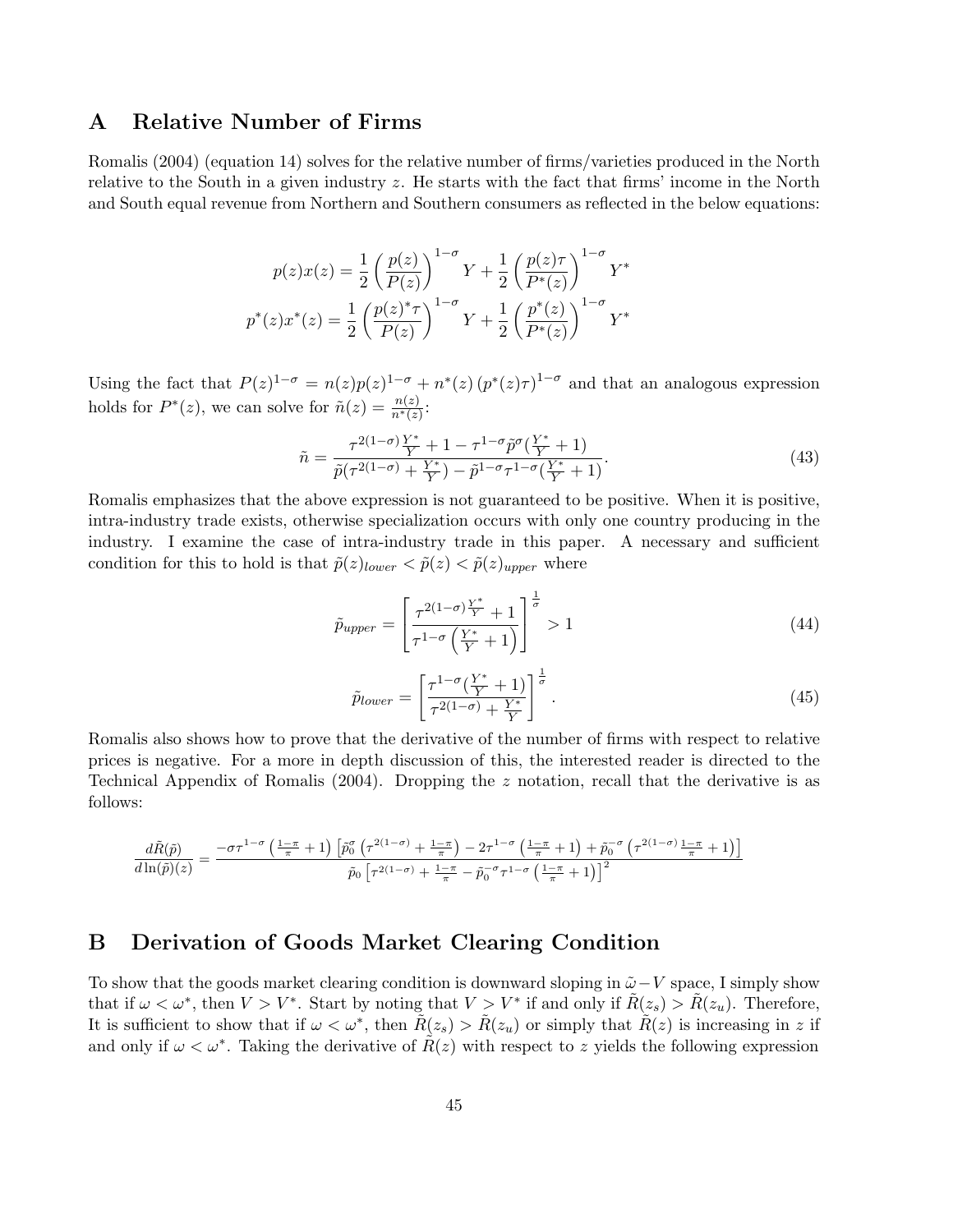$$
\frac{\partial \tilde{R}(z)}{\partial z} = \frac{-\sigma \tau^{1-\sigma} \left(\frac{Y^*}{Y}+1\right) \left[\tilde{p}(z)^{sigma} \left(\tau^{2(1-\sigma)}+\frac{Y^*}{Y}\right)-2\tau^{1-\sigma} \left(\frac{Y^*}{Y}+1\right)+\tilde{p}(z)^{sigma} \left(\tau^{2(1-\sigma)}\frac{Y^*}{Y}+1\right)\right]}{\tilde{p}(z) \left[\tau^{2(1-\sigma)}+\frac{Y^*}{Y}-\tau^{1-\sigma} \tilde{p}(z)^{-\sigma} \left(\frac{Y^*}{Y}+1\right)\right]} ln(\tilde{\omega}) \tilde{p}(z)
$$

Note that the large fraction is unambiguously negative as noted in Appendix A and Romalis (2004), therefore  $\tilde{R}(z)$  is increasing in z if and only if  $\omega < \omega^*$ .

### C Proof of Proposition 1

Proposition 1 If productivity is uncorrelated with factor intensity and the relative abundance of factors differs among countries, then the relative wage of a country's abundant factor will be less than in the country where it is a relatively scarce factor. In addition,  $cov[v(z), z] > 0$  where z is the Cobb-Douglas cost share of its relatively abundant factor and  $cov[v(z'), z'] < 0$  where z' is the Cobb-Douglas cost share of its relatively scarce factor.

Proof of Proposition 1: This is a proof by contradiction. Without loss of generality, assume that the North has a relative abundance of skilled labor such that  $\frac{S}{U} > \frac{S^*}{U^*}$  and that productivity is uncorrelated with factor intensity so that  $\tilde{\gamma} = 1$ . Suppose that the relative wage of skilled labor is lower in the South than in the North  $(\tilde{\omega} > 1)$ . By equation, 21,  $cov[z, v(z)] < 0$ . Applying this to equation 27, this implies that the relative wage of skilled labor in the North is lower than in the South ( $\tilde{\omega}$  < 1) which is a contradiction. Now suppose that the relative wage of skilled labor is the same in the North and South such that  $\tilde{\omega} = 1$ . By equation 21,  $cov[z, v(z)] = 0$ . Applying this to equation, 27, this implies that  $\tilde{\omega} < 1$  which is a contradiction. Therefore,  $\tilde{\omega} < 1$ and, by equation 21,  $cov[z, v(z)] > 0$ . The production structure of the South follows trivially from the fact that  $cov[z, v(z)] > 0$  and the covariance of Southern production with skill intensity is  $cov[z,(1-v(z))] = -cov[z,v(z)].$ 

### D Data Appendix: Sample

See Table 10.

# E Data Appendix: Calculating the Cobb-Douglas Cost Share of Skilled Labor

I calculate Cobb-Douglas factor cost shares of the total wage bill for skilled and unskilled labor. Suppose that s indexes the different types of skilled labor. For any level of skill s, its Cobb-Douglas factor cost share of wage will be:

$$
z_s = \frac{w_s L_s}{\sum_{s'} w_{s'} L_{s'}}\tag{46}
$$

To calculate this value, I estimate a Mincerian wage regression of the form

$$
ln(w_{it}) = \beta_0 + \beta_1 age_{it} + \beta_2 age_{it}^2 + \beta'_{edu} EDU_{it} + \beta' T_{it} + \epsilon_{it}
$$
\n
$$
\tag{47}
$$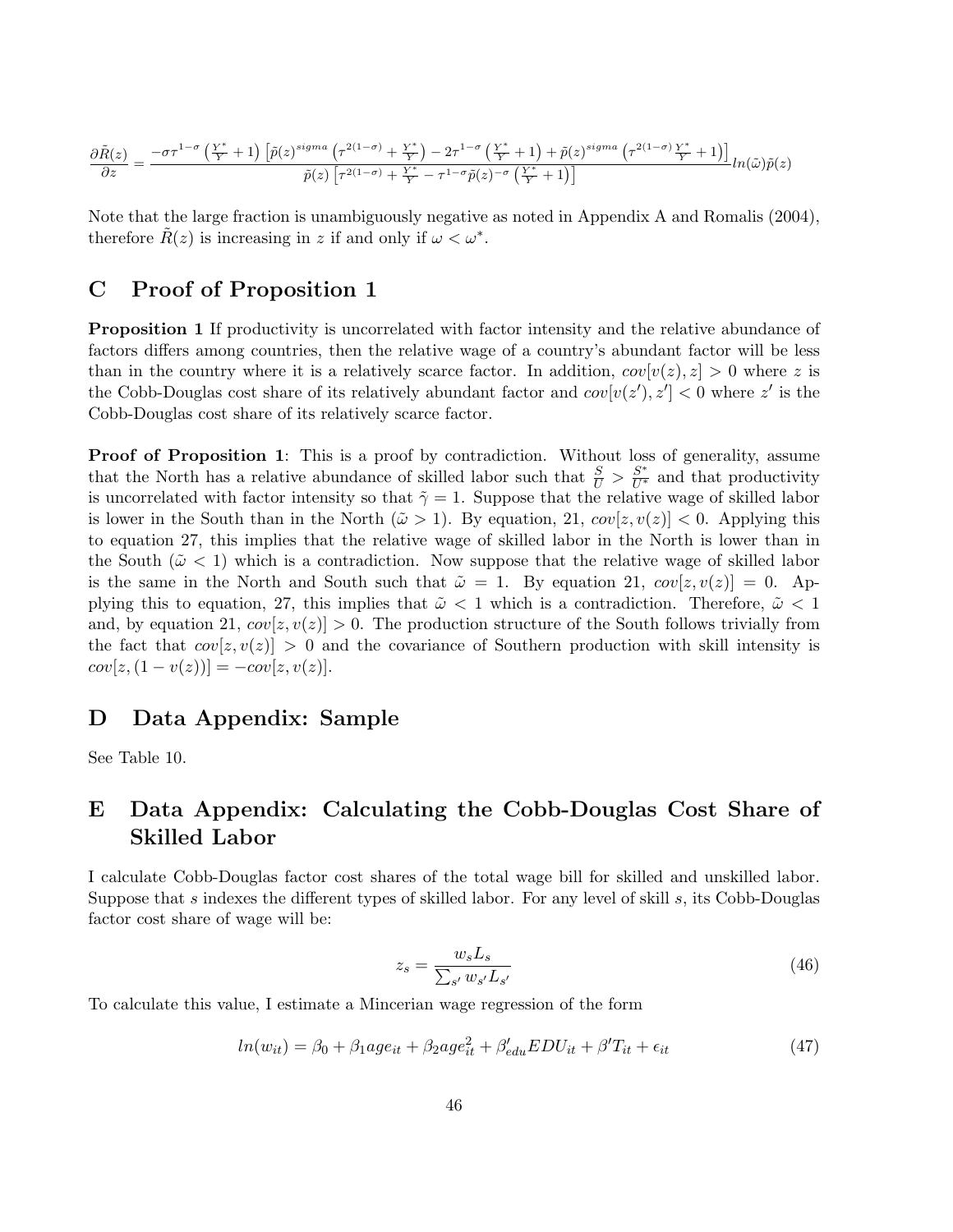| Table 10: Sample |
|------------------|
|                  |

| Country          | Years Available | Obs | Country       | Years Available | Obs |
|------------------|-----------------|-----|---------------|-----------------|-----|
|                  |                 |     |               |                 |     |
| Austria          | 1985-1994       | 239 | Ireland       | 1985-1991       | 154 |
| Canada           | 1985-1990       | 138 | Italy         | 1985-1994       | 190 |
| Denmark          | 1985-1991       | 168 | Japan         | 1985-1995       | 264 |
| Egypt            | 1985-1995       | 247 | Korea.        | 1985-1995       | 264 |
| Finland          | 1985-1995       | 261 | Norway        | 1985-1995       | 246 |
| Great Britain    | 1985-1992       | 192 | Pakistan      | 1985-1988       | 96  |
| Hong Kong        | 1985-1995       | 189 | Portugal      | 1985-1989       | 120 |
| Hungary          | 1985-1993       | 216 | Spain         | 1985-1995       | 176 |
| <i>Indonesia</i> | 1985-1995       | 242 | Sweden        | 1985-1990       | 138 |
| India.           | 1985-1995       | 264 | United States | 1985-1995       | 264 |
|                  |                 |     |               |                 |     |

Table 11: Sample by Year

| 1985<br>1991<br>359<br>451<br>1992<br>1986<br>312<br>452<br>1993<br>282<br>1987<br>451 | Year | Observations | Year | Observations |
|----------------------------------------------------------------------------------------|------|--------------|------|--------------|
| 1989<br>1995<br>430<br>210<br>1990<br>405                                              | 1988 | 454          | 1994 | 257          |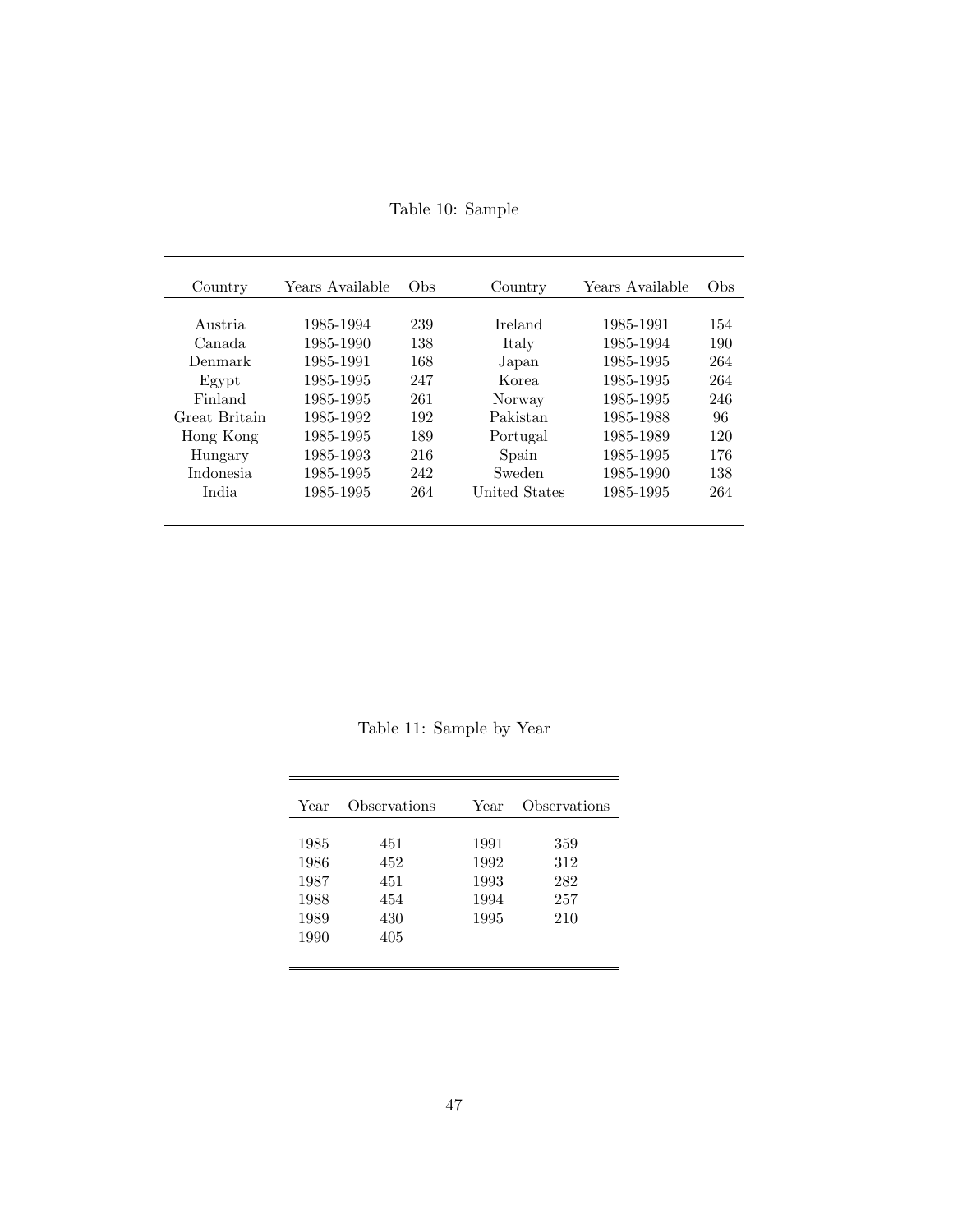$w$  is the hourly wage based on data on income, weeks worked, and average work week. Age is the age of the worker.  $EDU_{it}$  is a vector of dummy variables indicating education attainment of different levels. T is a series of time fixed effects. All data comes from the March U.S. Current Population Surveys for the years 1988-1992. The regression itself is run on data that is pooled over industries and years. The data is available for download from  $http://www.ipums.umn.edu/usa/data.html$ . Wage and salary income is *incwage*. Weeks worked is *wkswork*1. Average work week is *uhrswork*1. Age is age. The variable educrec indicates the highest education level of the worker in the survey. The levels of educational attainment indicated are:

- None of Preschool
- Grades 1-4
- Grades 5-8
- Grade 9
- Grade 10
- Grade 11
- Grade 12
- 1-3 years of college
- 4 or more years of college

When running the wage regression, a vector of coefficients will be returned that give the skill premium for different levels of educational attainment. Because they are dummy variables, they will state the wage of a person of that educational attainment relative to the omitted level. I use the variable educrec and define four types of labor: 0-11 grades of school completed, 12th grade completed, 1-3 years of college, and 4 or more years of college). Applying this to the definition of z given above, this is equivalent to dividing the numerator and denominator by a given (omitted) wage level:

$$
z_{s''} = \frac{\frac{w_{s''}}{w_s} L_{s''}}{\sum_{s' \neq s} \frac{w_{s'}}{w_s} L_{s'} + L_s}
$$
(48)

By dividing through by a numeraire wage, the physical workers are converted to effective workers. Although this will be invariant to the omitted skill level, I do need to take a stand on what comprises skilled and unskilled labor. Suppose that the factor share of "skilled labor" is the sum of the factor shares of the types of labor deemed to be skilled:

$$
z_{skill} = \sum_{s \in skilled} z_s \tag{49}
$$

Unfortunately, there must still be an arbitrary cut between "skilled" and "unskilled" labor in order to retain the two-factor model. Having a spectrum of skilled labor is desirable but it makes relative abundances of skilled labor more difficult to define. I use two measures of skilled labor: a "narrow" measure that only counts those in the final category as skilled labor and a "broad"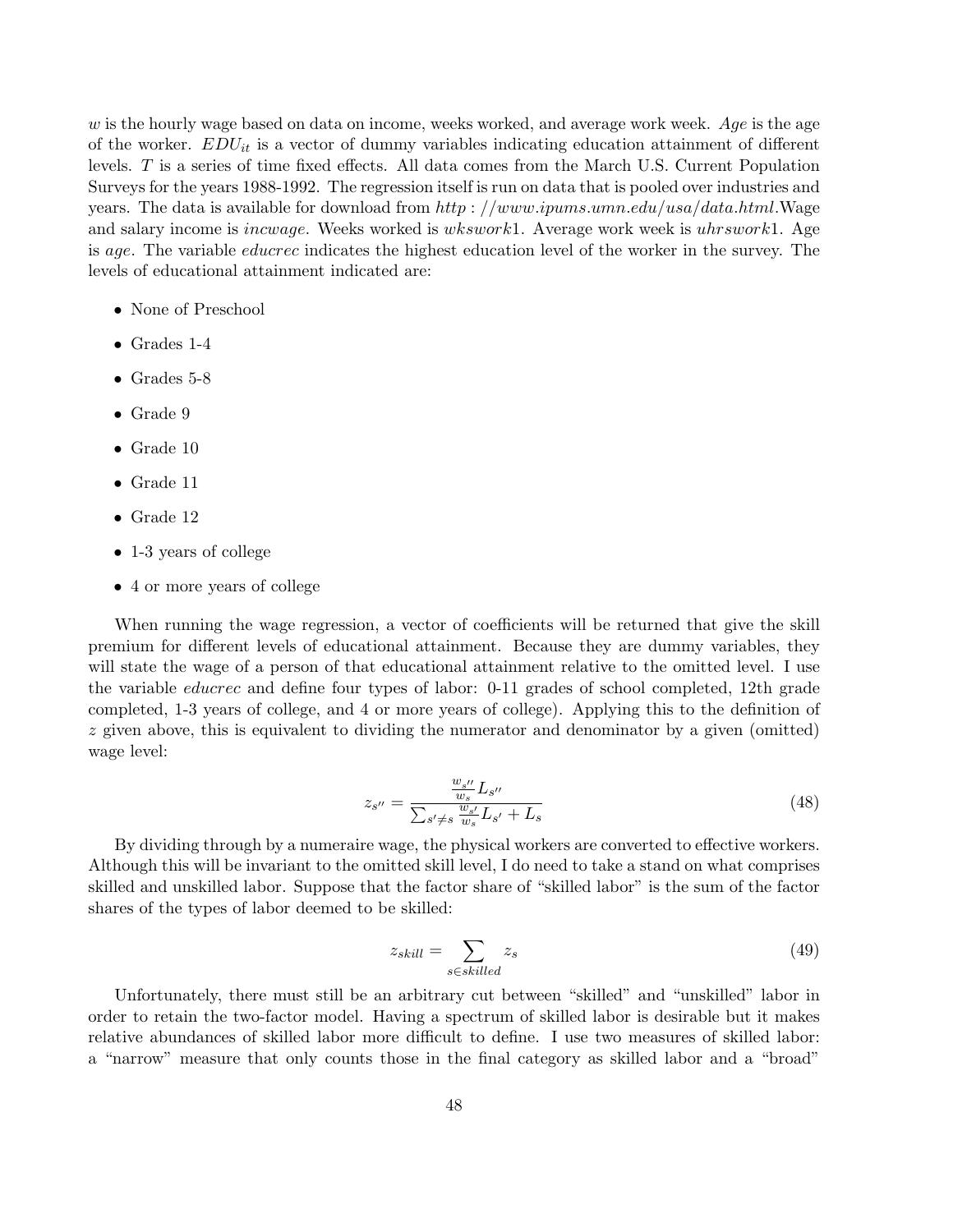| Table 12: Wage Regression Coefficients |  |  |  |
|----------------------------------------|--|--|--|
|----------------------------------------|--|--|--|

| Dependent Variable      |              |  |  |  |
|-------------------------|--------------|--|--|--|
| Aqe                     | $0.0636***$  |  |  |  |
|                         | (0.0010)     |  |  |  |
| $Age^2$                 | $-0.0006***$ |  |  |  |
|                         | (0.00001)    |  |  |  |
| $_{eduhigh school, it}$ | $0.2939***$  |  |  |  |
|                         | (0.0001)     |  |  |  |
| $_{edu_{1-3 years, it}$ | $0.4755***$  |  |  |  |
|                         | (0.0071)     |  |  |  |
| $_{edu_{4+years, it}$   | $0.8128***$  |  |  |  |
|                         | (0.0074)     |  |  |  |
| Time Fixed Effects      | Yes          |  |  |  |
|                         |              |  |  |  |
| Observations            | 65.853       |  |  |  |
|                         |              |  |  |  |
|                         | 0.2625       |  |  |  |

measure for those who have any college and fall into the last two groups. If I divide the numerator and denominator by the amount of total labor employed in a industry and define  $\alpha_s = \frac{L_s}{L_{tot}}$  $\frac{L_s}{L_{total}}$ , the skilled labor share is:

$$
z_{s^{\prime\prime}} = \frac{\frac{w_{s^{\prime\prime}}}{w_s} \alpha_{s^{\prime\prime}}}{\sum_{s^{\prime} \neq s} \frac{w_{s^{\prime}}}{w_s} \alpha_{s^{\prime}} + \alpha_s}
$$
(50)

Therefore, I can calculate skilled labor intensity using data on the proportion of workers in a given industry of differing education levels and the coefficients from the wage regression. I use pooled data from the years 1988-1992 for the regression and obtain the following regression coefficients:

The below table shows the proportion of different types of workers employed in different ISIC industries  $\frac{L_s}{L_{total}}$ . The last three columns sum to 100 to reflect that of this survey all workers fall into one of the three groups. The CPS industry classifications are mapped against the ISIC classifications based on verbal definitions that are available on my website.

### F Country Level Covariances

See Table 14.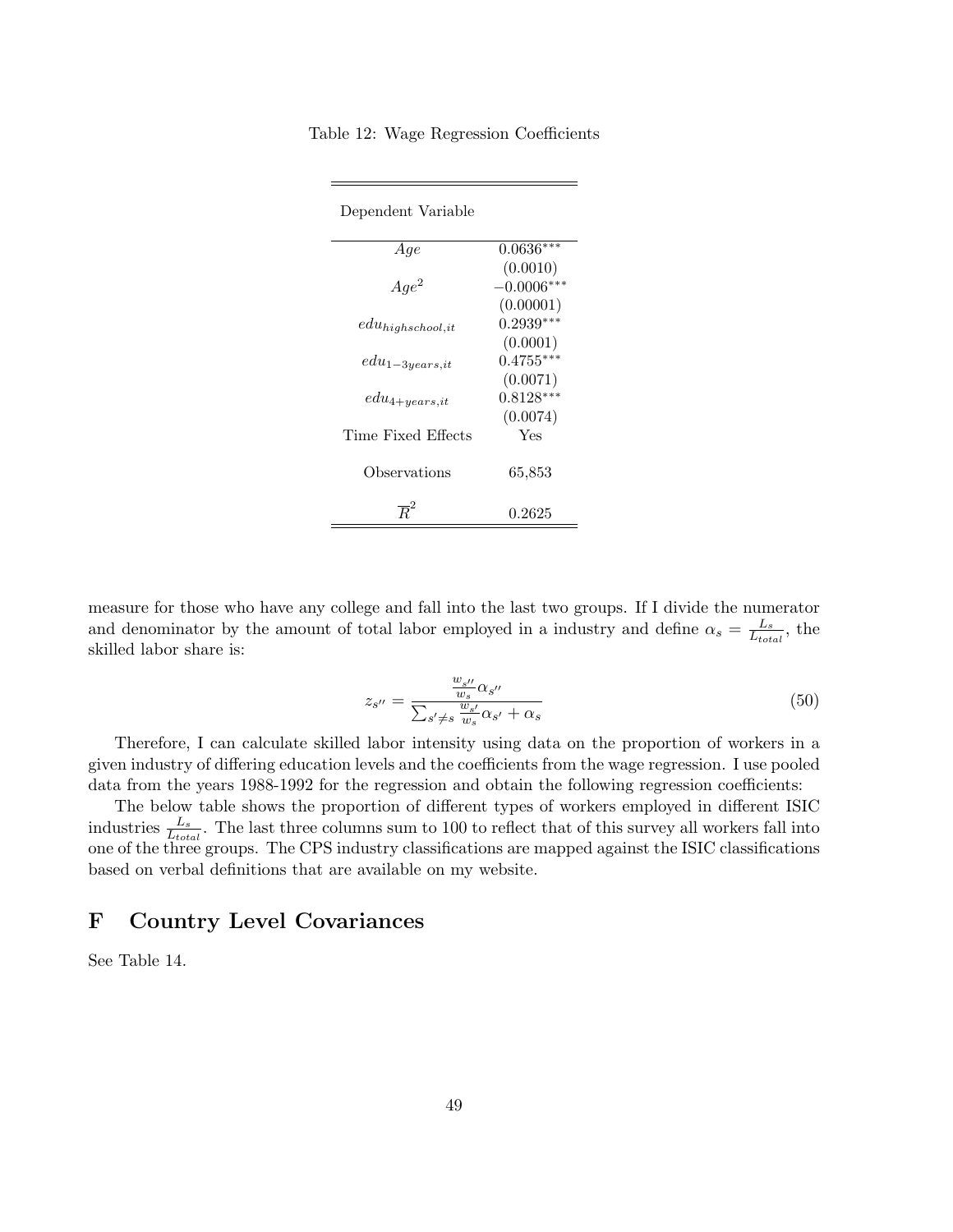| Industry | Obs.  | High School or Less | Some College | 4+ Years of College |
|----------|-------|---------------------|--------------|---------------------|
| 311      | 5763  | 0.7336              | 0.1706       | 0.0958              |
| 313      | 664   | 0.5482              | 0.2063       | 0.2455              |
| 321      | 3059  | 0.7980              | 0.1272       | 0.0749              |
| 322      | 3369  | 0.8341              | 0.1098       | 0.0561              |
| 323      | 57    | 0.7719              | 0.1579       | 0.0702              |
| 324      | 544   | 0.8033              | 0.1048       | 0.0919              |
| 331      | 1891  | 0.7573              | 0.1618       | 0.0809              |
| 332      | 2118  | 0.7771              | 0.1454       | 0.0774              |
| 341      | 2358  | 0.6518              | 0.2120       | 0.1361              |
| 342      | 6132  | 0.5011              | 0.2456       | 0.2533              |
| 351      | 1910  | 0.4346              | 0.2529       | 0.3126              |
| 352      | 1863  | 0.4600              | 0.2061       | 0.3339              |
| 355      | 752   | 0.6529              | 0.2247       | 0.1223              |
| 356      | 2316  | 0.7029              | 0.1770       | 0.1200              |
| 361      | 163   | 0.6135              | 0.2515       | $0.1350\,$          |
| 362      | 573   | 0.6841              | 0.2024       | 0.1134              |
| 369      | 1208  | 0.7235              | 0.1540       | 0.1225              |
| 371      | 1388  | 0.6981              | 0.2089       | 0.0929              |
| 372      | 1012  | 0.6808              | 0.1986       | 0.1206              |
| $381\,$  | 3911  | 0.6883              | 0.2012       | 0.1105              |
| 382      | 3179  | 0.6241              | 0.2425       | 0.1334              |
| 383      | 10699 | 0.5009              | 0.2429       | 0.2562              |
| 384      | 7501  | 0.5529              | 0.2510       | 0.1961              |
| 385      | 2225  | 0.4935              | 0.2458       | 0.2607              |

Table 13: Shares of Employment for Different Categories of Workers

Table 14: Country Level Covariances

| Country       | Cov (narrow) | Cov (broad) | Country        | Cov (narrow) | Cov<br>(broad) |
|---------------|--------------|-------------|----------------|--------------|----------------|
|               |              |             |                |              |                |
| Austria.      | 0.0183       | 0.0206      | <b>Ireland</b> | 0.0366       | 0.0438         |
| Canada.       | 0.0267       | 0.0436      | Italy          | $-0.0006$    | 0.0059         |
| Denmark       | 0.0450       | 0.0500      | Japan          | 0.0421       | 0.0605         |
| Egypt         | 0.0252       | 0.0258      | Korea          | 0.0152       | 0.0166         |
| Finland       | 0.0278       | 0.0383      | Norway         | 0.0425       | 0.0636         |
| Great Britain | 0.0397       | 0.0508      | Pakistan       | 0.0245       | 0.0206         |
| Hong Kong     | 0.0300       | 0.0356      | Portugal       | 0.0031       | $-0.0051$      |
| Hungary       | 0.0262       | 0.0309      | Spain          | 0.0334       | 0.0246         |
| Indonesia     | $-0.0070$    | $-0.0165$   | Sweden         | 0.0473       | 0.0713         |
| India         | 0.0381       | 0.0464      | United States  | 0.0520       | 0.0659         |
|               |              |             |                |              |                |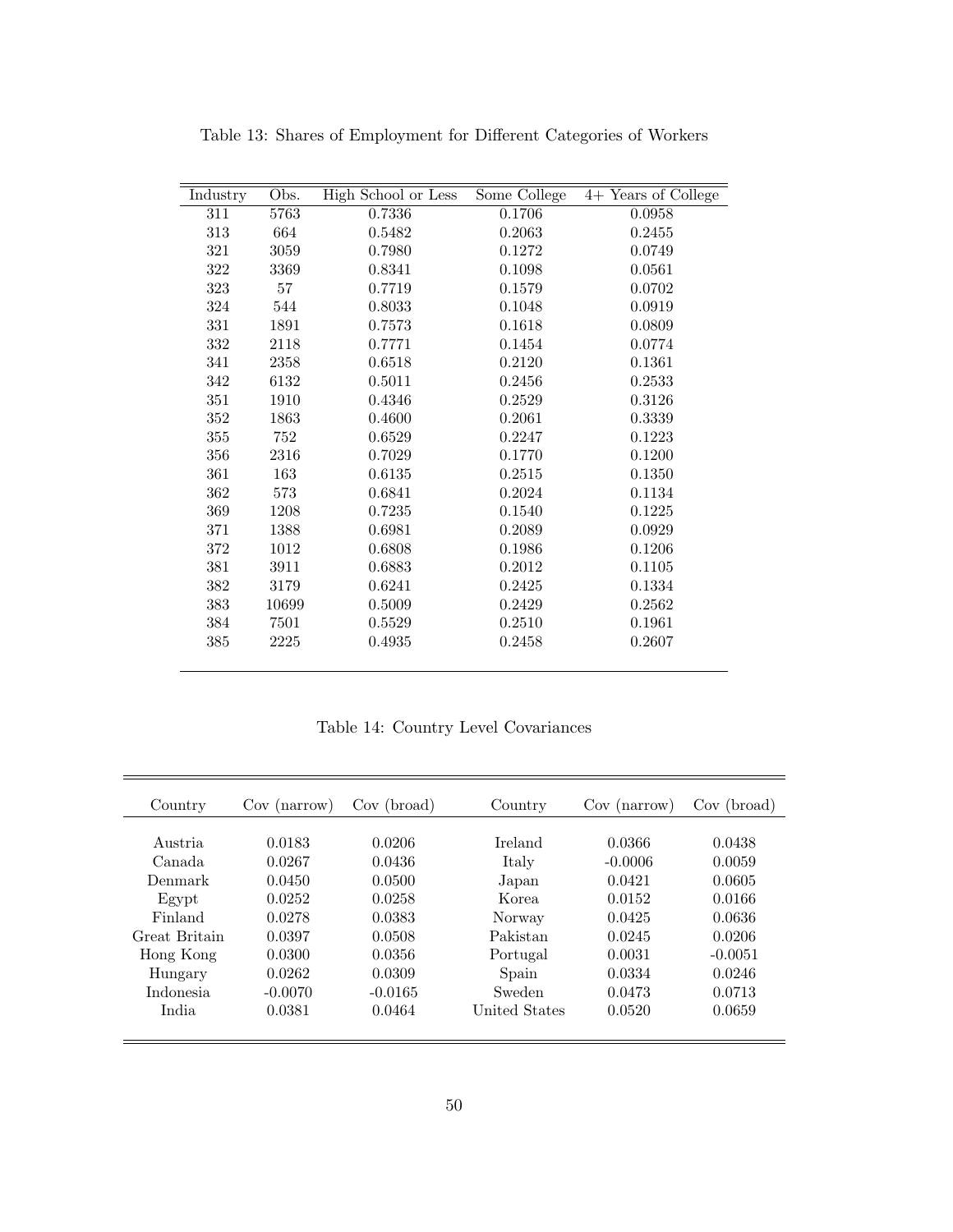# G Data Appendix: Deflators from the Penn World Tables Disaggregated Benchmark Data

I use the Penn World Tables benchmark data to deflate value added across countries. This is obviously not a first best outcome but it represents a substantial improvement on the literature. The benchmark data is available at http : //pwt.econ.upenn.edu/Downloads/benchmark/benchmark.html. This data was collected by examining very narrowly defined goods across a number of countries with specific attention paid to the quality of goods across countries. See Kravis, Heston and Summers (1982) for a thorough explanation of the process of creating the price indexes. Because of substantially finer disaggregation across goods, I use the benchmark data from 1985 instead of 1996. I also use the 1980 data to fill in missing observations for Indonesia. I also assume that all prices increase at the same rate as the PPP GDP price deflator which allows me to fill in observations for other years. Because all country-year level price differences are differenced out through the use of logs, this filling in of the interim years assumes that the relative prices across industries in a country in 1985 (and 1980 in Indonesia) persist throughout the sample.

As noted in Harrigan (1997b), these measures are subject to the following criticisms as to why they might not truly reflect country-industry level deflators. First, these prices include import prices and exclude export prices. Second, these prices include transport and distribution margins. Third, they include indirect taxes and exclude subsidies. Finally, fourth, these prices only refer to final output and not intermediate goods. For these reasons, these deflators should only be taken as approximations to actual deflators. For this reason, he constructs actual deflators from the OECD national accounts data. Because of the severe limitations that this places on the data, I choose to use the ICP data and compare my results to his. As shown in Table 5, this appears to be a reasonable approximation.

The original data was collected via the United Nations International Comparison Programme (ICP) classification level which is available at  $http://unstats.un.org/unsd/methods/icp/ipe8.htm.htm$ . Because there is no clean concordance between this classification and the ISIC classification used in the Trade and Production dataset, I created a concordance that is available on my website. The only departures from this process were Iron and Steel (ISIC 371) and Non-Ferrous Metals (ISIC 372). These goods have no convenient analog in the ICP project and they are relatively homogenous and highly traded. Therefore, I assume that the appropriate cross country deflator for these industries is unity.

Unlike other authors (e.g. Dollar and Wolff), I do not use the country level PPP price levels because this is highly influenced by the non-traded industries. This will lead to output being deflated "too much" in poor countries which will understate their productivity levels. In addition, even if a researcher possesses a PPP deflator for traded goods, there is substantial heterogeneity in the PPP price deflator across ICP industries. A simple fixed effects regression of all logged PPP deflators across industries and countries on a series of country level fixed effects only captures 35% of the variation in estimations that I have carried out.

### H Data Appendix: Effective Labor

The employment measure L does not differentiate between skilled and unskilled labor. However, I follow Caselli (2005) and Bils and Klenow (2002) and use educational attainment and wage premium